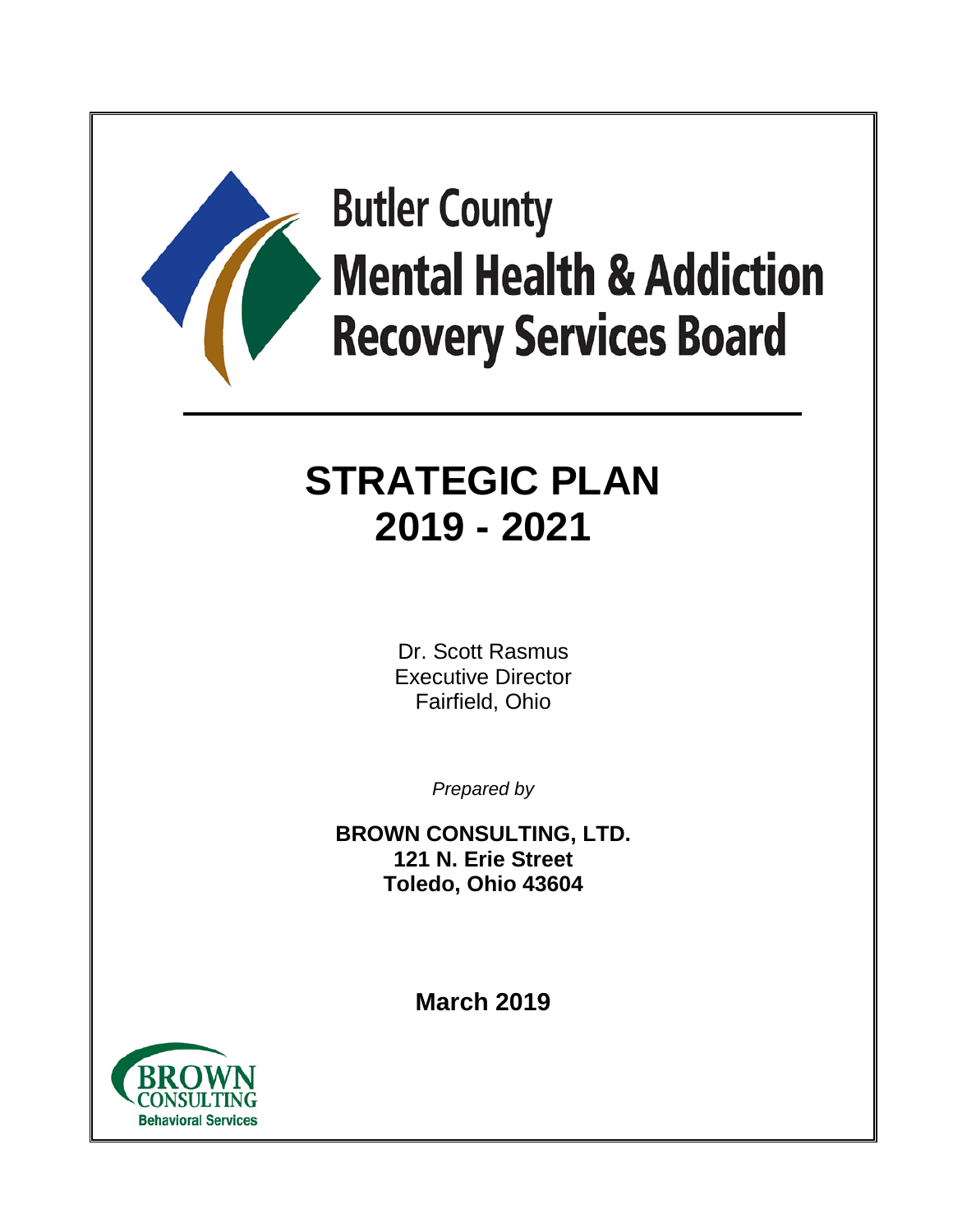# **TABLE OF CONTENTS**

| III. |                                                   |  |
|------|---------------------------------------------------|--|
|      |                                                   |  |
|      |                                                   |  |
|      |                                                   |  |
|      | FOCUS GROUP, INTERVIEW AND SURVEY KEY STAKEHOLDER |  |
|      |                                                   |  |
|      |                                                   |  |
|      |                                                   |  |
|      |                                                   |  |
|      |                                                   |  |
|      |                                                   |  |
|      |                                                   |  |
|      |                                                   |  |
|      |                                                   |  |
|      |                                                   |  |
|      |                                                   |  |

A. Key Community Stakeholder Participant List

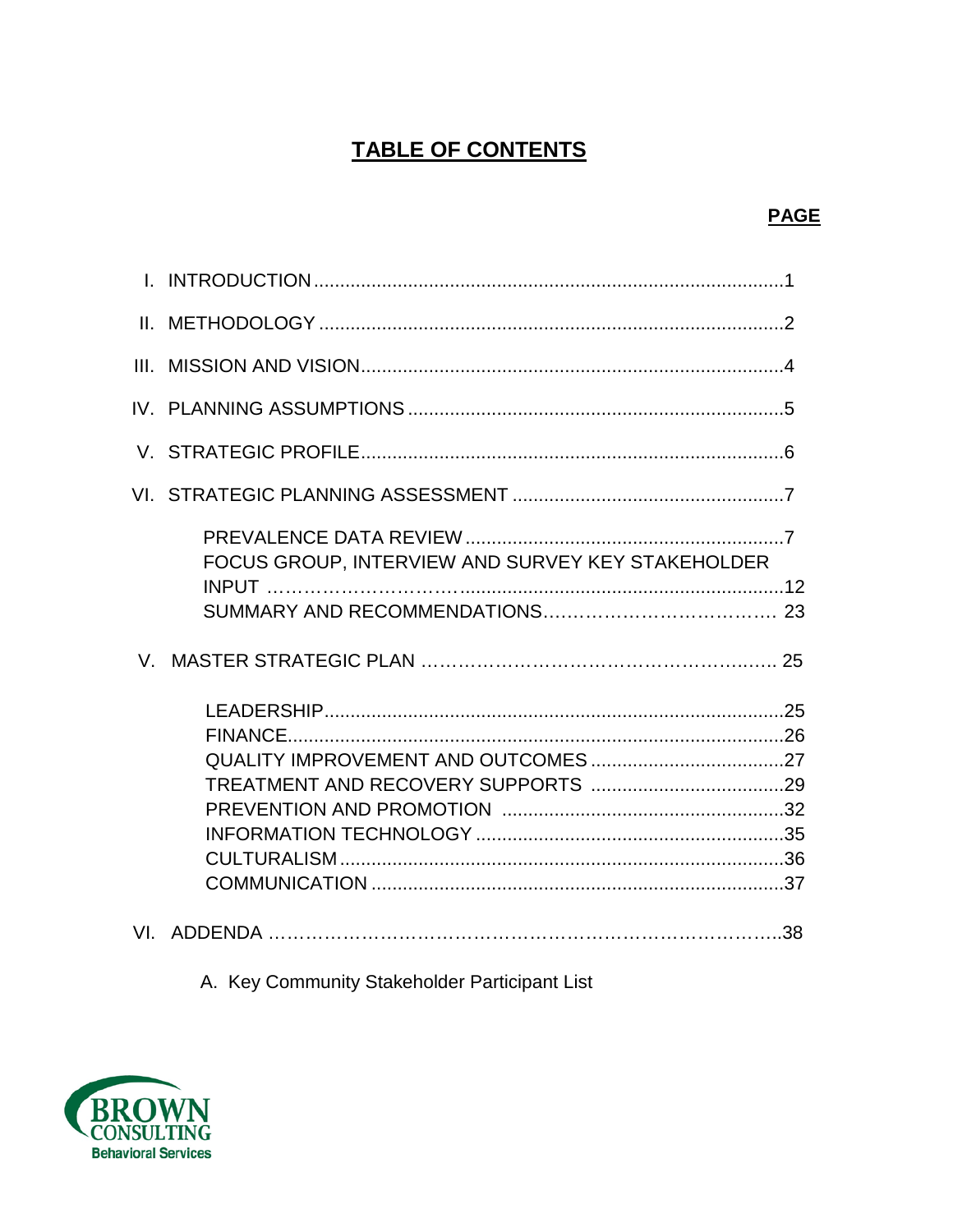#### **INTRODUCTION**

The Butler County Mental Health and Addiction Recovery Services Board (BCMHARSB) is the statutory planning authority charged with responsibility for planning and implementing a system of mental health and addiction services within Butler County. In October 2018, the Butler County Mental Health and Addiction Recovery Services Board engaged the services of Brown Consulting, Ltd. to conduct a successful planning process culminating in a Three (3) Year Strategic Plan. The planning process includes an assessment component that results in the identification of initiatives, priorities, goals and objectives to guide the completion of its 2019 - 2021 Strategic Plan.

#### **Planning Resources and Documents / Materials Review**

A wide variety of planning documents, reports and planning resource materials were reviewed as part of the assessment prior to the development of this strategic plan, including, but not limited to, the Substance Abuse and Mental Health Services Administration (SAMHSA) FY 2019 – FY 2023 Strategic Plan, Recovery Ohio Advisory Council Initial Report Recommendations - March 2019, the Ohio Association of County Behavioral Health Authorities (OACBHA) SFY Biennial Budget Request / Issues and Recommendations for Community Mental Health and Addiction Services Report (2019), the Butler County Community Health Assessment (2017) and Community Health Improvement Plan (2017 – 2019), Butler County's Response to the Opiate Epidemic: A Call to Action Executive Summary (revised and updated June 2018) and Healthy People 20/20. These planning resource documents were reviewed and utilized by the Executive Director of the Board and Brown Consulting, Ltd. as an integral component of the BCMHARSB strategic planning development / process to identify behavioral health trends and were utilized to develop some strategic planning objectives, but were not directly recorded by the local SWOT and Gap analyses.

A review of the Ohio Department of Mental Health and Addiction Services (OhioMHAS) for strategic planning priority focus areas was completed, but the most recent OhioMHAS Strategic Plan was published in October 2013 and no longer relevant to this planning process.

The following objectives form the basis for the Assessment Phase of the current BCMHARSB Strategic Planning process:

**Objective 1:** Review Strategic Plan to determine current status of plan. Complete an industry scan with respect to State / National Healthcare reform and impact on Board funding.

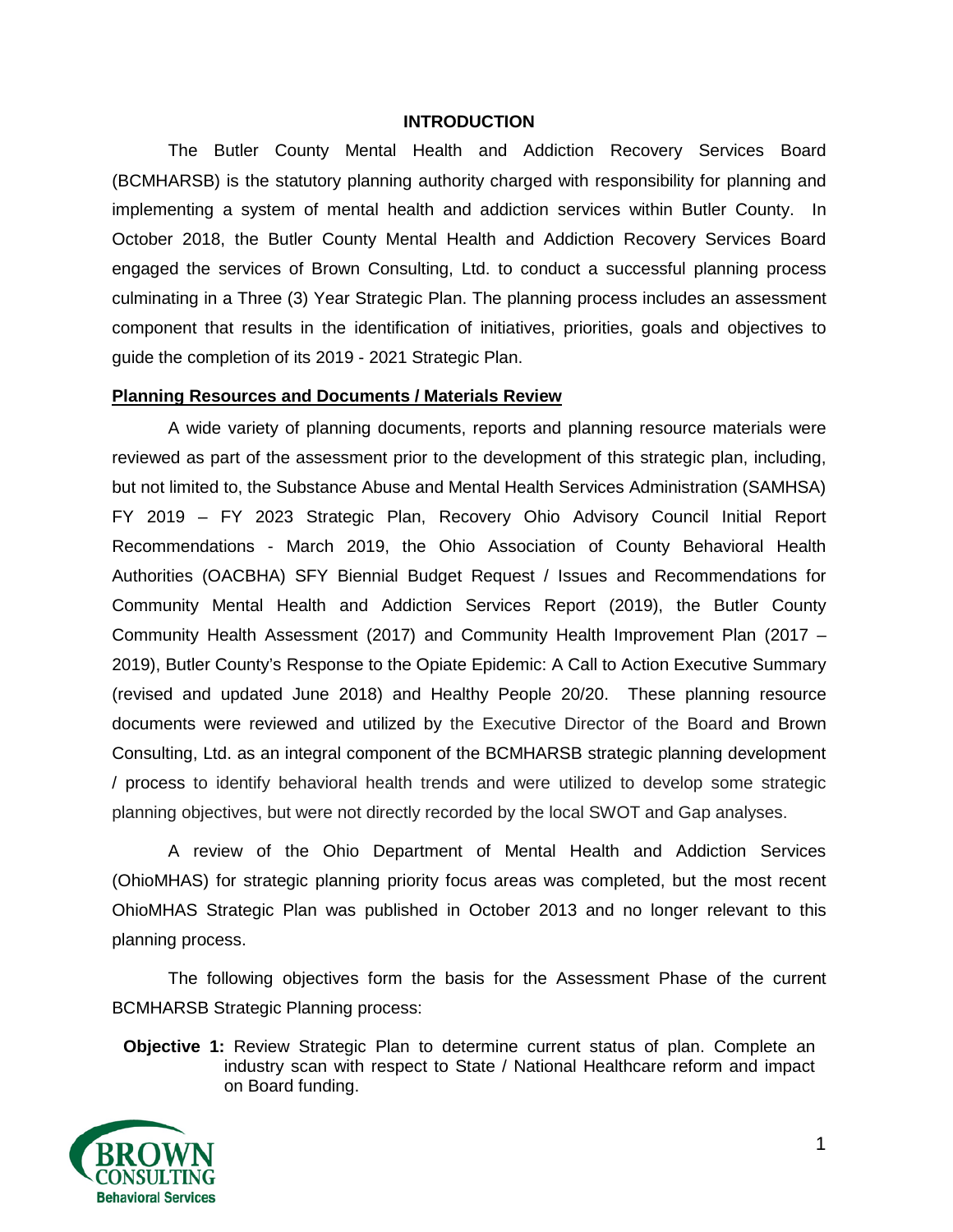- **Objective 2:** Inventory current addiction recovery and mental health system and review local data to determine trends and patterns in service utilization. Profile and trend Butler County utilization patterns.
- **Objective 3:** Review the current capabilities and continuum of services within Butler County available to support priority target populations (i.e. service availability, access and gaps).
- **Objective 4:** Identify the perception within local government, the professional community and consumers concerning current service delivery system capabilities and future needs.
- **Objective 5:** Complete Assessment / Evaluation and provide planning recommendations prioritizing strategic needs within Butler County based on assessment.
- **Objective 6:** Update Strategic Plan based on Assessment / Evaluation results.
- **Objective 7:** Present updated Strategic Plan to include target service and structure priorities, resource requirements and budget.

#### **METHODOLOGY**

An interview / research method approach was employed by Brown Consulting, Ltd. and Board staff to complete the Butler County Mental Health and Addiction Recovery Services Board three (3) year Strategic Plan assessment. In order to achieve the primary goal and objectives defined for the Strategic Plan, the following approach was utilized by Brown Consulting, Ltd.

#### **PHASE I — PROJECT PLANNING**

• Collaborate with Board Executive Director to ensure the addition recovery concerns / needs of the BCMHARSB are embodied in the update Strategic Plan. Develop project schedule, identify stakeholder participants and confirm deliverables.

#### **PHASE ll - ASSESSMENT**

- Complete industry scan to include a review of local and state mental health and addiction recovery planning documents meaningful to this project (i.e. political environment, state budget, healthcare reform).
- Complete review of current mental health and addiction utilization trends / patterns of service providers.
- Review BCMHARSB Service Delivery System resources / service capabilities and performances.
- Conduct interviews and facilitate focus groups with mainly mental health and addiction recovery stakeholders to gain subjective view and perception of services capabilities future needs within Butler County:
	- − Butler County Mental Health and Addiction Recovery Services Board
	- − Health / Helping Professionals

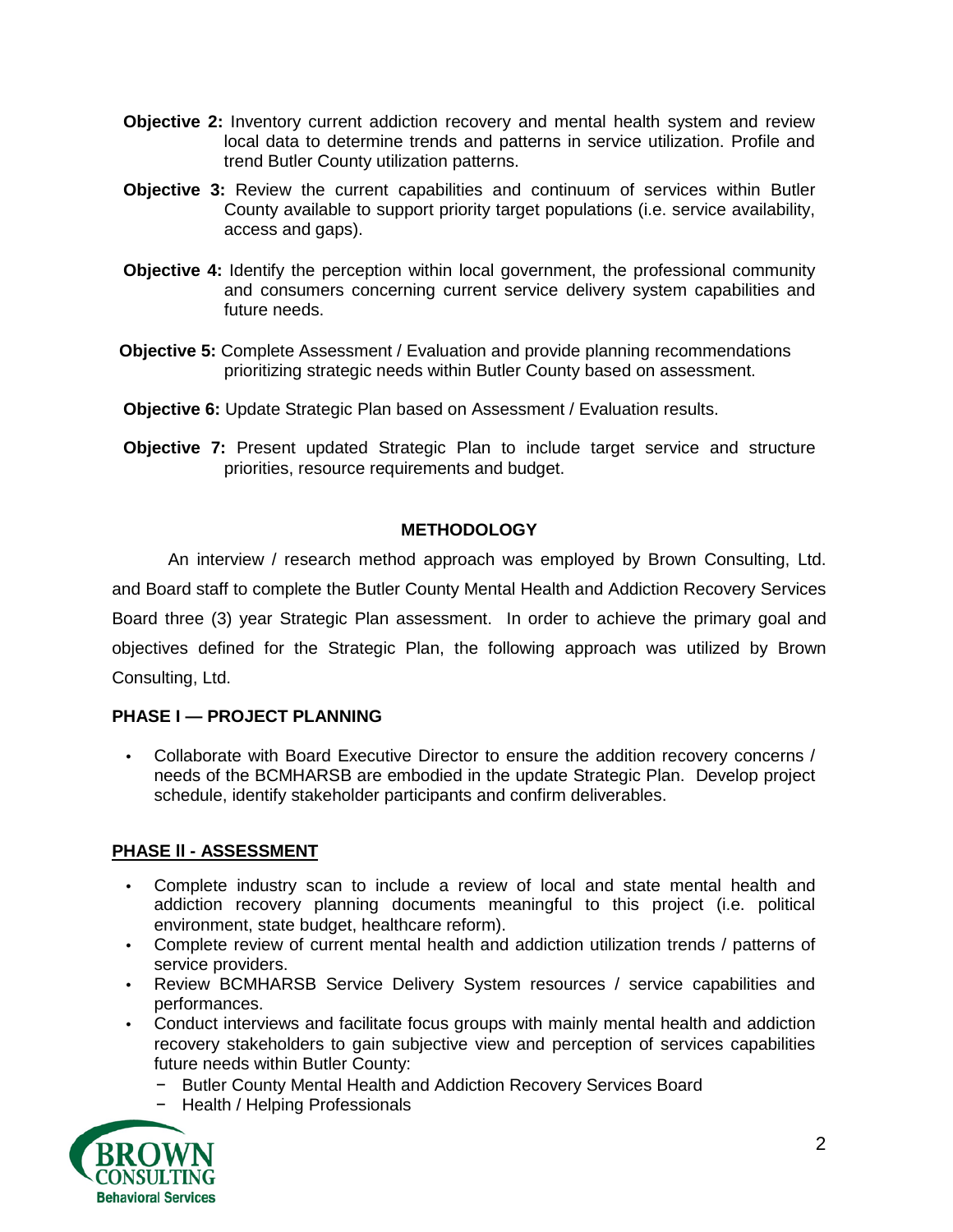- − Criminal Justice
- − Local Government
- − Service Providers
- − Consumer and Family Members
- − Local School System
- − Community Stakeholders
- Complete the review of progress toward goals and objectives in the current BCMHARSB Strategic Plan.
- Conclude with analysis. Articulate analysis to result in the identification of new or ongoing initiatives, priorities and resource requirements to guide the development of the service delivery system and update the Strategic Plan.

#### **PHASE III — STRATEGIC PLAN REVISION**

- Using the results of analysis, collaborate with Board leadership to revise / update Strategic Plan to identify:
	- − Priorities (population / services, etc.)
	- − Strategic Initiatives
	- − Goals and Objectives
	- − Critical Success Indicators
	- − Budget / Resources
	- − Performance Measures
- Present updated Strategic Plan to Butler County Mental Health and Addiction Recovery Services Board Governing Body.
- Provide Butler County Mental Health and Addiction Recovery Services Board with twenty-five (25) bound copies and an electronic copy of its Three-Year Strategic Plan.

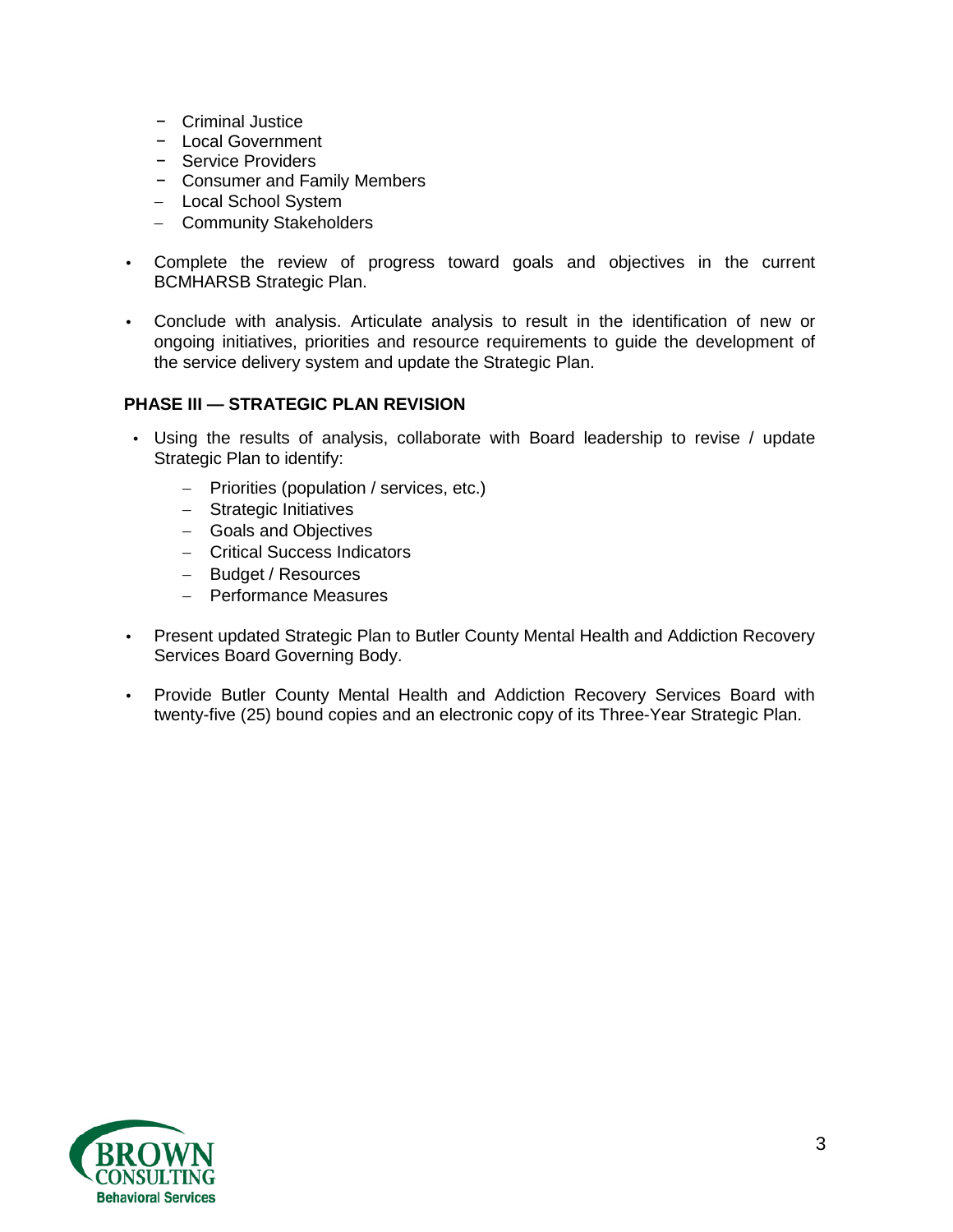#### **MISSION AND VISION**

The BCMHARSB Board of Directors completed an update and approved the organization's Mission and Vision Statements during a Board Meeting on July 1, 2015 after the merger of the two boards. The BCMHARSB's new Mission and Vision Statements below articulate its current purpose, the nature of its "business" and moving forward, what the addiction and mental health services organization aspires to.

#### **Mission Statement**

The mission of the Butler County Mental Health and Addiction Recovery Services Board, in partnership with the community, is to provide a comprehensive recovery oriented system of care and prevention. In addition, the Board will continue to improve the quality of life of Butler County citizens through the support of addiction and mental health recovery services.

#### **Vision Statement**

The vision of the Butler County Mental Health and Addiction Recovery Services Board is to ensure a system of care that is best practice based, financially stable and publicly funded. Butler County residents will be provided services and support that are preventative, impactful and measurable.

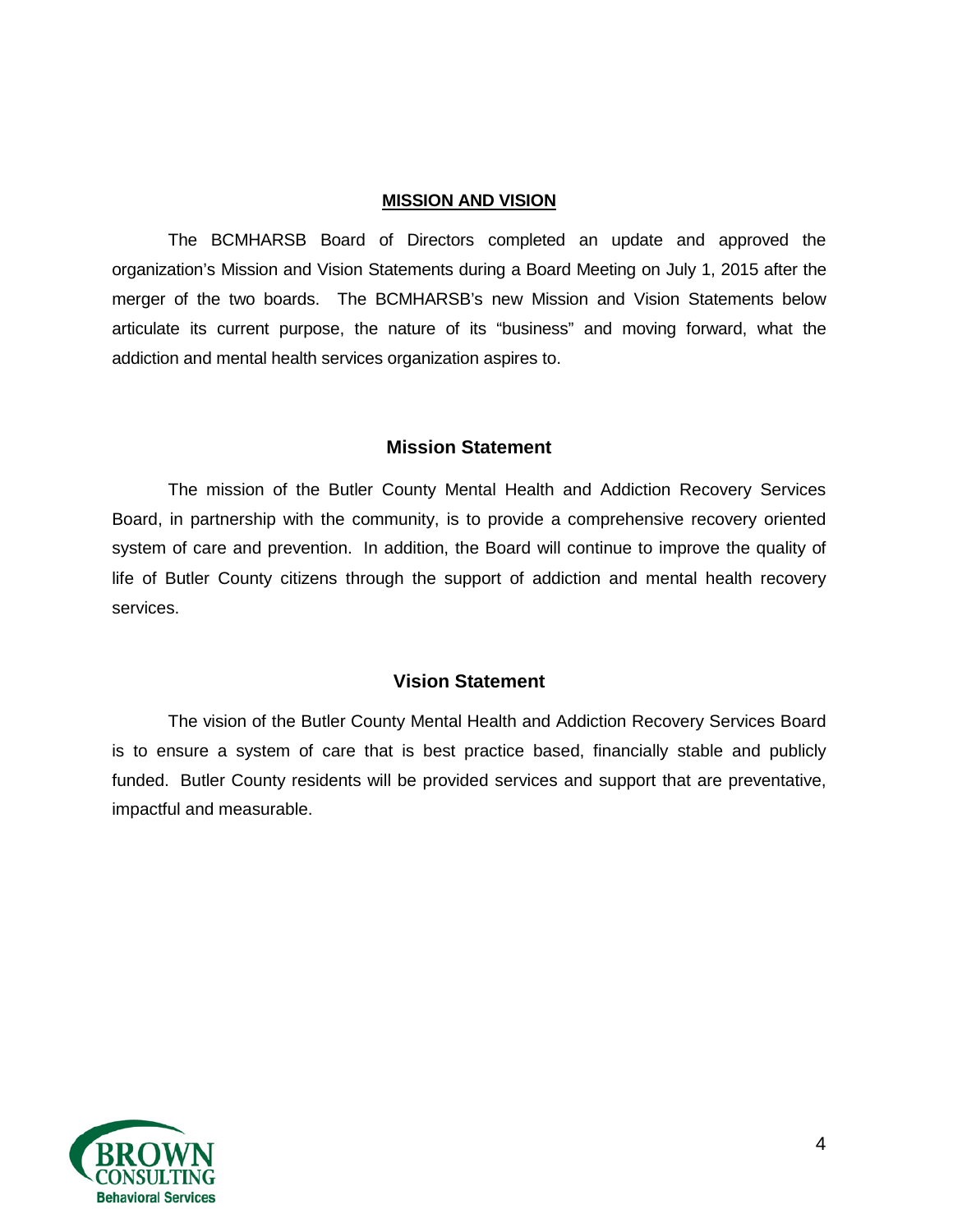#### *PLANNING ASSUMPTIONS*

#### *State and Federal Mandates*

*Priorities established in the Strategic Plan are influenced and will continue to be influenced by local, state and federal government mandates and policies.*

#### *Behavioral Healthcare Market / Funding*

*State behavioral health budget decisions are resulting in significant changes in state level services across the entire state. This trend is expected to continue with the implementation of Ohio's Behavioral Health Re-design and Medicaid Managed Care. Planning Boards will seek to determine their evolving role(s) in Ohio and will continue to seek low cost and effective prevention and treatment alternatives from quality driven providers. All funders and providers will be required to be more efficient in the delivery of services.*

#### *Human Resources / Personnel*

*Board and provider staff recruitment and retention of qualified and competent professional staff will continue to become increasingly competitive especially in a very good state economy. Behavioral Service organizations will experience increased demands and costs to recruit and retain qualified professional staff.*

### *Quality and Effectiveness of Care*

*In a changing and increasingly competitive industry, demonstrated quality efficiencies and effectiveness of care metrics (emphasizing not only process but treatment effectiveness metrics) will need to be continually developed and implemented to better demonstrate service effectiveness and provider accountability.*

#### *Coordination / Collaboration / Alliances*

*Even greater coordination and collaborative efforts of the BCMHARSB and service delivery systems with private and public funding entities, providers, Managed Care Organizations (MCO's), and other health / helping systems will be required.*

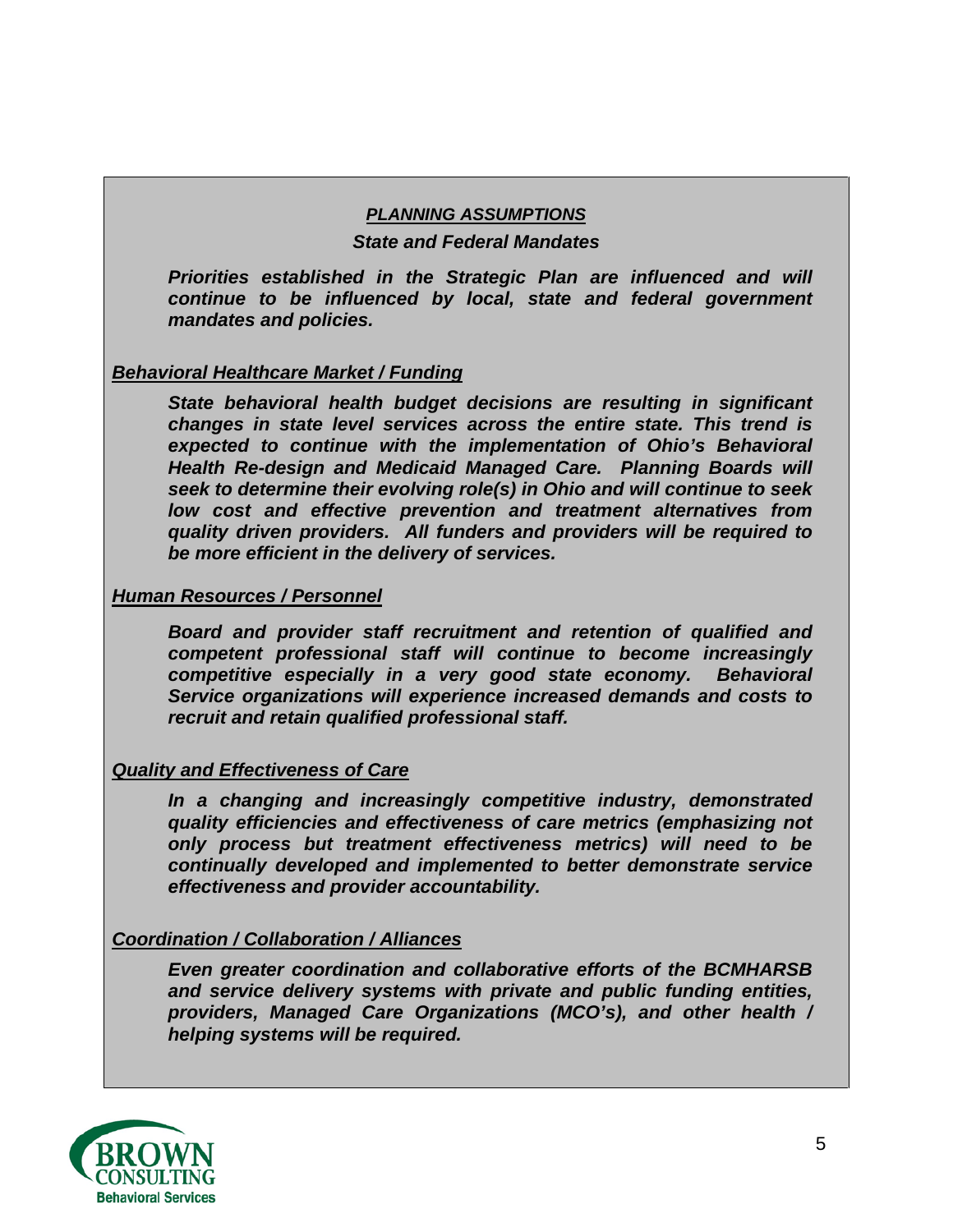#### **STRATEGIC PROFILE**

The Strategic Profile identifies characteristics of the Butler County Mental Health and Addiction Recovery Services Board for consideration in formulating its 2019 – 2021 Strategic Plan. The results of the profile indicate that the BCMHARSB should concentrate primary efforts on strengthening its leadership potential, fiscal viability, innovative service development and delivery, cultural awareness and competency, and advocacy / public relations strategies.

### *BCMHARSB STRATEGIC PROFILE*

#### *Innovation:*

*A solid level of innovation / creativity is present. There is creativity and energy from both organizational leadership and the Board of Directors. Generating creative and forward-thinking actions through all levels of the organization should strengthen innovation within all components of the BCMHARSB.*

#### *Risk:*

*A moderate to high orientation to take risks appears to exist. The BCMHARSB should manage future risk through calculated and informed analysis, planning and implementation.*

#### *Proactive Futuring:*

*Proactive futuring is the ability of the BCMHARSB to plan effectively for future success. Capacity for proactive futuring is good. Futures planning and implementation are essential necessities for organizational viability and survival. The strategic planning process demonstrates commitment to proactively responding to the rapid changes occurring in the behavioral health marketplace.* 

# *Competitive Stance:*

*BCMHARSB has the competitive edge regarding planning within the local market area and is positioned as a leader or "HUB" in the local and* 

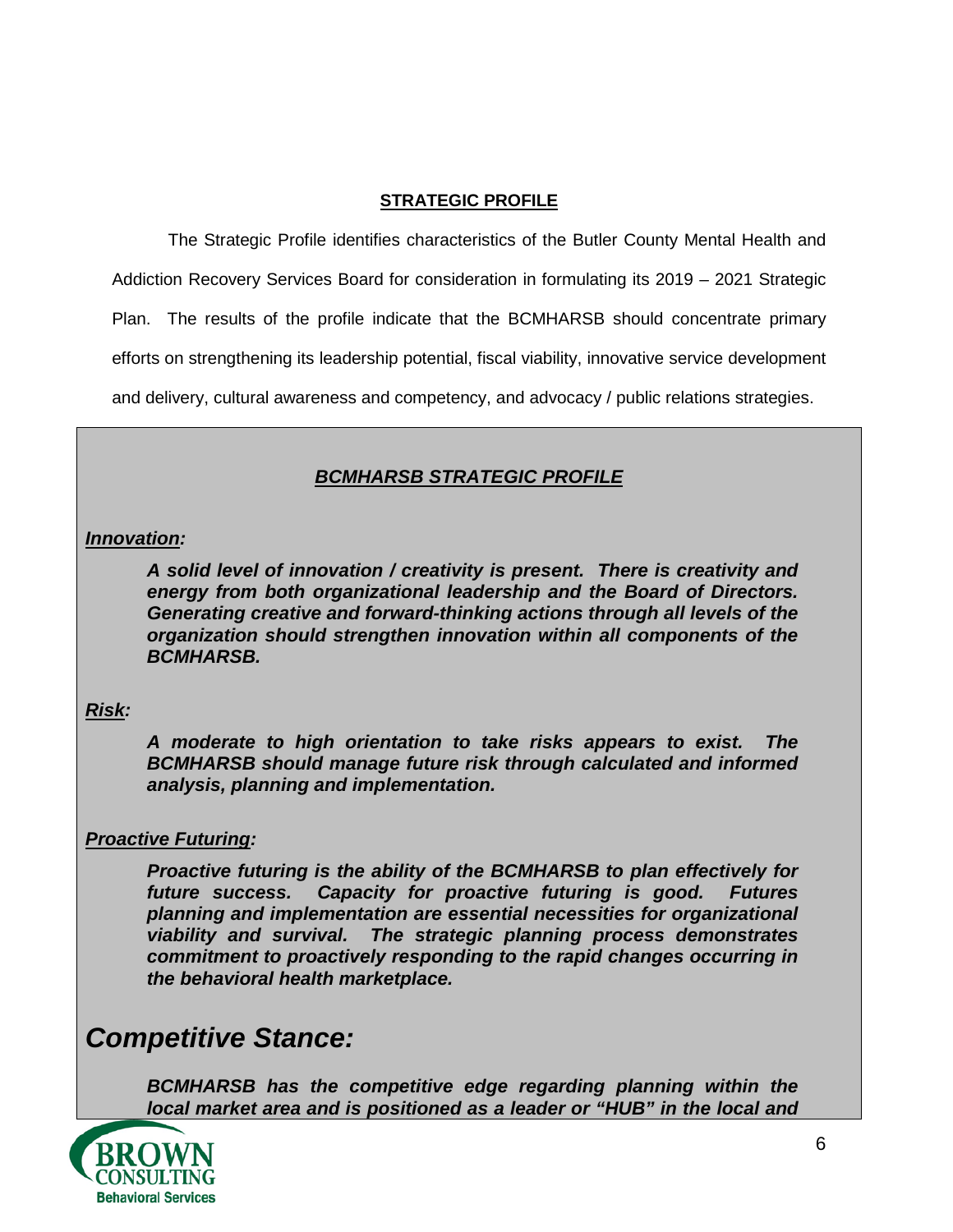*regional behavioral health system of care.*

# **STRATEGIC PLANNING ASSESSMENT**

#### **PREVALENCE DATA REVIEW**

The prevalence estimates reflected on the following pages, along with the analysis of treatment needs, are provided in order to highlight the scope of mental illness and cooccurring disorders present in Butler County and assist the Butler County Mental Health and Addiction Recovery Services Board in strategic planning, decision-making and prioritization of resource allocation.

### *METHODOLOGY*

National, state and Butler County population data from the 2010 U.S. Census (2017 estimates) was identified. Prevalence data was researched and obtained from sources including the National Institute of Mental Health, SAMHSA, the National Institute of Drug Abuse, and the U.S. Center for Disease Control. The data were applied to the national population and extrapolated to the local adult and youth populations to arrive at mental illness and substance use disorder prevalence estimates for Butler County residents.

|                   | 2017 Estimated      | 2017 Estimated    | 2017 Estimated  |
|-------------------|---------------------|-------------------|-----------------|
| Age               | US (%)              | Ohio (%)          | Butler Co. (%)  |
| Under 18 years    | 93,481,404 (28.7%)  | 3,299,386 (28.3%) | 113,801 (29.9%) |
| 18 to 64 years    | 181,425,582 (55.7%) | 6,412,235 (55.0%) | 212,377 (55.8%) |
| 65 years and over | 50,812,192 (15.6%)  | 1,946,988 (16.7%) | 54,426 (14.3%)  |
| <b>TOTALS</b>     | 325,719,178 (100%)  | 11,658,609 (100%) | 380,604 (100%)  |

# **Table 1 United States, State of Ohio, Butler County Population By Age (Estimated 2017)**

2010 U.S. Census (2017 Estimations)

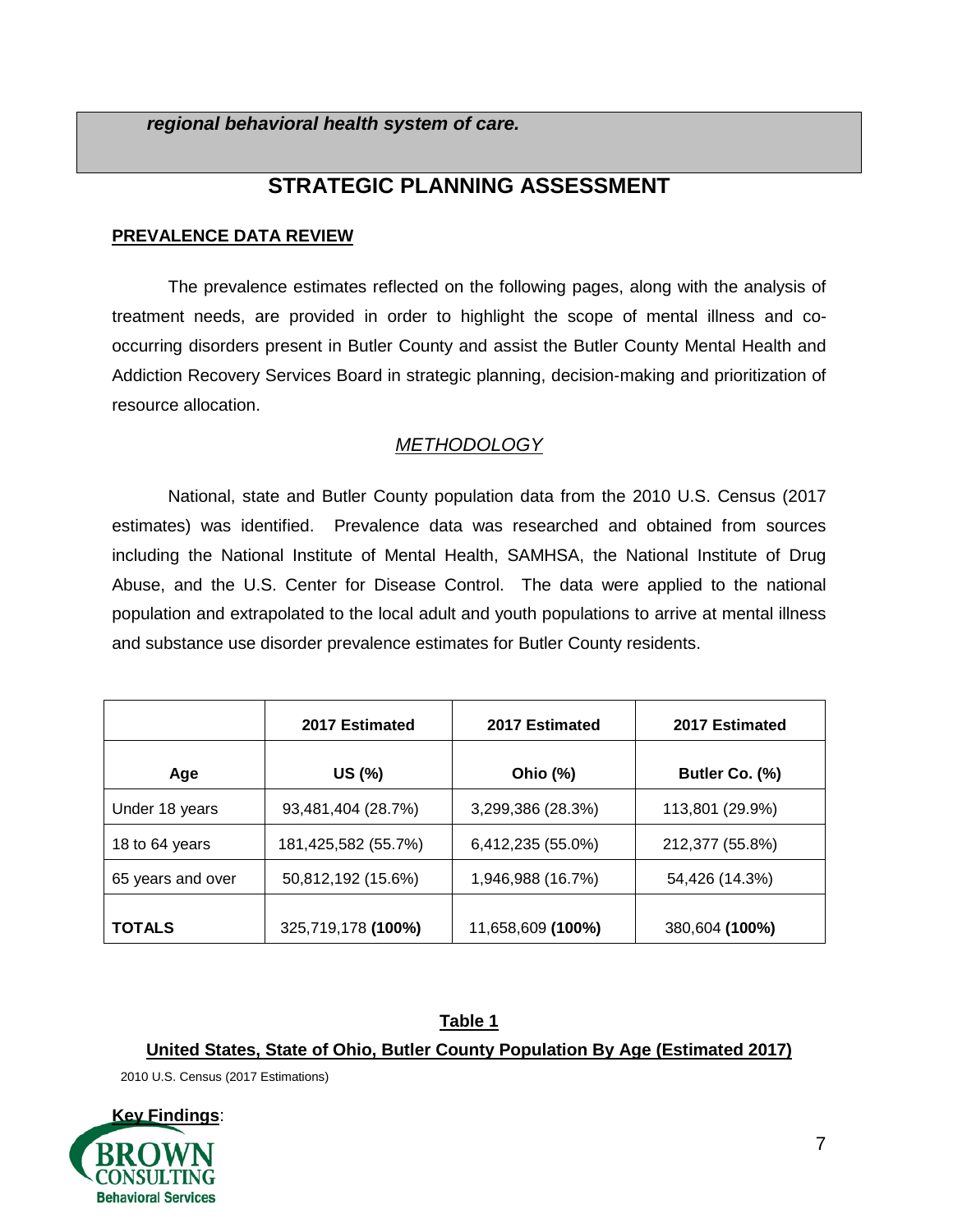- Total estimated Butler County population in 2017 was 380,604 persons, compared to an actual population in 2010 of 368,130 persons. The estimated increase in the Butler County population was 3.4% between 2010 and 2017. According to the Ohio Development Services Agency, Butler County is projected to grow by 3.4% between 2015 (378,370 persons) and 2020 (390,110 persons).
- Butler County has a smaller elderly population percentage (14.3%) as of 2017 when compared to the US (15.6%) and Ohio (16.7%). The 2017 Butler County population age 18 years and younger (29.9%) is slightly larger than the US (28.7%) and Ohio (28.3%).

#### **Adult Mental Illness Prevalence**

Prevalence rates of mental illness published by SAMHSA, NIMH, and NIDA, indicate that about 18.3% of the general adult population will experience some level of mental disorder on an annual basis. Updated population estimates from 2017 (2018 estimates unavailable through the U.S. Census) were applied to the prevalence percentage rates in Table 2 below.

| <b>Disorder</b>                                     | <b>Prevalence (Annual)</b> | Adults (Age 18 and older -<br>380,604 total pop.) |
|-----------------------------------------------------|----------------------------|---------------------------------------------------|
|                                                     |                            |                                                   |
| Any Mental Illness in US Adults                     | 18.3%                      | 71,934                                            |
| Serious Mental Illness (SMI) in<br><b>US Adults</b> | 4.2%                       | 15,985                                            |
| <b>Anxiety Disorder</b>                             | 19.1%                      | 72,695                                            |
| Any Personality Disorder                            | 9.1%                       | 34,635                                            |
| <b>Major Depression</b>                             | 6.7%                       | 25,500                                            |
| <b>PTSD</b>                                         | 3.6%                       | 13,702                                            |
| <b>Co-Occurring Disorder</b>                        | 3.4%                       | 12,941                                            |
| Panic Disorder                                      | 2.7%                       | 10,276                                            |
| <b>Bi-Polar Disorder</b>                            | 2.8%                       | 10,567                                            |
| <b>Borderline Personality</b>                       | 1.4%                       | 5,328                                             |
| Schizophrenia/Other Psychoses                       | $.25 - 64%$                | $952 - 2,436$                                     |

#### **Table 2**

#### **Adult Mental Illness Prevalence (Annual) – Butler County, 2017**

Source: National Institute of Mental Health, SAMHSA, and U.S. Census (2010; 2017 estimates)

- 18.3% of adults age 18 and over or 71,934 Butler County residents were projected to experience any mental illness during any 12-month period in 2017, while 4.2% or 15,985 Butler County adult residents were projected to experience a serious mental illness during any 12-month period.
- The most prevalent sub-group disorder estimated in the general adult U.S. population are individuals that are projected to have an Anxiety Disorder at 19.1% during any twelve (12) month period of time. It is estimated that on average 72,695 persons 18 and older in Butler County would experience an Anxiety Disorder during any 12-month period.

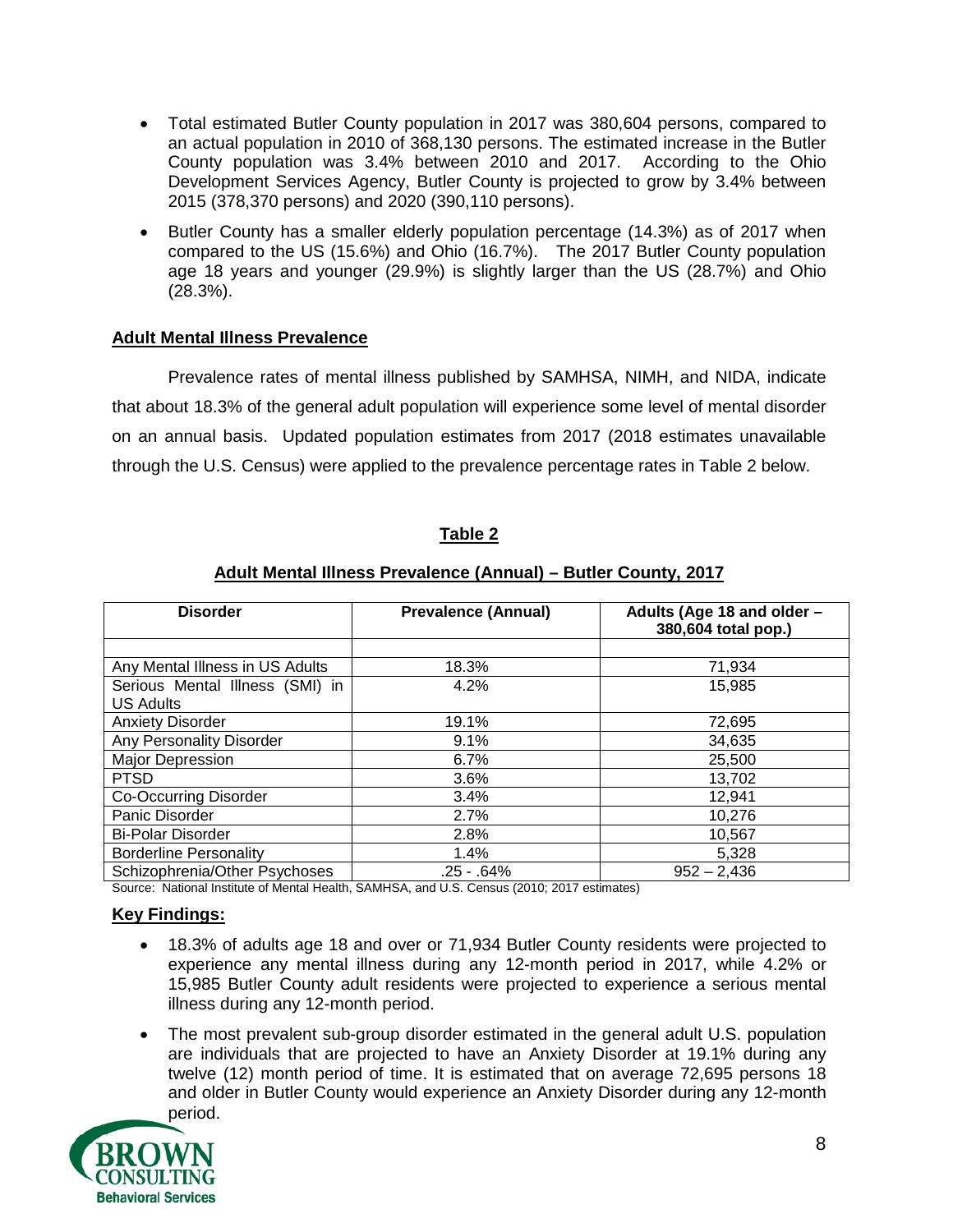- Any type of Personality Disorder at 9.1% (34,635 Butler County adults) and Major Depression at 6.7% (25,500 Butler County adults) are the next 2 major sub-categories of mental illness that may impact adults during any 12-month period of time.
- According to SAMHSA, 3.4% (12,941 Butler County adults) are projected to experience a co-occurring disorder (mental illness and substance use disorder) during any 12-month period.

#### **Table 3**

#### **Illicit Drug Use in the Past Month Among Individuals Aged 12 or Older in the US in 2017 – Estimated Number in Butler County Aged 10 and Older - 2017**

| <b>Substance</b>       | Aged 12 or Older<br>Number in the US<br>$-2017*$ | Aged 12 or Older<br>Percentage in the US<br>$-2017*$ | <b>Estimated Butler Co.</b><br>Residents 2017 (**Aged 10<br>and older $-332,426$ total<br>population) |
|------------------------|--------------------------------------------------|------------------------------------------------------|-------------------------------------------------------------------------------------------------------|
|                        |                                                  |                                                      |                                                                                                       |
| Any Illicit Drug Use   | 30,476,000                                       | 10.7%                                                | 35,570                                                                                                |
|                        |                                                  |                                                      |                                                                                                       |
| Marijuana and Hashish  | 25,997,000                                       | 9%                                                   | 29,918                                                                                                |
| Cocaine                | 2,167,000                                        | 0.7%                                                 | 2,327                                                                                                 |
| <b>Inhalants</b>       | 556,000                                          | 0.2%                                                 | 665                                                                                                   |
| Hallucinogens          | 1,438,000                                        | 0.5%                                                 | 1,662                                                                                                 |
| Heroin                 | 494,000                                          | 0.2%                                                 | 665                                                                                                   |
| Misuse of Prescription | 5,956,000                                        | 2.1%                                                 | 6.981                                                                                                 |
| Psychotherapeutics     |                                                  |                                                      |                                                                                                       |
| Pain Relievers         | 11,077,000                                       | 3.9%                                                 | 12,965                                                                                                |
|                        |                                                  |                                                      |                                                                                                       |

Source: SAMHSA, Center for Behavioral Health Statistics and Quality, National Survey of Drug Use and Health (NSDUH), 2017, 2010 U.S. Census; Ohio Research Office – A State Affiliate of the US Census, 2017.

Note: 1) \*Numbers and percentages do not sum to the illicit drug use estimate as individuals may have used more than one illicit drug. 2) \*\*Butler Co. residents aged 10 and older estimates were used due to fact no recent breakdown of residents aged 12 and older was found / available for comparison purposes.

- According to the SAMHSA Center for Behavioral Health Statistics and Quality, National Survey of Drug Use and Health (NSDUH) prevalence estimates for 2017, of the approximate 332,426 Butler County residents aged 10 and older, that 10.7% (35,570 persons) may have had "past month" use of any illicit drug.
- It is projected that 9% or 35,570 Butler County residents aged 10 years and older may have used marijuana or hashish in the previous month, that 2.1% (6,981 Butler County residents) are projected to have had "nonmedical" use of prescription psychotherapeutic drugs in the previous 30 days, and that 3.9% (12,965 Butler Co. residents) are estimated to have used pain relievers in the 30 days prior to the survey.

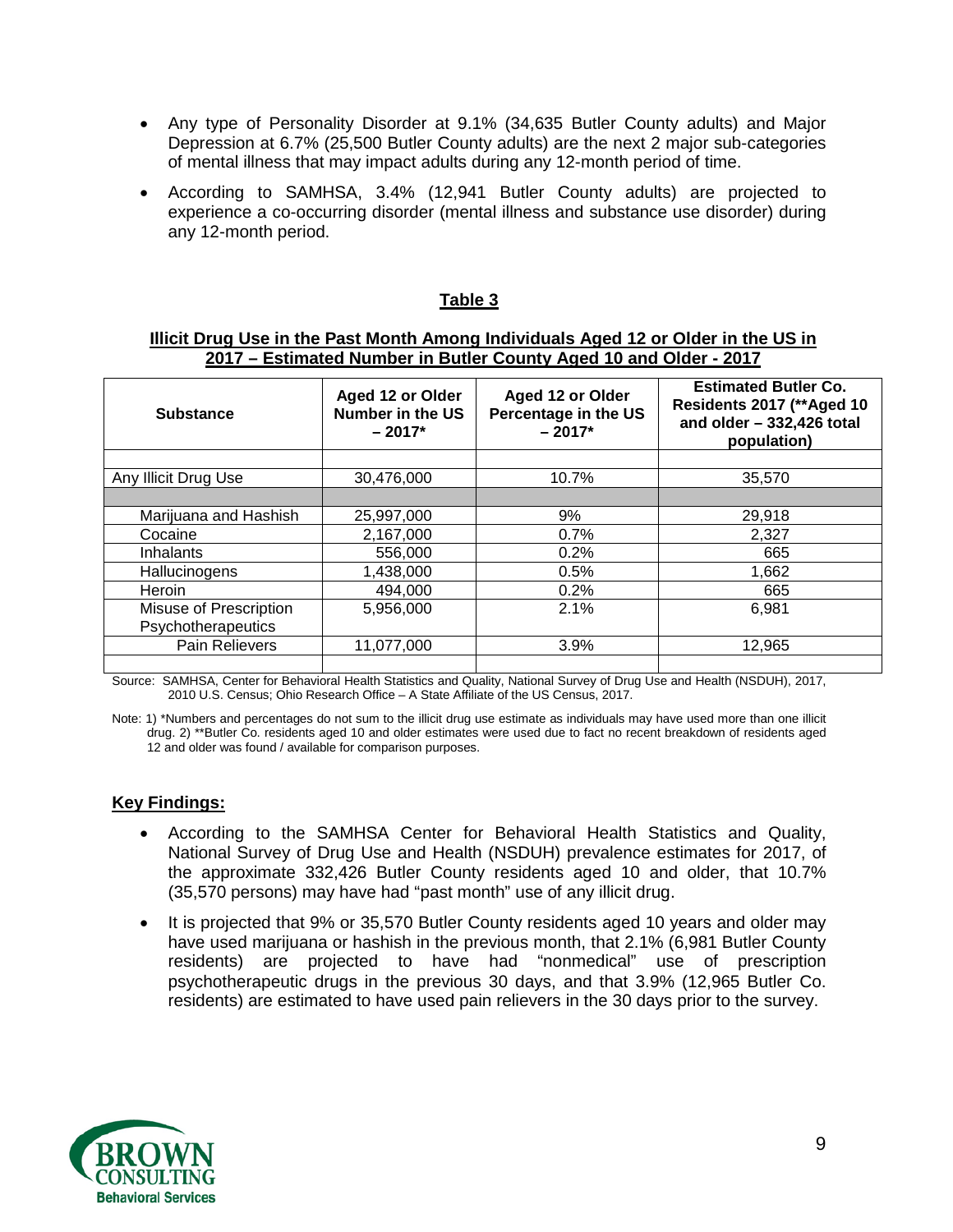#### **Table 4**

#### **Current, Binge and Heavy Alcohol Use Among Individuals Aged 12 or Older in the US (2016 – 2017) – Estimated Number in Butler County Aged 10 and Older (2017)**

| <b>Substance</b> | Aged 10 or Older<br>Number in the US<br>$-2017$ | Aged 12 or Older<br>Percentage in the US<br>$-2017$ | <b>Estimated Butler Co.</b><br>Residents 2017 (** Aged 10<br>and older $-380,604$ total<br>population) |
|------------------|-------------------------------------------------|-----------------------------------------------------|--------------------------------------------------------------------------------------------------------|
|                  |                                                 |                                                     |                                                                                                        |
| Current          | 146, 163, 753                                   | 51.2%                                               | 170,202**                                                                                              |
|                  |                                                 |                                                     |                                                                                                        |
| <b>Binge</b>     | 69,656,164                                      | 24.4%                                               | 81,112**                                                                                               |
| <b>Heavy Use</b> | 17,128,565                                      | 6%                                                  | 19,946**                                                                                               |

Source: SAMHSA, Center for Behavioral Health Statistics and Quality, National Survey on Drug Use and Health (NSDUH), 2018; 2010 U.S. Census; Ohio Research Office – A State Affiliate of the US Census, 2013.

Note: \*\*U.S. and Butler Co. residents aged 10 and older estimates were used due to fact no recent breakdown of residents aged 12 and older was found / available for comparison purposes.

- According to the SAMHSA Center for Behavioral Health Statistics and Quality, National Survey of Drug Use and Health (NSDUH) for 2017, 51.2% of the population 12 years and older were current users of alcohol during the 30 days prior to the completion of the survey. It's estimated that 170,202 (51.2%) of the Butler County residents aged 10 years and older were potentially current users of alcohol during the previous month.
- It is projected that those persons reporting past month use in the NSDUH Survey Report 2014, that 24.4% or 81,112 Butler County residents aged 10 years and older may be considered potentially "binge" use of alcohol in the previous month and that 6% (19,946 Butler County residents) are projected to have "heavy" use of alcohol in the last 30 days.

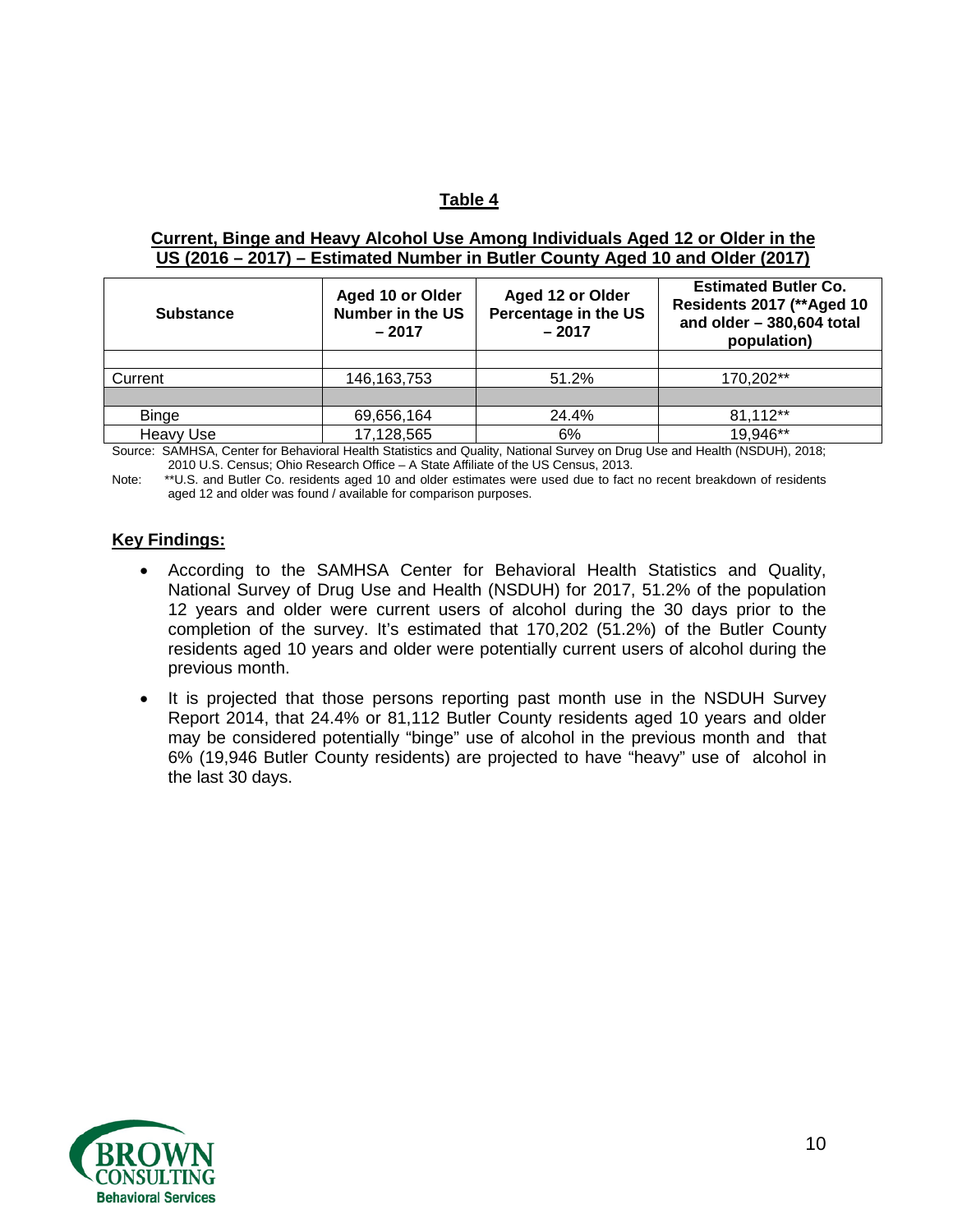#### **Table 5**

#### **Current, Binge and Heavy Alcohol Use Among Individuals Aged 12 to 20 Years Old in the US (2016 – 2017) – Estimated Number in Butler County Aged 10 to 19 Years Old (2017)**

| <b>Substance</b> | <b>Aged 10 to 19</b><br>Years Old in the<br>$US - 2017$ | Aged 12 to 20 Years<br>Old Percentage in the<br>$US - 2017$ | <b>Estimated Butler Co.</b><br>Residents 2017 (Aged 10 to<br>19 Years Old - 55,813 total<br>population) |
|------------------|---------------------------------------------------------|-------------------------------------------------------------|---------------------------------------------------------------------------------------------------------|
|                  |                                                         |                                                             |                                                                                                         |
| Current          | 8.172.472                                               | 19.5%                                                       | 10.884**                                                                                                |
|                  |                                                         |                                                             |                                                                                                         |
| <b>Binge</b>     | 5,029,214                                               | 12%                                                         | 6,698**                                                                                                 |
| Heavy Use        | 1,383,034                                               | 3.3%                                                        | 1.842**                                                                                                 |

Source: SAMHSA, Center for Behavioral Health Statistics and Quality, National Institute on Alcohol Abuse and Alcoholism, 2018; 2010 U.S. Census; Ohio Development Services Agency 2017.

Note: \*\* U.S. and Butler Co. residents aged 10 to 19 years old estimates were used due to fact no recent breakdown of residents aged 12 to 17 years old was found / available for comparison purposes.

- According to the SAMHSA Center for Behavioral Health Statistics and Quality, National Survey of Drug Use and Health (NSDUH) for 2017, 19.5% of the population 12 to 20 years of age were current users of alcohol during the 30 days prior to the completion of the survey. It's projected that 55,813 (19.5%) of the Butler County residents aged 10 to 19 years old were potentially current users of alcohol during the previous month.
- It's also projected that 12% or 6,698 Butler County residents aged 10 to 19 years old may be considered potentially "binge" users of alcohol in the previous month and that 3.3% (1,842 Butler County residents 10 to 19 years old) are projected to be considered "heavy" users of alcohol in the last 30 days.

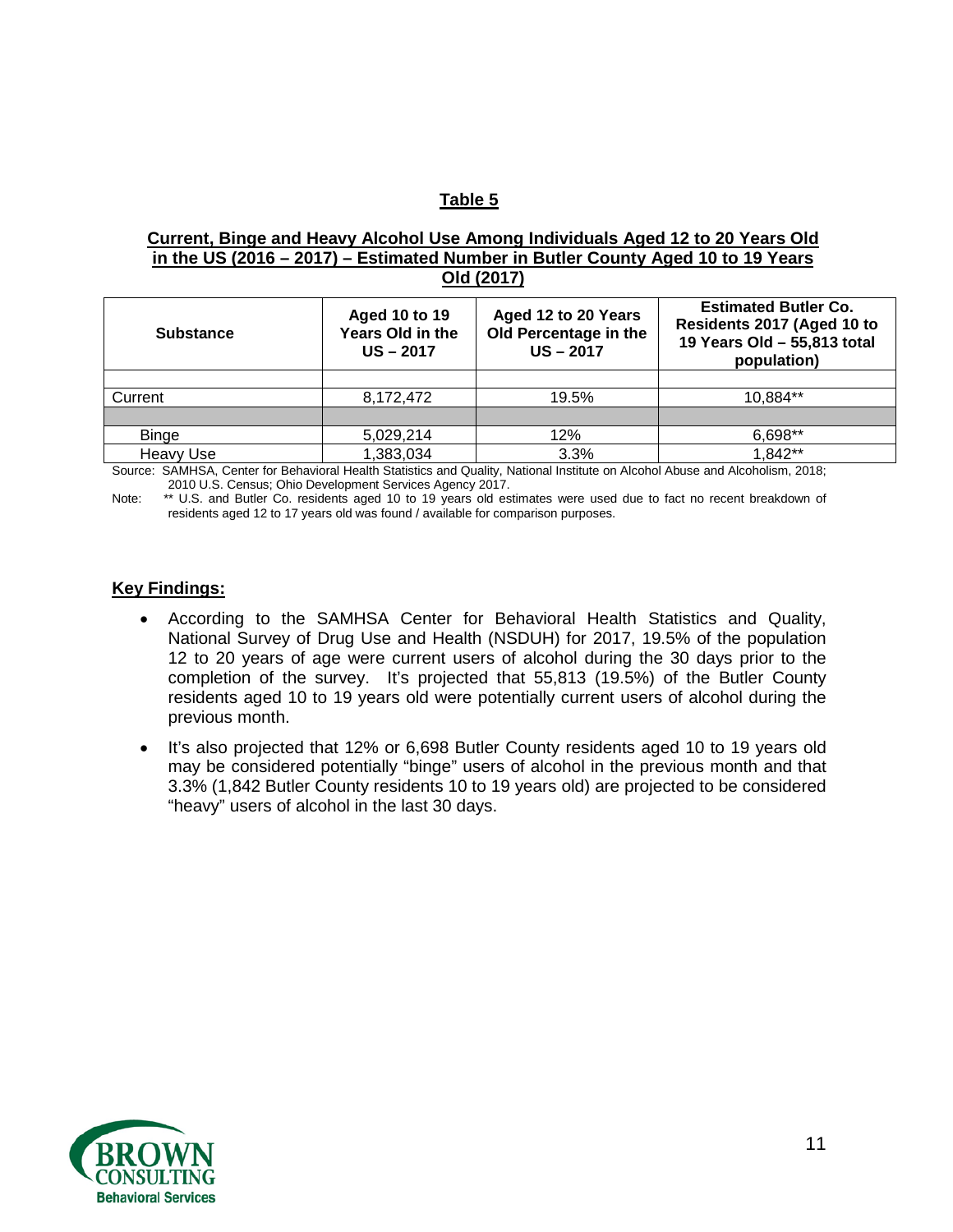## **FOCUS GROUP AND INTERVIEW KEY STAKEHOLDER INPUT**

During December 2018, and January and February 2019, BCMHARSB staff facilitated a series of focus groups and interviews with sixty-seven (67) participants, that included clients, family members, addictions and mental health administrators and providers, local court, law enforcement and government, social service representatives, BCMHARSB Board members and staff, and other key community stakeholders. The intent was to gain subjective input from the representative populations regarding their perceptions concerning the strengths, weaknesses, opportunities, threats, and service system gaps as they relate to the Butler County addictions and mental health service delivery system.

### STAKEHOLDER INPUT RESULTS

The purpose for the series of focus groups and interviews was to identify and examine the addictions and mental health priorities and needs of Butler County residents. Detailed findings do not necessarily represent the expressed opinion of all participants, but provides supplemental information for the needs assessment phase of the Butler County Mental Health and Addiction Recovery Services Board's strategic planning process. The following is a summary of the key findings from the focus groups and interview participant's input regarding the completion of the Butler County Mental Health and Addiction Recovery Services Board's Strategic Plan 2019 - 2021.

### **Strengths**

Focus group, interview and survey participants identified a wide range of strengths related to the Butler County Board and the addictions and mental health service delivery system. Following is a comprehensive list of the **strengths** identified by BCMHARSB key stakeholders:

- Board invited an advocate for the Hispanic community in its Governing Board membership to petition for better community mental health for minorities in the county
- The BCMHARSB's Governing Board members are culturally diverse
- One Board contract provider has over 300 certified interpreters in 92 languages who can travel to Butler County to provide services if necessary
- There is a willingness by the Board to consider increasing culturally and linguistic compliant BH services
- Board provided a training on the Culturally and Linguistically Appropriate Services (CLAS) standards in Health and Health Care in the Summer of 2018 to support diversity
- Good dialogue with local hospitals
- Large number of providers in the county
- Providers are pretty well connected to other agencies and systems
- The BCMHARSB is highly engaged

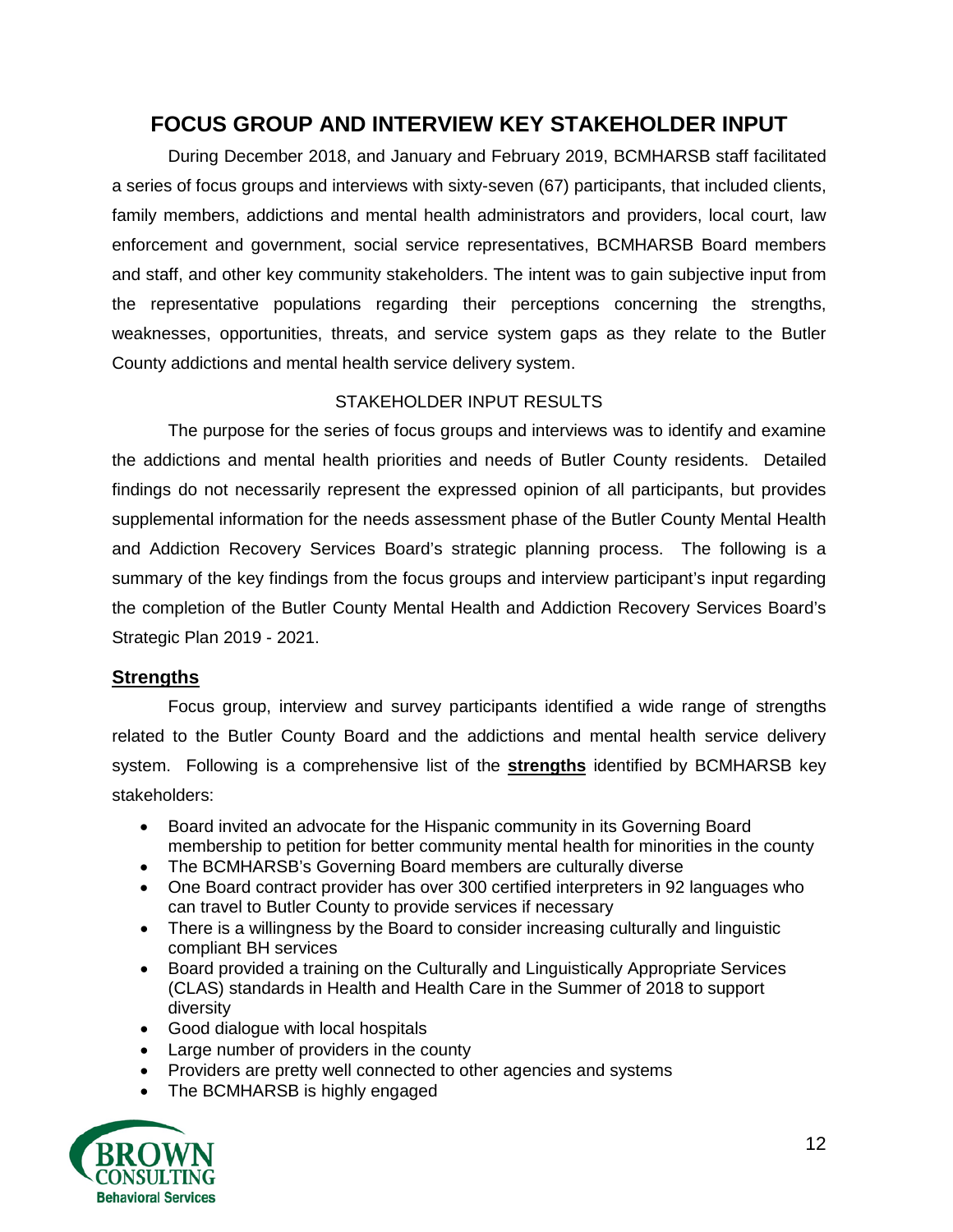- Board encourages communication
- There is sense of community support & responsibility in our county
- Board trainings are done well
- There are a number of Evidenced-Based Practices (EBP's) being used by our county providers
- Board endorses an open funding idea
- Some AOD treatment providers target women, children, and infants
- Tax Levies
- Jail MH and AOD pods
- Regarding our Outpatient Probate program we constantly have out of state visitors to see our programming
- Treatment courts/specialty dockets
- Client Housing for those with mental health issues
- Board Docs software since we can put all Board agendas and minutes on the public web
- Crisis Textline
- Heroin Hopeline
- MRSS Program (youth and family crisis program)
- Good partnership across all sectors in our local community
- Quick Response Team (QRT) programming
- SBIRT evidence based practice AOD programming
- Syringe Exchange/Blood Bourne Pathogen Prevention Programming
- County has a number of Coalitions in the county to make good Behavioral Health partnerships in the community
- Local school systems appreciate outreach from the BCMHARSB
- Some good communication between the BCMHARSB and the county community at large
- BCMHARSB resource guide is a strength
- BCMHARSB staff availability is much appreciated
- Providing mental health services to those who can't afford it
- Providers in the county offer a wide variety of services
- Good Provider collaboration & partnerships
- Board members try to be informed and are enthusiastic
- Good workshops and trainings for community mental health education
- Board staff provided Mental Health First Aid Training
- Good Community Outreach
- Board support for BC NAMI
- Board's In Kind support of CIT
- Partnership with local school systems to promote Behavioral Health
- Board focus on Alcohol & Other Drug prevention
- We have a commitment and work together to support the Behavioral Health needs of our residents by being responsive, resourceful, and flexible
- Board and local Behavioral Health systems ability to collaborate
- Board and Behavioral Health system are a committed group of people in the county
- We have had some good public relations and advertising efforts (e.g. billboard campaign)
- We have spearheaded a number of new programs in the county
- We are good stewards of taxpayer funding from our tax levies

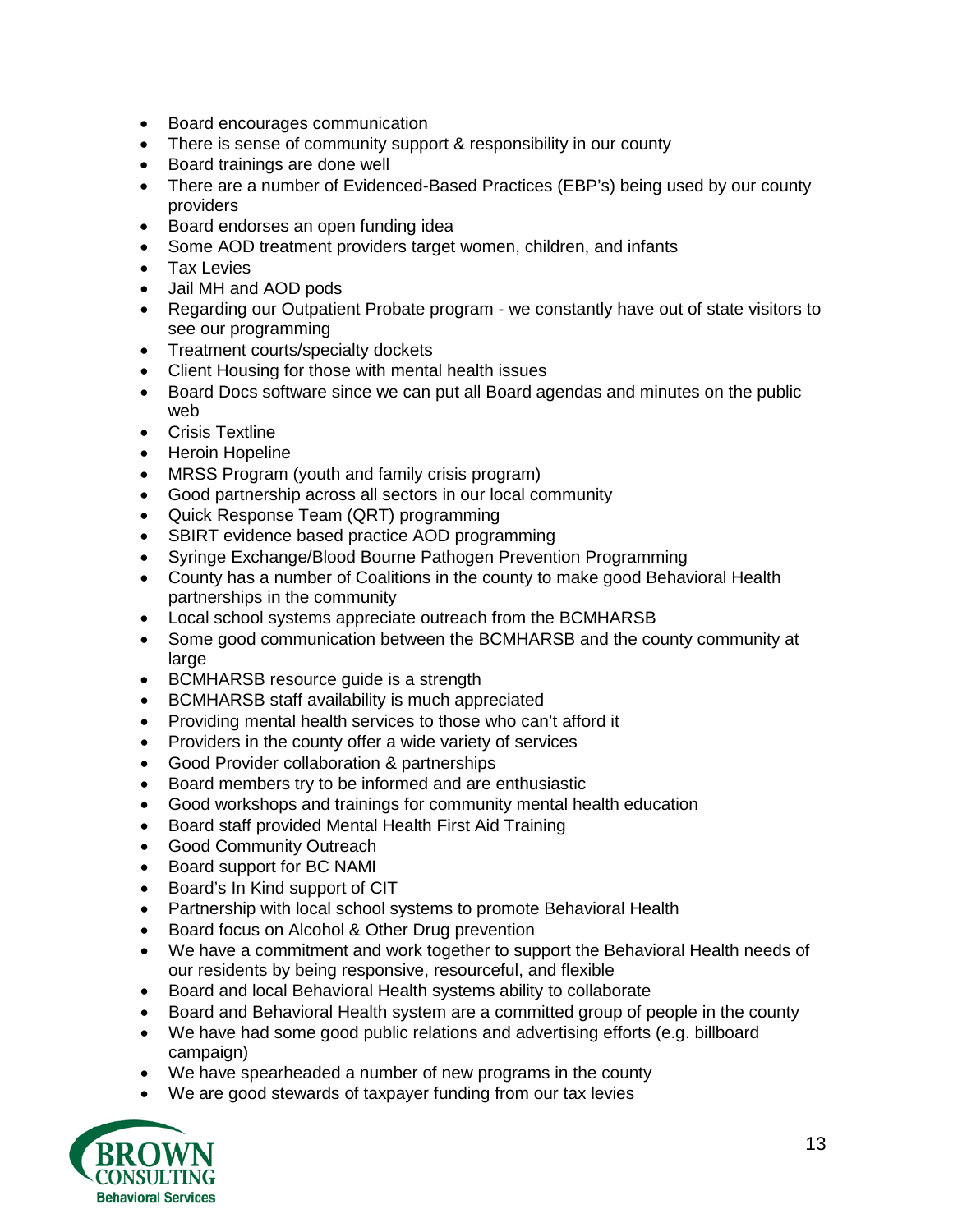- We have a long history of providing services
- The BCMHARSB is stronger than every from its merger 3.5 years ago
- Willingness to respond and be visible in different Behavioral Health (BH) areas
- The current circumstances facilitate more BH interaction and discussion about mental health and addictions issues (e.g., Dual Diagnosis - MH and DD)
- Number of dedicated agencies in the Butler County community
- Our court system is responsive to get needed information out to assess, survey, and recommend
- Good BH planning overall
- We emphasize BH treatment in lieu of conviction
- Less county political environment
- Old Boys network is decreasing now with more diversity in staffing to Board's and our provider system as well as the staff being closer to the demographics of communities
- There are support networks for Board's such as our Board Association

#### **Weaknesses**

Focus groups and interview participants identified a wide range of weaknesses related

to the BCMHARSB service delivery system. Following is a comprehensive list of the

**weaknesses** identified by BCMHARSB key community stakeholders:

- We need to get an organized listing of BH supports out to private doctors in the county.
- Need for more focused good planning for the future in BH as well as a having reality set in that all providers are not effective and sustainable
- Those with low income are not able to get services unless they have severe MH diagnoses. They need depression and anxiety treatment but do not get to top of waiting lists at MH centers.
- For Psychiatric Hospitals, diagnoses have not been very accurate. Medications prescribed are often inaccurate.
- No specialized Bipolar support groups in the county
- More psychologists needed in the county mental health system.
- Lack of coordination-calling physician who is treating patient- upon admission to hospital. The patient's doctor does not get to give input as to success or failure of medication used in the past. In addition, many patients are placed on unwieldy combinations of medicines.
- Same day psychiatric emergency visits would be helpful.
- Lack of services in other languages in Butler County compared to other counties (e.g., Hamilton County)
- Lack of funding to pay for BH services for people who do not have a SS# but reside in our county and pay taxes
- Lack of primary Spanish speaking providers
- Language translation BH services create a barrier between providers and clients
- Lack of awareness that there is a difference between being linguistically competent and culturally competent
- Lack of knowledge about how many culturally competent providers there are in our county
- Lack of application, implementation, and enforcement of the CLAS standards with providers

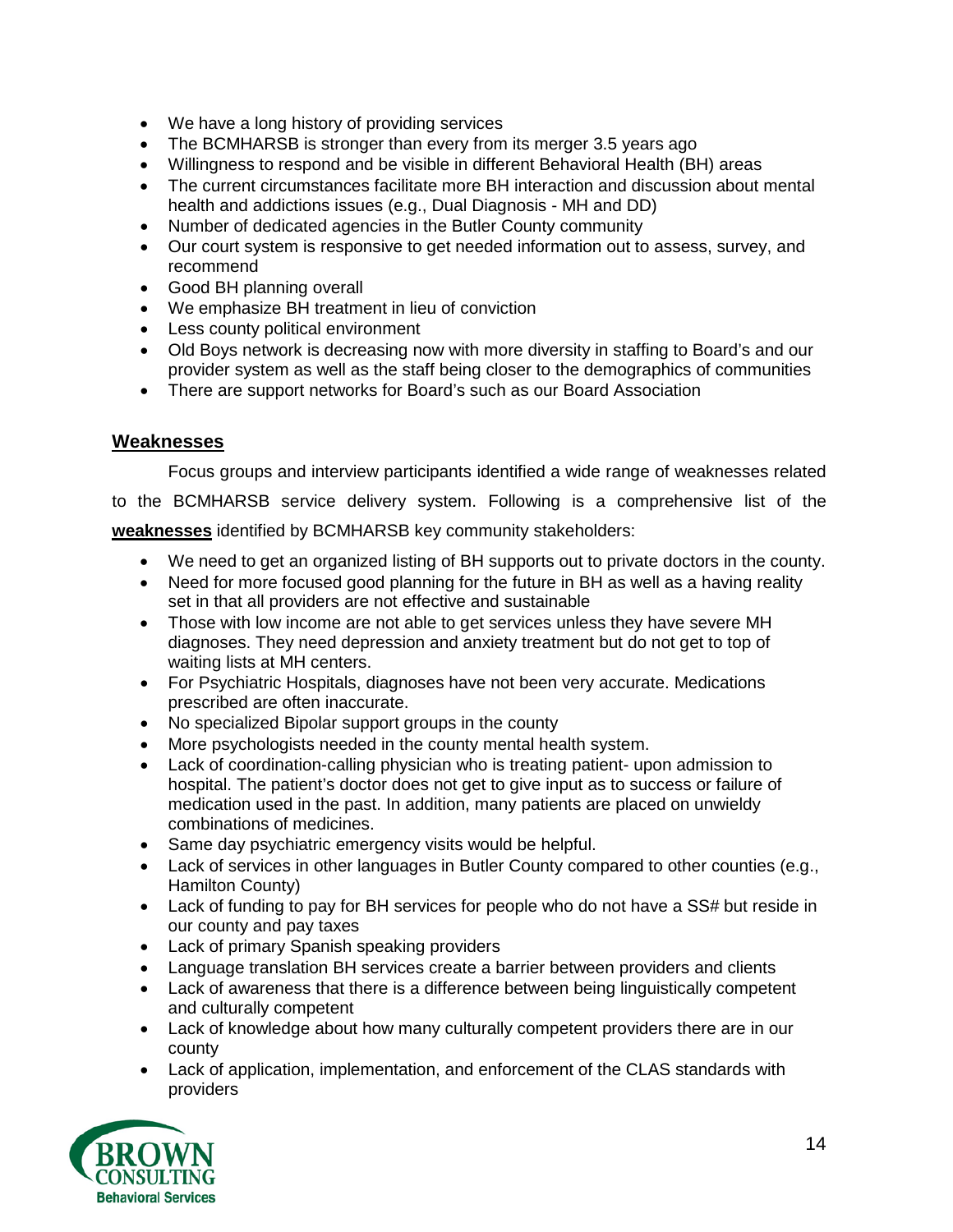- There are a great deal of poorly trained and appropriately certified interpretation services in the county
- To little focus on alcohol abuse at a time when there is an opiate epidemic especially for the Hispanic and other ethnic groups
- For BH proposals at the federal, state, and local (Board) level there is no discussion about the cultural aspects of BH programming and services
- Board does not provide any kind of incentive for providers to perform cultural appropriate and competent services
- Lack of grief groups for Spanish and non-English speaking clients
- Better primary care physician referrals to BH services, which is a barrier
- All funding based on a sliding scale fee
- Board funding needs to support capital, infrastructure funding as well as operational funding to address county provider needs
- Board funding should be allocated more fairly
- Funding is needed to support the entire family
- Board requires a proposal from provider to obtain funding/subsidy
- Limited Recovery Housing
- Local Hospital psychiatric units may close
- Homeless population not addressed appropriately especially BH needs of this group
- Psychiatrist shortage
- MH professional shortage
- BH staff retention and turnover
- EHRs
- Relationship between the Board and BH providers could be better Make sure communications are constructive not punitive and watch for inconsistent communications
- Make sure any communications between the Board and BH providers is client focused
- Not enough Residential & Housing services for AOD and MH client needs
- Disconnect in services and program for Butler county residents by geography (Great differences and disparities between Middletown, Oxford, Hamilton, etc.)
- Lack of provider collaboration to create an integrated BH service network in the county
- Transportation to the more rural areas of the county
- Preparing for the next generation of clients and the great demand and need including MH & AOD issues
- From Inpatient to Outpatient services, there is a need for better service connection and continuum of care
- Large client deductibles
- Chronic staff turnover
- Early childhood brain trauma & traumatic incident exposure especially for preschooler that is not addressed appropriately
- Lack of trained providers to deal with early childhood population's BH needs including staff, space, and settings
- More clients with private insurance coverage
- The change in the Board sliding scale fee schedule negatively impacts client treatment
- Board is not involved enough with  $3<sup>rd</sup>$  Party insurance providers
- Board required forms for its clients & provider system are too long, complex, & time consuming and need to be simplified
- Local agencies cutting staff and locations
- High provider administrative overhead rates

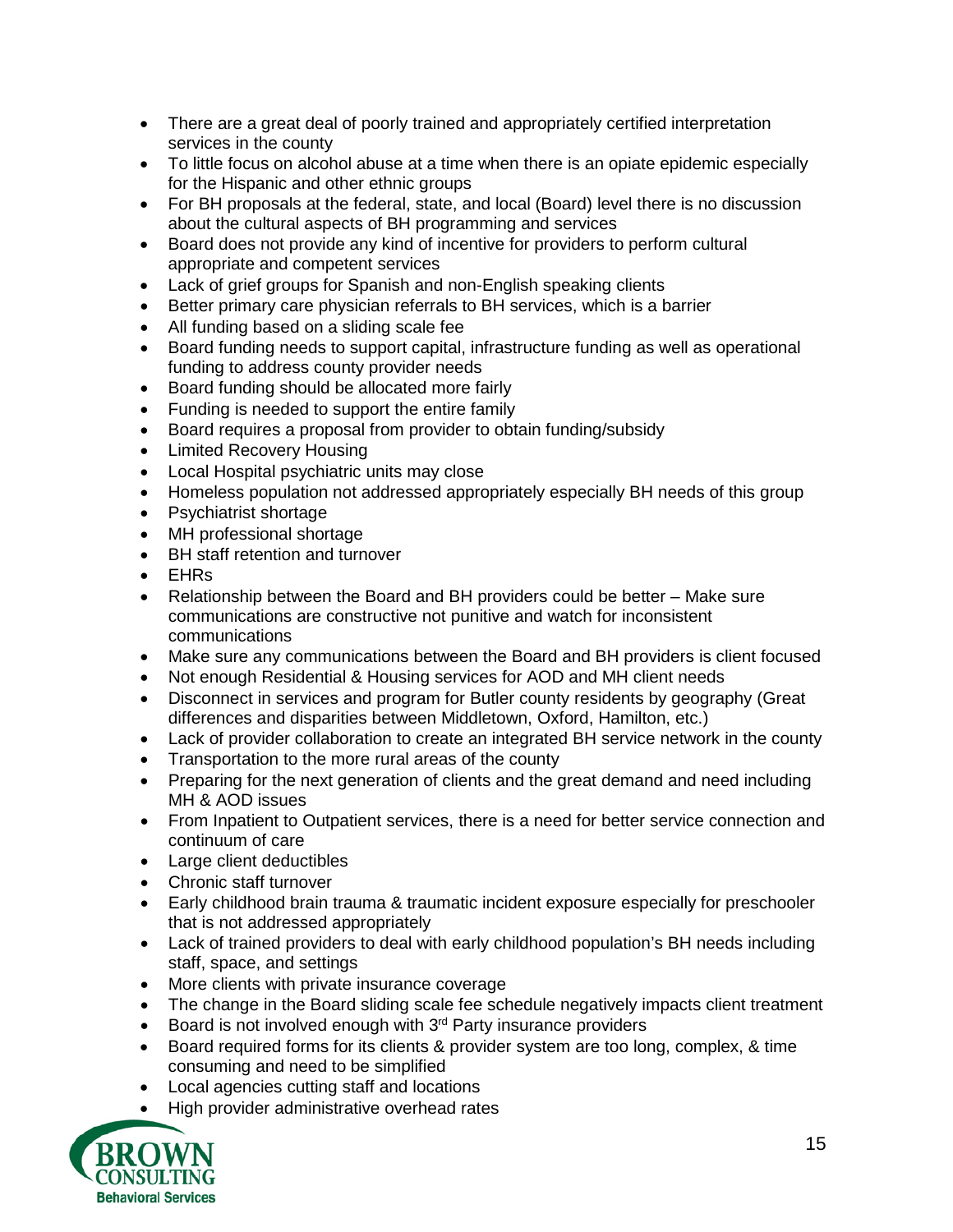- BH provider contract compliance
- BH providers view meeting BCMHARSB requirements as low priority
- Housing for transitional youth
- Medicaid Inpatient Detox has a lack of capacity
- Elementary school age BH resources are lacking
- Comprehensive resource guide is overwhelming with the information provided
- BCMHARSB not providing enough BH guidance in suggested MH/AOD services, programs, and planning for school systems
- More uniformed mental health & addiction standards/best practices in the county
- Need to start younger in addressing BH issues including better assessment, programming and services
- BH providers who take third party insurance
- Need for sharing of BH information & resources
- Not enough psychiatrists
- Need for improved agency/provider collaboration (e.g., identifying clients, services provided, care coordination)
- Lack of a drop off center for people in crisis in need of psychiatric services to provide for client stabilization
- Funding to provide for gaps between insurance payments for treatment and medications
- Lack of appropriate housing and follow up care
- Ineffective and inappropriate case management services especially after hospital discharges
- Case managers are not well trained, experienced and don't have answers to specific questions
- Better BH program regionalization
- Determining county residency for potential BH clients
- Recidivism especially in the jail
- Board does not promote the programs/services that they provide as well as that Board staff provides consults and referrals to treatment
- Education about resources and program especially in the BC jail
- Too much opioid funding focus when funds are needed to address other drugs and mental health issues
- Not enough residential housing
- Lack of a centralized assessment/independent assessor leading to community stakeholders referring for BH services to only whom they know
- Many services in the county but everyone does not know the totality of the services
- Lack of BH services and resources provided to probation officers
- Lack of family counseling availability
- Board and community mental health and addictions system can be rigid and not open to change
- Need to educate board members, staff, providers and system partners on the need for change
- Lack of communication between agencies leading to redundant services and inconsistent outcomes
- Boards and system providers need to be open to share information including processes, programs, and resources
- Lack of feedback from BH providers on the status of client treatment to system collaborators and partners leading to ineffective and appropriate treatment

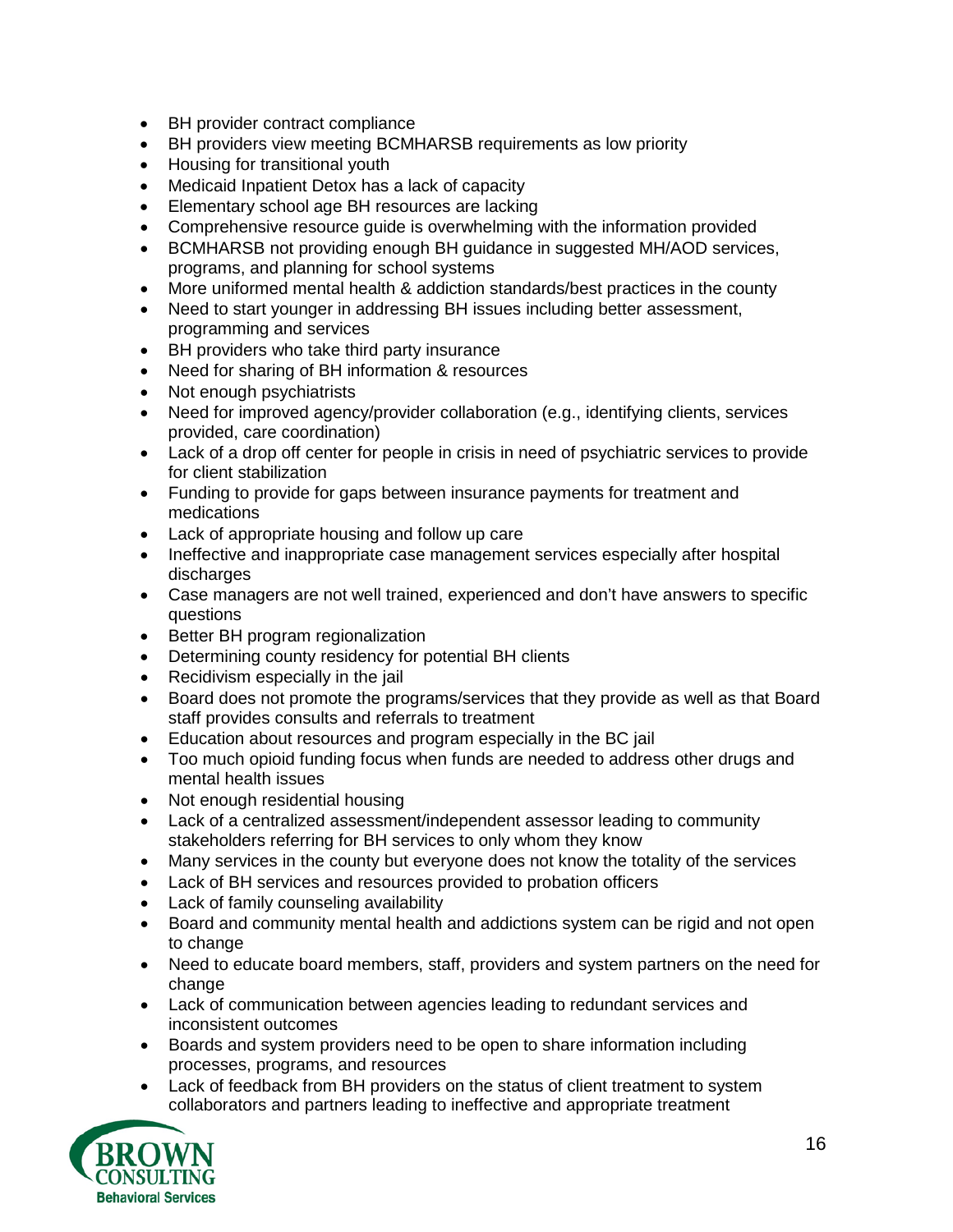- Inappropriate and outdated client engagement and progress reports
- Better communication with the county court system about the status of client treatment
- Long Board meetings (e.g. over 2 hours)
- Focus on quantity and not quality of services
- Housing expansion
- Mobile Crisis team follow-ups post crisis
- Transportation (2X)
- Transportation not only to BH treatment but otherwise, for example, to AA or NA meetings or Medical appointments
- Innovation around transportation to get clients to services
- Always looking for additional funding
- Levy funds are limited
- Waiting times for services (2X)
- Better communication between primary care and behavioral health providers and other networks
- Client families will only reach out to providers and stakeholders if in crisis or an emergency is happening
- Stigma and lack of communication about mental health and addiction issues
- Housing after treatment
- Aftercare is often too short
- Long range planning for BH treatment

#### **Opportunities**

Focus group and interview participants identified a range of opportunities related to the

BCMHARSB service delivery system. Following is a comprehensive list of the **opportunities** identified by BCMHARSB key stakeholders:

- Creating a Greater Cincinnati Latino Coalition program here in our county
- Professor Ligia Gomez from the University of Cincinnati who provides a certification program emphasizing Spanish for Social Workers & Health Care Professionals
- Board and provider system to accept MARCC or Tax ID's verses SS# to gain access to BH services in the county
- Board to provide credible and appropriate trainings to increase provider's cultural competence in the county
- Board to do leg work to understand the particulars around interpreter certifications, qualifications, level of competence and provide a resource list (this can be placed on the Board's website)
- Board to provide in its RFP and AIP/AFF processes on how diversity/multi-culturalism is addressed in these documents, programs, and services.
- Create a "safe space" so our county residents can talk about mental health and addiction issues for Hispanics and other minorities
- Board can provide BH education brochures in other languages such as Spanish to try to reduce stigma also
- Board can translate and provide BH educational brochures and handouts on MH topics such as mental health professional types, MH terminology, signs of substance abuse, and MH resources in the county for minorities

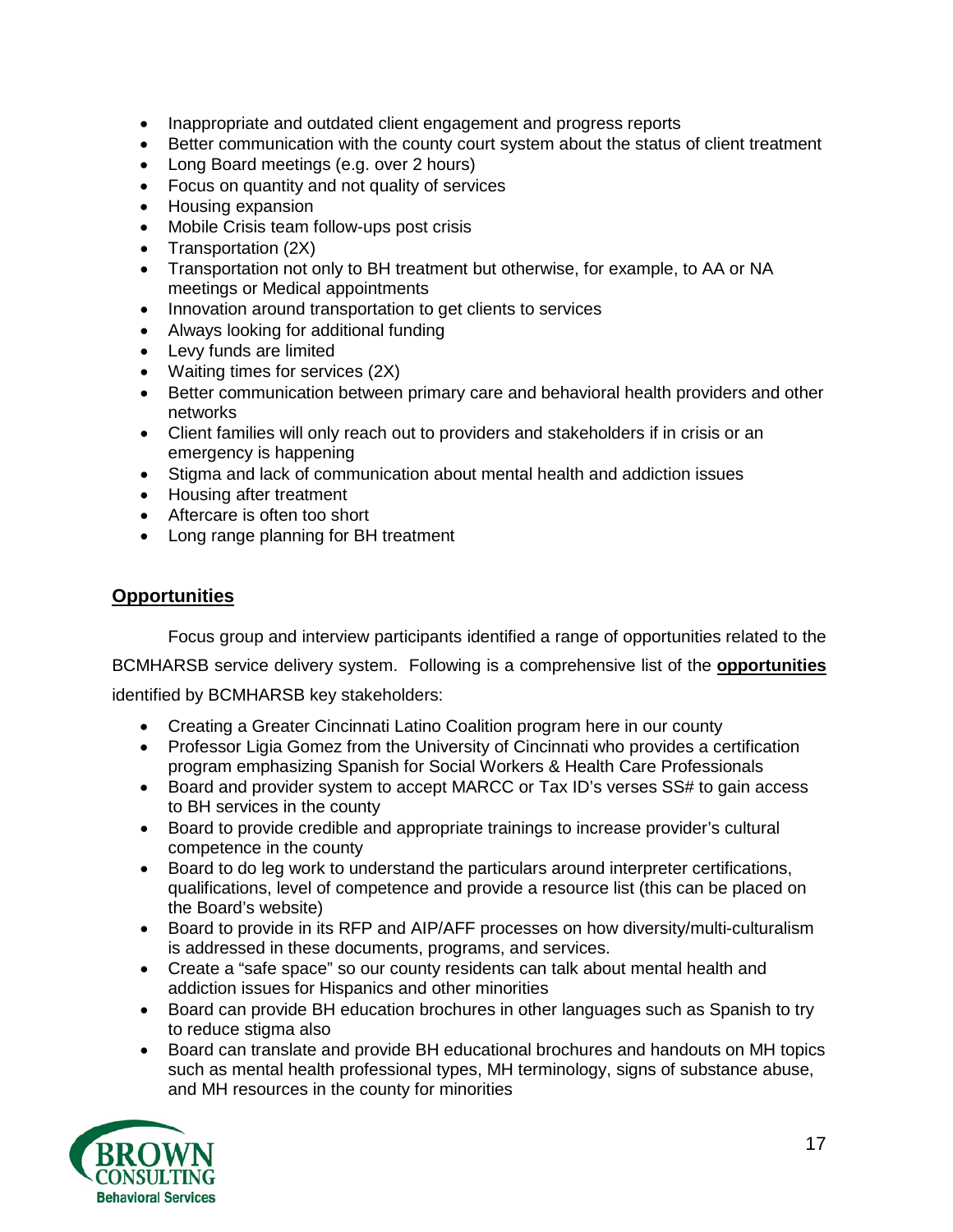- Need for a Hispanic Center in the county, which can be used for BH referrals, resources, health care promotion, and drop in emergency assistance services
- Emphasizing that the overall wellbeing of a person includes mental health
- Better substance abuse disorder screenings for Detox
- Use alternative transportation services like Lyft services
- Board should bucket fund AOD and MH programming/services
- Aggressive homeless outreach funding
- Middletown jail treatment funding
- Better integration of Hospital clients back in the community/outpatient services (No Referral System currently)
- Implement "Population Health" at Hospitals
- Referral to appropriate Relational/Family Therapy for the treatment of preschoolers and youth
- Find better data sources to benchmark service effectiveness with local national, state, and local performance metrics
- Better collaboration with Managed Care Organizations/Collaborate on resource needs in the county
- More full integration of MH and Addictions financially and clinically
- Better BH provider education to support enhanced audits
- Enhancing our collaborative relationships with providers and stakeholders in the community
- Better approaches to the allocation of BCMHARSB funds
- More trainings on accounting, budgeting and claims processing
- Increase the influence and presence of ADAMHS Board's in the county communities
- ADAMHS Board free trainings for our provider system and county residents
- Use any county residents' crisis as a chance to educate about resources and services
- Need to find a way to continue Drug Free Coalitions in the county when their funding goes away
- More BH family care: prevention, education, services and program
- More peer to peer education and prevention
- Support for Greater Miami Services (GMS) is important and critical (Step Down/Step Up unit for state hospital)
- BH clients involved with the criminal justice system have a great opportunity with system staff and resources to be referred for appropriate treatment
- Fort Hamilton Hospital modernization of psych services and expansion of payer sources beyond government funders
- Housing expansion & options for BH clients
- Very long housing wait times for BH clients
- Step down housing from inpatient psychiatric units or GMS
- Need for community education and training about BH
- Encourage a greater amount of clients to continue with treatment
- Better coordination of mental health and addiction treatment
- Better education about mental illness, addiction, suicide, and violence
- Focusing more so on awareness of mental wellness and prevention
- Better contacts with AA/NA organizations
- Expansion of BH youth services
- Expansion of Elderly BH care
- Better communication between the court, Board, jails, and provider systems

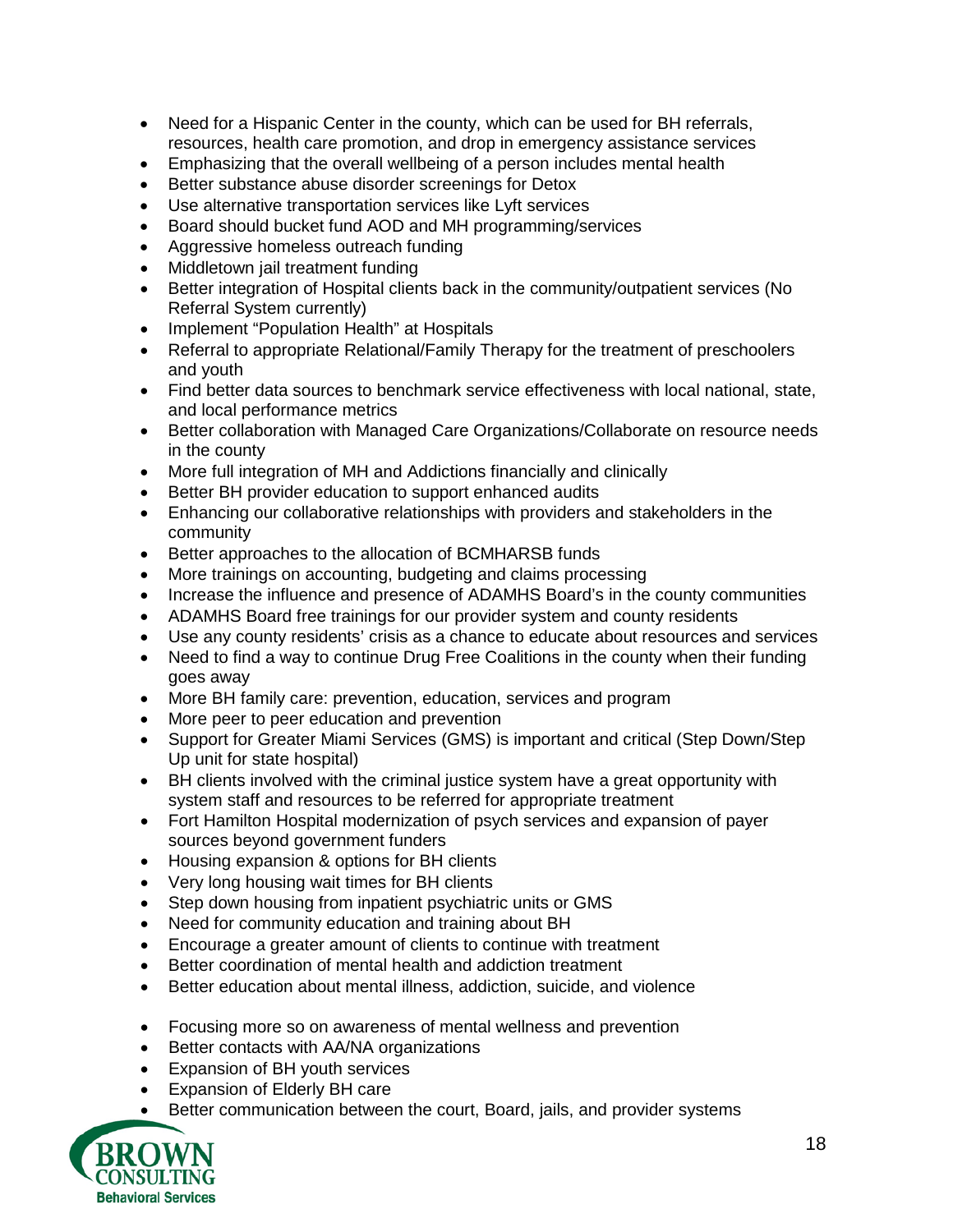- The usefulness of a system-wide Release of Information (ROI)
- Board and provider directors need to be open to education, constructive feedback and change
- To always look at staff development and outcomes as not only serving people but as issues of organizational culture with great potential to work together and collaborate about
- To always consider the benefits of mergers
- Utilizing technology to support BH
- The Board being a BH education and treatment resource broker. Any training and education sessions can be recorded and distributed to be used repeatedly as a resource to everyone
- Use of local media (e.g. Hamilton TV) to get the information out about community resources.
- Expanding Drug Coalition Education Services
- Offering education to our service providers about effective and appropriate accounting
- Better Support for NAMI
- Promoting the independence of behavioral health clients
- Promote expanded best practices especially crisis services
- Enhancing the Board and NAMI partnership
- The need to work more closely together and collaborate
- Training and education about BH resources in the county including probation officers, specialized docket providers, judges, and management teams for instance. Ongoing follow up meeting are needed for constant updates since the services and programming presentations are constantly changing
- Foster a relationship with the Bar Association to educate attorneys about BH and resources available
- Better more reliable use of the Board's GOSH enrollment and billing software

### **Threats**

Focus group and interview participants identified a range of threats related to the BCMHARSB service delivery system. Following is a comprehensive list of the **threats** identified by BCMHARSB key stakeholders:

- Lack of awareness in the Hispanic and other minority communities about mental health and how strong mental health stigma is
- Cultural spiritualism is emphasized a great deal in some minority populations (e.g. Hispanic) instead of mental illness & mental health
- Lack of quality data about the BH needs of minority populations (e.g. Hispanics) in our county especially those who are undocumented
- Board not providing funding to address the needs of undocumented clients
- The impact of anti-immigrant rhetoric and its impact on deterring these individuals from seeking BH services due to harassment fears
- State Hospital systems lack of capacity
- Loss of agencies due to BH Redesign/Managed Care Carve In
- Loss of mental health levies
- Loss of hospitals especially psychiatric units
- Loss of Medicaid Expansion

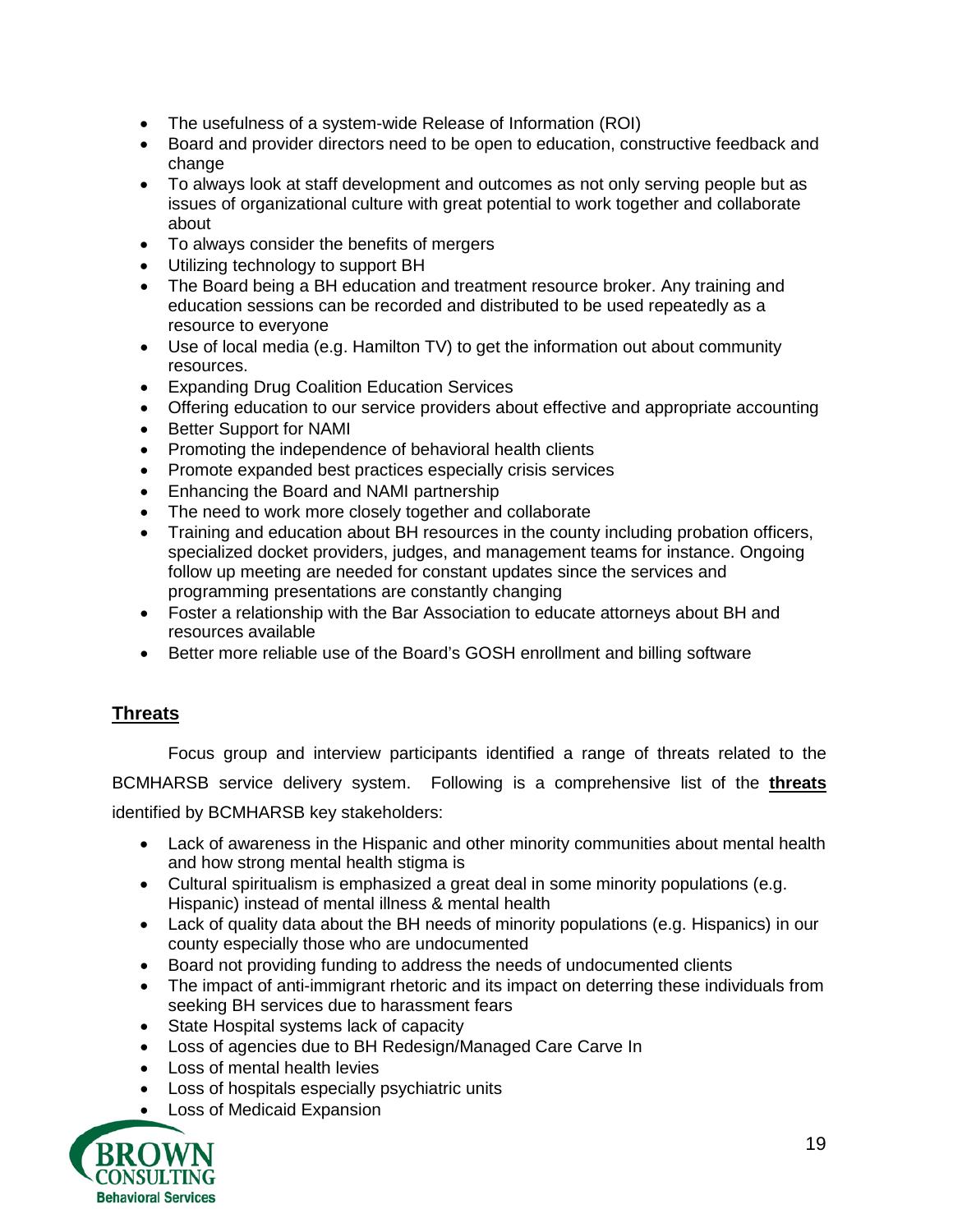- When local systems fear and resist changing
- Arrogance in that Boards and providers can be the only ones to serve clients well. No one else can provide these BH services
- Lack of funding (3X)
- Social media and its connection to suicides
- Not addressing Marijuana laws: Medical and Recreational use
- Loss of Drug Free Coalitions in the county
- Local levies are limited
- Lack of knowledge about the Board & the community MH and Addiction system
- Stigma (4X)
- Need for more MH and Alcohol and other drug prevention
- Not providing the message, "It is not okay to get high"
- Medical marijuana legalization
- Attitude toward the acceptance of marijuana
- Mental health clients using marijuana to cope
- Not educating the public on the negative effects to Marijuana
- Our current social climate and desensitization to legal drug use
- Silos vs. recognition of dual diagnosis
- Lack of trust in BH services
- Complacency to address BH issues
- Psychiatric and hospital bed shortage
- Acceptance of violence (e.g., mass shootings)
- Lack of community education about mental illness and addictions as well as resources for treatment in the community. Remember people only seek and pay attention to the information when they are in need of the services/resources
- Distance between Boards and providers to support BH clients and collaborative between providers/Boards/stakeholders
- Recognitions that drugs are big business
- Lack of education programming about BH issues
- Managed Care Organizations (MCO's) lack of understanding about client populations the providers serve
- Value-Based payments
- BH Redesign
- MCO's in general
- Change in leadership at Ohio state level
- Conflict between MCO's profit margins vs. outcomes vs. denial of services
- Infrastructure/Knowledge of billing denials & payment processing costs money
- Costs of implementing BH Redesign & Managed Care Carve including the need for additional staff and resources
- Lack of payments for MCO's denied provider claims
- Disconnect between MCO's and provider reporting

### **Service Delivery System Gaps**

Focus group and interview participants identified a range of perceived gaps related to the BCMHARSB service delivery system. On review, several trends related to the **service delivery system gaps** identified by community stakeholders included, but were not limited to:

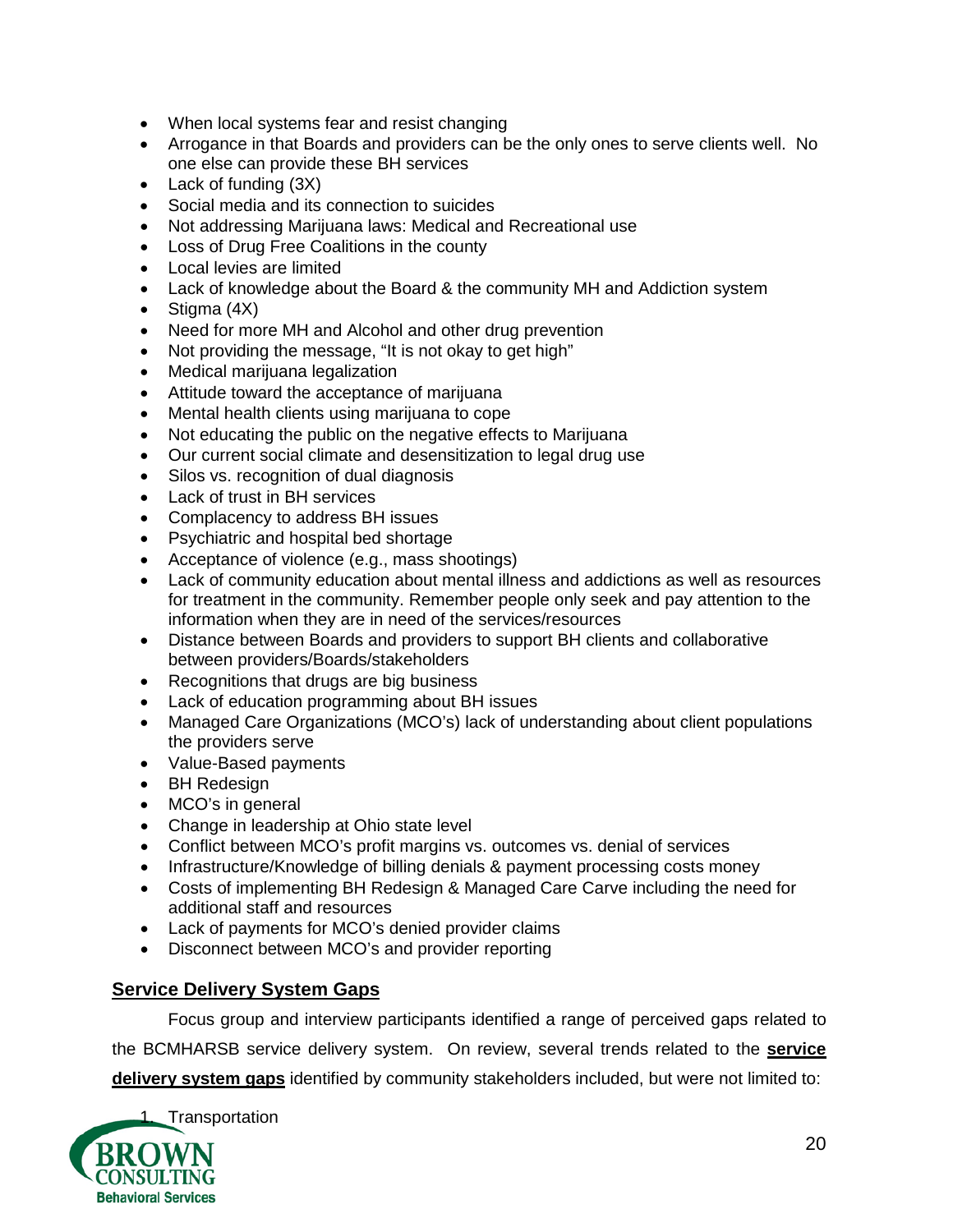- 2. Housing (Adequate general capacity, transitional and halfway housing)
- 3. Public education / marketing regarding behavioral health issues / resources
- 4. Workforce development / retention
- 5. Reduction of local inpatient behavioral health beds

Following is a comprehensive list of the **service delivery system gaps** identified by BCMHARSB key stakeholders:

- We need more support groups
- Linguistically appropriate bereavement counseling as well as other counseling and support groups
- Spanish speaking providers
- Lack of BH prevention and education literature in other languages
- Lack of county trainings on cultural competence
- Community health workers/peer support specialists to support minority groups (e.g. Hispanics) in the county
- Lack of coordinator among people doing home visits (e.g., Head Start, Help Me Grow) to gather date/information on how much they are involved with minor communities (e.g. Hispanic) doing health promotion. Who is doing what in this area?
- Transportation
- Not covered Medicare  $\& 3^{rd}$  party insurance funding gap (for working poor)
- Detox services for alcohol & Benzodiazepines (lack of capacity)
- Collaboration with Hospitals for other treatment opportunities for better patient outcomes
- Addressing the needs of co-occurring disorders which place clients at high risk
- Pain management of BH clients
- Integration of BH and primary health care
- Letting county residents know what services, programs, and providers are here and available to them and for them
- Trade organizations providing more data
- MCO are failing
- Not only to support opioid programming but how to pass a successful levy
- Educating the public that becoming addicted is often not a choice
- People do not understand addiction
- Provide more specialized eating disorder treatment
- Adequate and appropriate housing
- Education on Mental health
- Marijuana Laws identifying myths and misconceptions
- Lack of education about coping and life skills
- Helping individuals to address the rapid change we all face in our lives
- High turnover rates for mental health positions
- Preventing crisis with more proactive approaches emphasizing prevention and education
- Implementing and integrating mental health wellness techniques in the general school classrooms with students and teachers
- Lack of education about BH services and resources in the county
- Transitional housing
- Halfway houses

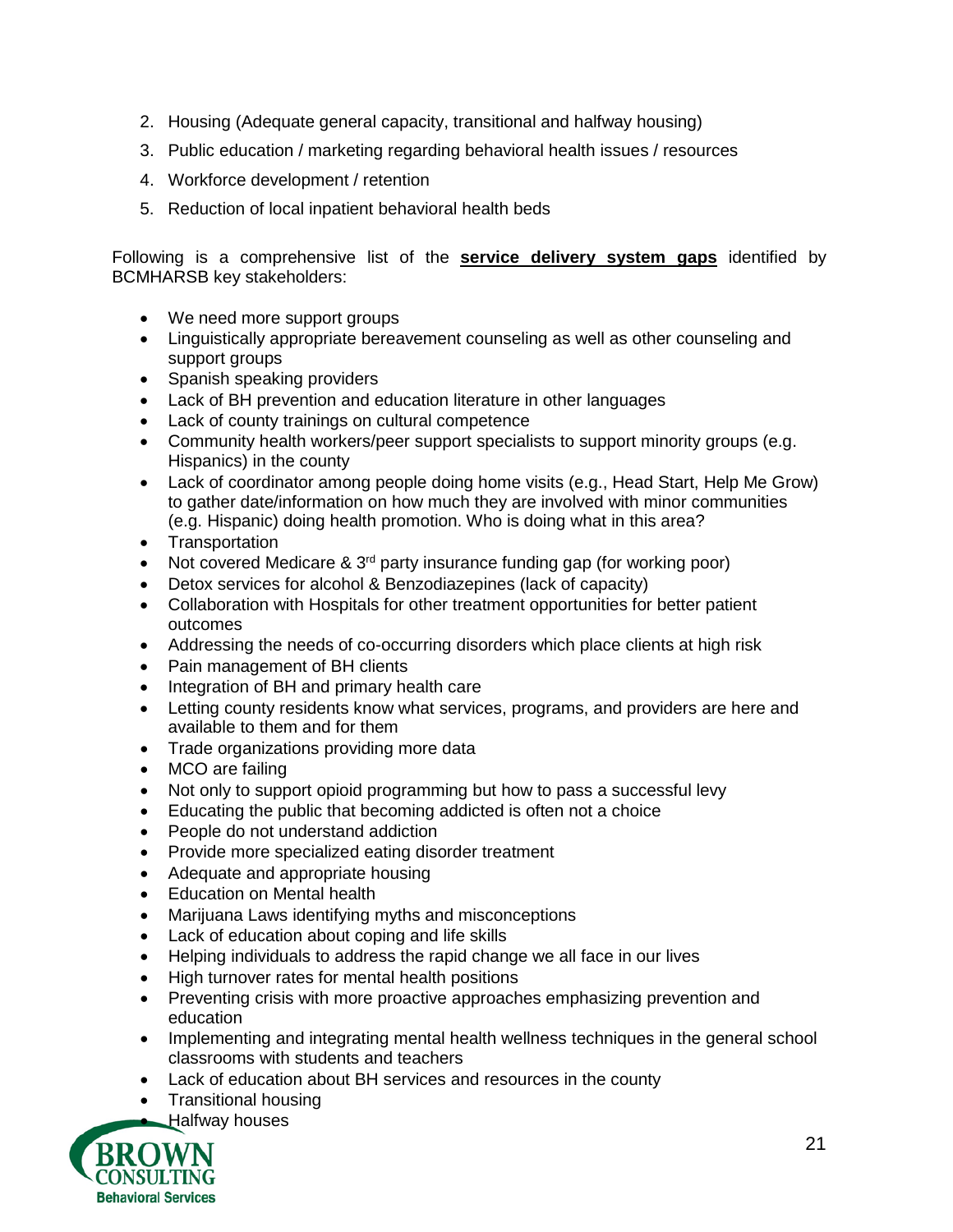- Promoting the independence of Behavioral Health clients
- Promote expanded best practices especially crisis services
- Outreach to Behavioral Health clients who need services
- Educating churches and our religious community about Behavioral Health Services
- Need better awareness of Behavioral Health Services and educating the public and marketing these services
- Too many Boards and too many providers
- Education to manage change effectively and folks embracing change with a genuine commitment to it
- People do not know what BH resources are available and how to access them
- Lack of centralized assessment and access
- Lack of coordination in our drug and mental health task forces
- Integration of primary and behavior health
- Insurance to support BH treatment
- Knowledge deficit about MH and Addiction Alcohol is a huge profitable business
- Lack of relating and community association with people feeling alienated especially with an over reliance on technology to communicate
- Lack of aid to support advertising messages to promote mental health and antiaddiction
- Technology addiction and the programming and services to address it
- Education on BH
- Addressing e-cigarettes and vaping with education
- Truly integrated treatment including MH, AOD, and Medical/primary care
- Skilled BH professionals who understand the complexity of and can implement integrated care
- Lack of training (e.g., billing, accounting, dual diagnosis)
- BH data that is not accurate or unreliable
- Board needs to audit all of its funded programs especially grant funded programs
- Closing of psychiatric units at local hospitals
- Silo-ing of programming
- Any Board imposed billing and information gap

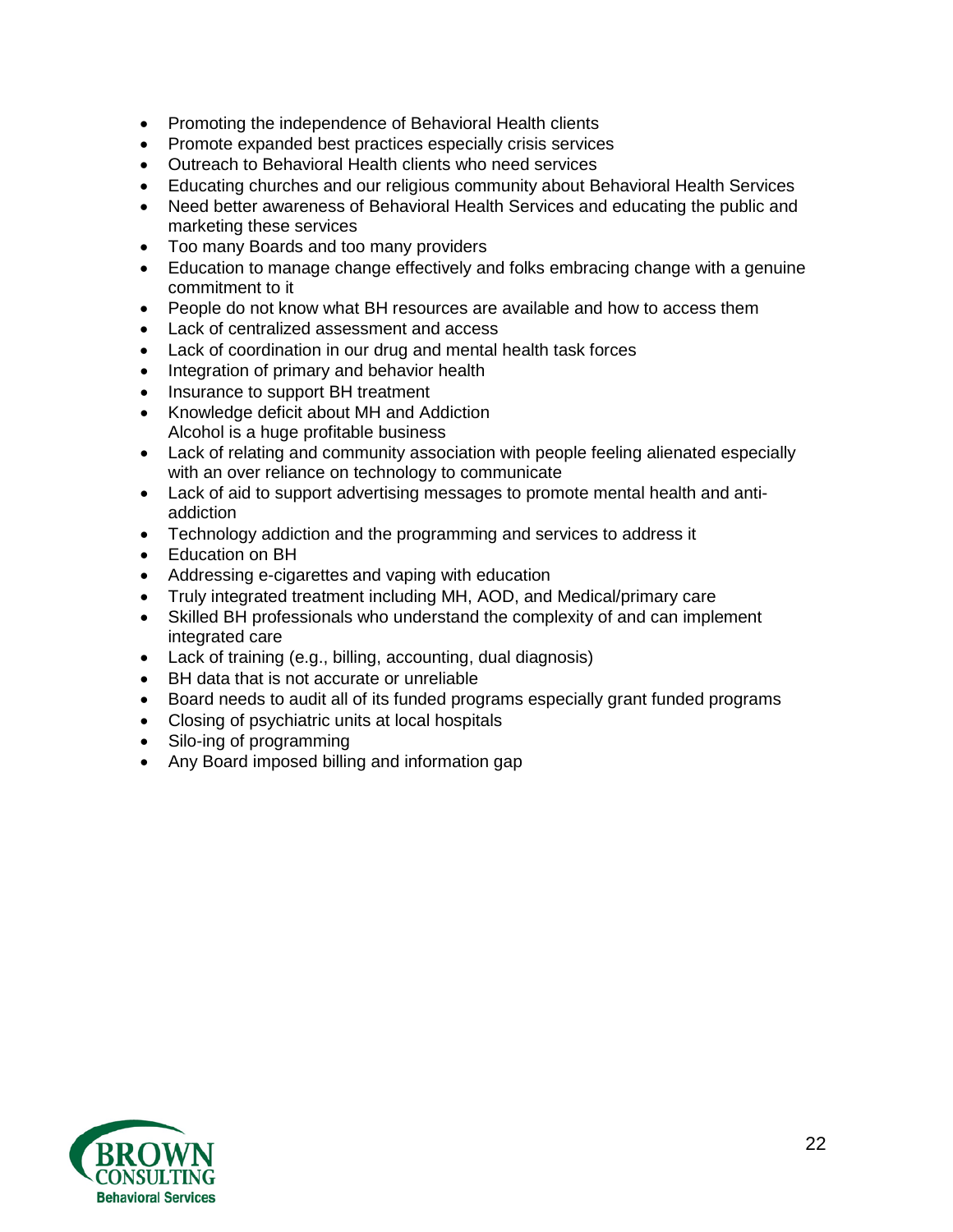# **SUMMARY AND RECOMMENDATIONS**

The purpose of the Strategic Plan is to strengthen the BCMHARSB for future sustainability and success in a changing and increasingly demanding environment. In order to do so, the BCMHARSB Strategic Plan is based on a needs assessment of Butler County behavioral health system of care and the combined expertise and input of internal and external community stakeholders.

Based on an ongoing internal review of the progress made on BCMHARSB's 2015 – 2018 Strategic the current assessment process of researching community behavioral health gaps, needs and system strengths, the development / updating of the new 3-year Strategic Plan will require the ongoing commitment and collaboration of the BCMHARSB Board, staff and community leadership. The 2019 - 2021 Strategic Plan is intended to be a living document that will be updated to position the BCMHARSB to meet future behavioral health needs of Butler County residents. Components of this plan will require modification based on the availability of funding, capital and changes in state mandates.

Based on input from key community stakeholders, the BCMHARSB has identified strengths and weaknesses / opportunities to successfully move the Board's Mission and Vision forward.

Some key strengths identified by community stakeholders included, but are limited to good partnerships across all sectors in the community, County Coalitions, providers / provision of a wide variety of behavioral health services in the community, Treatment Courts specialty dockets, training opportunities in the county system, National Alliance on Mental Illness, partnerships with local school systems, the Board's focus on alcohol and drug prevention, the emphasis on BH treatment in lieu of conviction(s), Board's willingness to embrace culture of its members and its community, and the Board serving as a good steward of taxpayer funding from the tax levies.

Key weaknesses identified by stakeholders included, but were not limited to transportation options for BH clients seeking services, recovery / residential housing, the

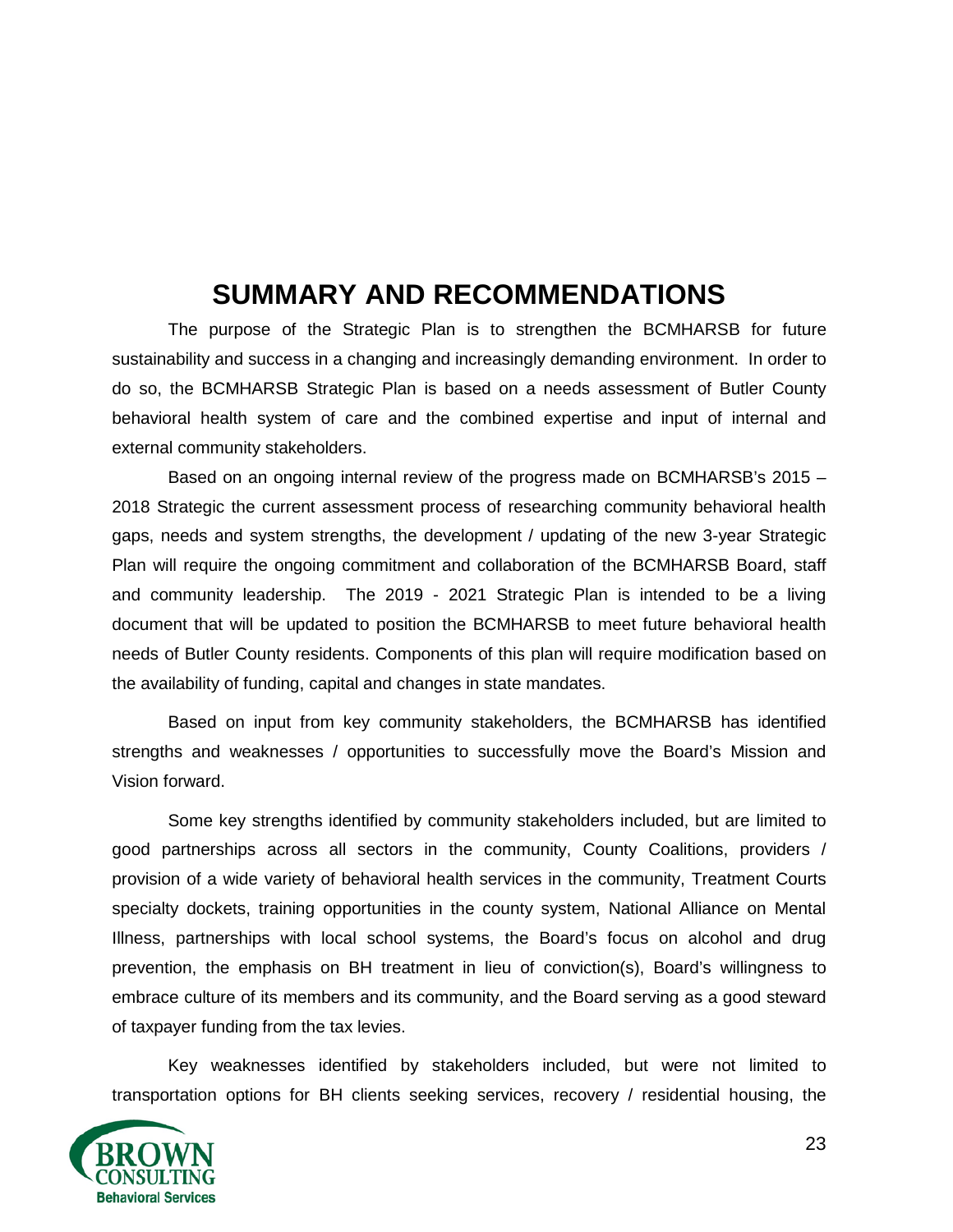potential for loss of psychiatric beds in Butler County, BH professionals shortage including psychiatry, lack of Medicaid inpatient detoxification capacity, local agencies reducing staff and service locations, high provider administrative costs, case managers are not well-trained / experienced, and waiting times for services.

Key opportunities identified by stakeholders included, but were not limited to better SUD screening for detoxification services, full integration of mental health and addictions, better approaches to allocation of BCMHARSB funds, the need for more trainings on accounting, budgeting and claims processing, more peer-to-peer education and prevention, housing expansion and options for BH clients, community education on mental illness, addictions, suicide and violence, expansion of youth BH services, expansion of elderly BH services, to always consider the benefits of mergers, enhancement in cultural awareness and competence, and expanding Drug Coalition education services.

The following Strategic Initiative Areas were identified to form the basis for BCMHARSB's 2019 - 2021 Strategic Plan. It's recommended that the Butler County Mental Health and Addiction Recovery Services Board utilize the assessment information contained in this report along with other planning and support documentation provided by BCMHARSB staff to identify strategies, goals and timeframes related to the following strategic initiative areas and are used to formulate the foundation for the Board's new three (3) year strategic plan:

### **STRATEGIC INITIATIVES (In order of priority)**

**Leadership**

**Finance**

**Quality Improvement and Outcomes**

**Treatment and Recovery Supports**

**Prevention and Promotion**

**Information Technology**

**Culturalism**

**Communication**

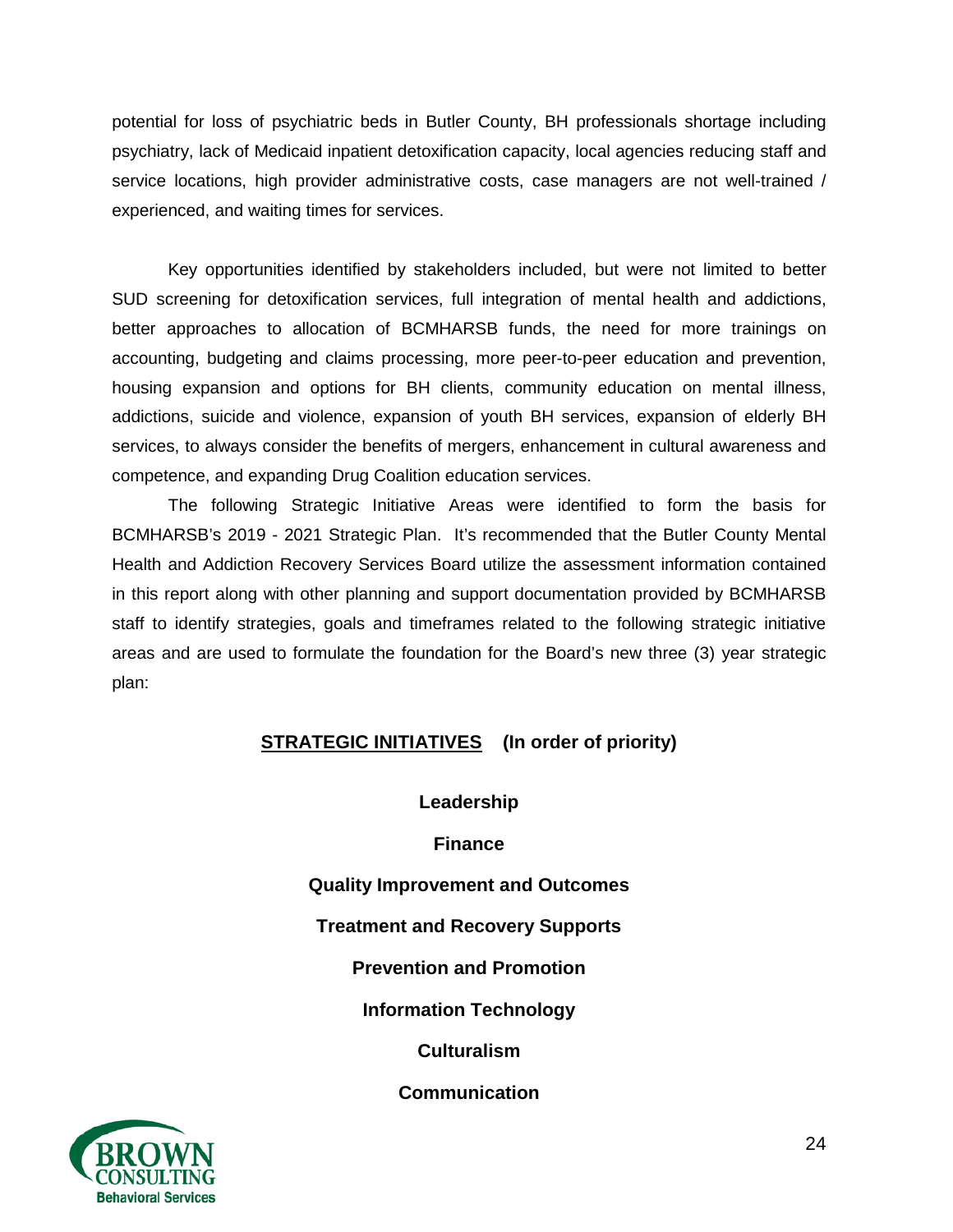## BCMHARSB 2019 – 2021 STRATEGIC INITIATIVES AND GOALS

#### **STRATEGIC INITIATVE: LEADERSHIP**

**STRATEGIC GOAL:** *TO ENHANCE OUR IDENTITY AS A COLLABORATIVE CENTER AND A RESOURCE FOR EXCELLENCE IN THE PLANNING AND DELIVERY OF BEHAVIORAL HEALTH CARE SERVICES IN BUTLER COUNTY WHILE MEETING IDENTIFIED COMMUNITY ADDICTION AND MENTAL HEALTH NEED.*

| # | <b>Objectives / Actions</b> | Leader | <b>Y1 Months</b><br><b>Months</b> |          | Year<br><b>Y2 Months</b> |          | Y3  |          | Performance<br>Goal | Performance<br><b>Measurement</b><br>Source | <b>Status</b> |
|---|-----------------------------|--------|-----------------------------------|----------|--------------------------|----------|-----|----------|---------------------|---------------------------------------------|---------------|
|   |                             |        | $1 - 6$                           | $7 - 12$ | 1-6                      | $7 - 12$ | 1-6 | $7 - 12$ |                     |                                             |               |
|   |                             |        |                                   |          |                          |          |     |          |                     |                                             |               |

| 1.0 | Ensure a dynamic and knowledgeable BCMHARSB Board of Directors.              |                                             |  |   |  |  |  |   |                                                |                                    |  |  |
|-----|------------------------------------------------------------------------------|---------------------------------------------|--|---|--|--|--|---|------------------------------------------------|------------------------------------|--|--|
| 1.1 | Review and update Board<br>governance policy and<br>procedure, as indicated. | Board Chair<br>and<br>Executive<br>Director |  | X |  |  |  |   | <b>Updated Board</b><br>qovernance<br>policies | Board<br>Governance<br>policies    |  |  |
| 1.2 | Formulate and implement a<br><b>Board Member Recruitment</b><br>Plan.        | Board                                       |  | X |  |  |  | X | Implementation<br>of completed<br>plan         | <b>Plan activities</b><br>schedule |  |  |

| 2.0 | Open, maintain, and strengthen partnerships with all levels of local, state and federal<br>organizations.                                                               |                                    |   |   |   |   |   |   |                                     |                                         |  |  |
|-----|-------------------------------------------------------------------------------------------------------------------------------------------------------------------------|------------------------------------|---|---|---|---|---|---|-------------------------------------|-----------------------------------------|--|--|
| 2.1 | Continue to work with state and<br>local partners to further<br>integrate physical and<br>behavioral health treatment,<br>services, and supports and<br>shared funding. | Executive<br>Director and<br>Staff | X | X | X | X | X | X | Service<br>agreements               | Executive<br><b>Director</b><br>Reports |  |  |
| 2.2 | Enhance / utilize relationships /<br>collaborations with universities /<br>educational institutions.                                                                    | Executive<br>Director and<br>Staff | X | X | X | X | X | X | Establish<br>schedule.<br>follow-up | Executive<br>Director<br>Reports        |  |  |
| 2.3 | Cultivate workforce<br>development strategies.                                                                                                                          | Executive<br>Director and<br>Staff | X | X | X | X | X | X | Workforce<br>Development<br>Plan    | Executive<br><b>Director</b><br>Reports |  |  |
| 3.0 | The BCMHARSB will be a resource for supporting and retaining a dynamic workforce in the Butler County behavioral health system of care.                                 |                                    |   |   |   |   |   |   |                                     |                                         |  |  |

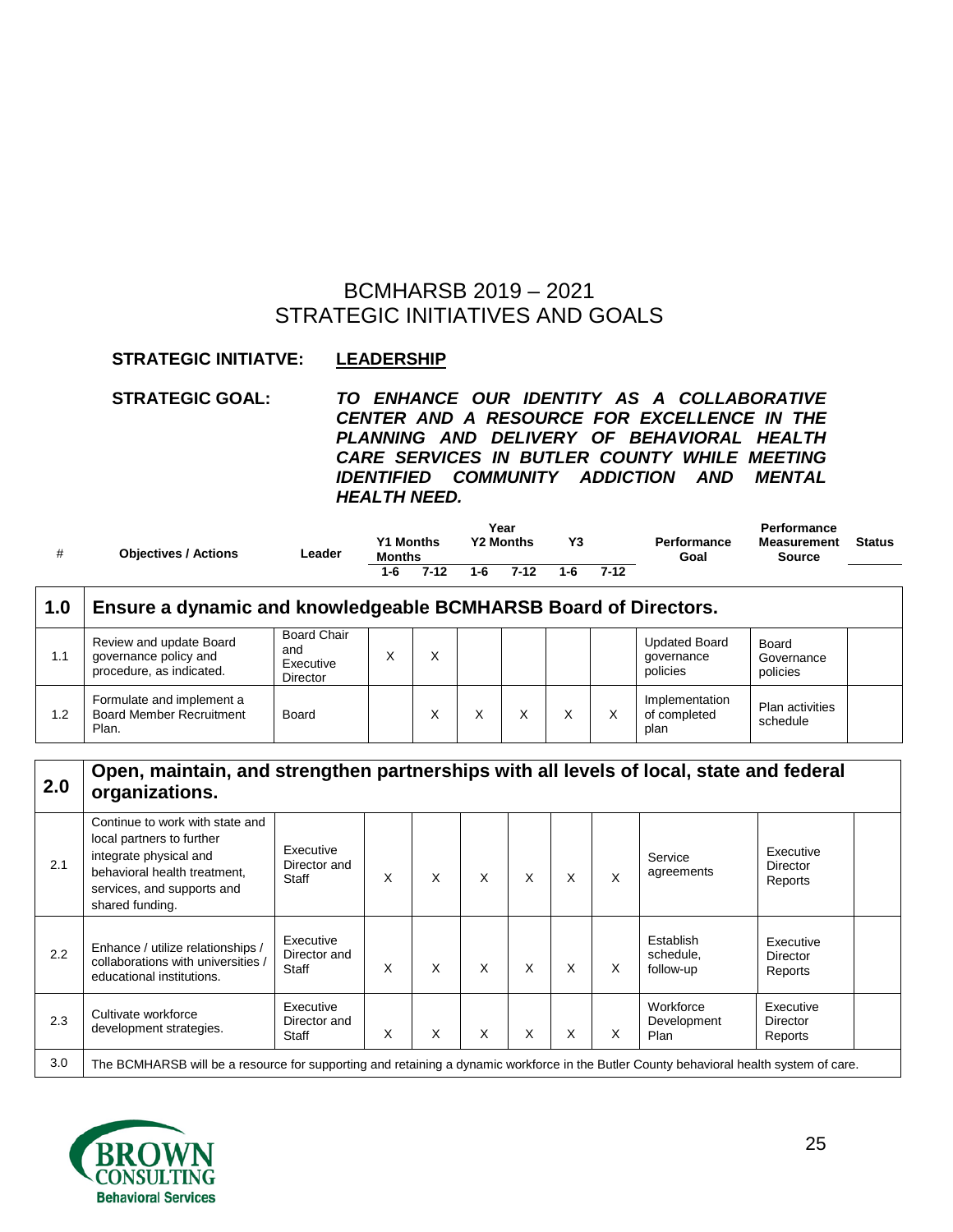| J.I | The Board will be a resource to<br>support and maintain the<br>behavioral healthcare<br>workforce in Butler County. | Executive<br>Director and<br>Staff |  |  |  |  |  | ↗ | Workforce<br>Development<br>Plan | Executive<br>Director<br>Reports |  |
|-----|---------------------------------------------------------------------------------------------------------------------|------------------------------------|--|--|--|--|--|---|----------------------------------|----------------------------------|--|
|-----|---------------------------------------------------------------------------------------------------------------------|------------------------------------|--|--|--|--|--|---|----------------------------------|----------------------------------|--|

#### **STRATEGIC INITIATVE: FINANCE**

#### **STRATEGIC GOAL:** *MAINTAIN FINANCIAL VIABILITY OF THE BCMHARSB AND THE SERVICE DELIVERY SYSTEM THROUGH EFFICIENT AND ACCOUNTABLE FINANCIAL MANAGEMENT.*

| #   | <b>Objectives / Actions</b>                                                                                                                                        | Leader                                              | <b>Y1 Months</b><br><b>Months</b> |          | Year<br><b>Y2 Months</b> |          | Y3    |            | <b>Performance</b><br>Goal                                      | Performance<br><b>Measurement</b><br><b>Source</b> | <b>Status</b> |
|-----|--------------------------------------------------------------------------------------------------------------------------------------------------------------------|-----------------------------------------------------|-----------------------------------|----------|--------------------------|----------|-------|------------|-----------------------------------------------------------------|----------------------------------------------------|---------------|
|     |                                                                                                                                                                    |                                                     | $1 - 6$                           | $7 - 12$ | $1 - 6$                  | $7 - 12$ | $1-6$ | $7-$<br>12 |                                                                 |                                                    |               |
| 1.0 | Address prospective budget changes.                                                                                                                                |                                                     |                                   |          |                          |          |       |            |                                                                 |                                                    |               |
| 1.1 | Assess levy needs, when<br>applicable.                                                                                                                             | Executive<br>Director,<br>Board and<br><b>Staff</b> | X                                 |          | X                        |          | X     |            | <b>Tax Budget</b><br>projections -<br>Annually                  | <b>Tax Budget</b>                                  |               |
| 1.2 | Adapt BCMHARSB to changes<br>related to Managed Care<br>Organization (MCO)<br>implementation, if<br>applicable.(Build better<br>partnerships with MCO's/)          | Executive<br>Director and<br>Staff                  | X                                 | $\times$ | X                        | X        |       |            | Meeting with<br>Managed Care<br>Organizations, as<br>applicable | Meeting<br>agendas,<br>minutes                     |               |
| 1.3 | Research and better define<br>value-based & performance-<br>based contracting within<br>BCMHARSB system of care.                                                   | Executive<br>Director and<br><b>Staff</b>           |                                   | $\times$ |                          | X        |       | X          | Research value-<br>based contracts,<br>as applicable            | Contracts                                          |               |
| 1.4 | Address the application of<br>value-based & performance<br>based budgeting /contracting<br>models.                                                                 | Executive<br>Director and<br><b>CFO</b>             |                                   |          | X                        |          |       |            | Research<br>performance-<br>based contracts.<br>as applicable   | Contracts                                          |               |
| 1.5 | Identify prioritized programs /<br>services that the BCMHARSB<br>would support.                                                                                    | Executive<br>Director.<br>Board and<br><b>Staff</b> |                                   | X        |                          | X        |       | Χ          | Program / Services<br>prioritization list                       | Contracting<br>Plan                                |               |
| 1.6 | Develop and implement a<br>written fair funding allocation<br>process.                                                                                             | Executive<br>Director,<br>Board and<br><b>Staff</b> | X                                 |          | X                        |          | X     |            | Fair funding<br>allocation process                              | Board meeting<br>minutes                           |               |
| 1.7 | Enhance and formalize the<br>existing financial forecast<br>model and ensure continued<br>reliability and validity.                                                | Executive<br>Director.<br>Board and<br><b>Staff</b> | X                                 |          | X                        |          | X     |            | Formalized<br>financial<br>forecasting model                    | Board meeting<br>minutes                           |               |
| 1.8 | Develop and implement a plan<br>to ensure Accounts Payable<br>30-day billing policy<br>compliance that includes<br>documented and ongoing<br>monitoring component. | Executive<br>Director.<br>Board and<br>Staff        |                                   | X        |                          |          |       |            | <b>Accounts Payable</b><br>30-day billing<br>policy             | Board-<br>approved<br>Policies and<br>Procedures   |               |

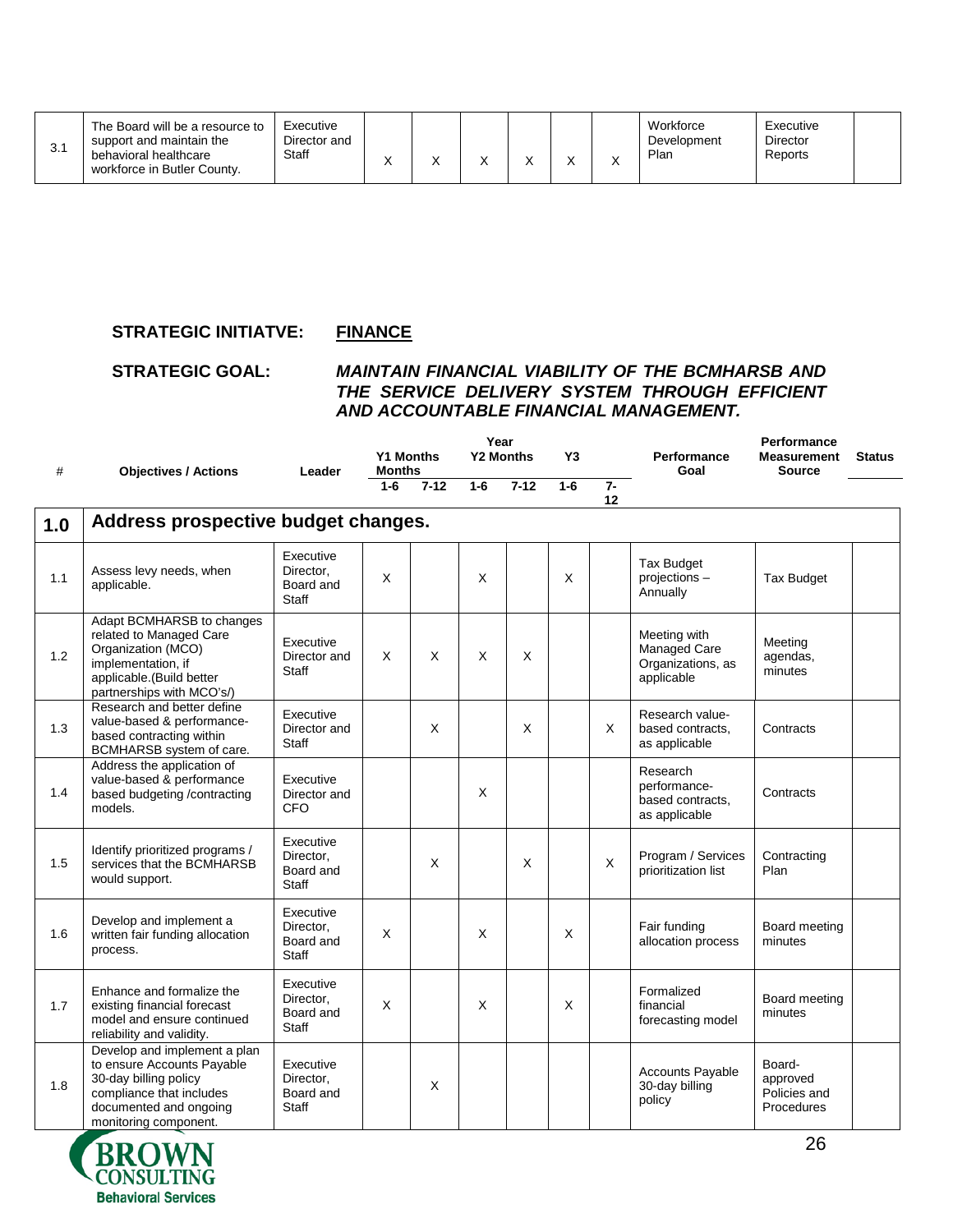| 9. ا | Ensure that Medicaid reforms<br>do not undermine the ability of<br>BCMHARSB system to meet<br>needs for the population not<br>covered by Medicaid. | Executive<br>Director and<br>Staff |  |  |  |  |  |  | Identify population,<br>specific needs and<br>available<br>resources |  |  |
|------|----------------------------------------------------------------------------------------------------------------------------------------------------|------------------------------------|--|--|--|--|--|--|----------------------------------------------------------------------|--|--|
|------|----------------------------------------------------------------------------------------------------------------------------------------------------|------------------------------------|--|--|--|--|--|--|----------------------------------------------------------------------|--|--|

#### **STRATEGIC INITIATVE: QUALITY IMPROVEMENT AND OUTCOMES**

#### **STRATEGIC GOAL:** *ENSURE A QUALITY IMPROVEMENT (QI) PHILOSOPHY THAT EMPLOYS DATA-INFORMED DECISION MAKING AND VALID AND RELIABLE OUTCOMES.*

| #   |                                                                                                                                                                                                                      | Leader                                         | <b>Y2 Months</b><br><b>Y1 Months</b><br><b>Months</b> |          |       | Y <sub>3</sub> | Performance | <b>Performance</b> |                                                                                 |                                                                                                                                                                                                                                                             |  |
|-----|----------------------------------------------------------------------------------------------------------------------------------------------------------------------------------------------------------------------|------------------------------------------------|-------------------------------------------------------|----------|-------|----------------|-------------|--------------------|---------------------------------------------------------------------------------|-------------------------------------------------------------------------------------------------------------------------------------------------------------------------------------------------------------------------------------------------------------|--|
|     | <b>Objectives / Actions</b>                                                                                                                                                                                          |                                                | $1-6$                                                 | $7 - 12$ | $1-6$ | $7 - 12$       | $1-6$       | $7-$<br>12         | Goal                                                                            | <b>Measurement Status</b><br><b>Source</b><br>QI Plan<br>Executive<br>Director<br>Report<br><b>OACBHA</b><br>meeting<br>minutes<br><b>OACBHA</b><br>meeting<br>minutes<br>Executive<br><b>Director</b><br>Reports, Risk<br>Management<br>meeting<br>minutes |  |
| 1.0 | <b>Evaluate the BCMHARSB Quality Improvement Plan.</b>                                                                                                                                                               |                                                |                                                       |          |       |                |             |                    |                                                                                 |                                                                                                                                                                                                                                                             |  |
| 1.1 | Update and modify the<br><b>BCMHARS Quality</b><br>Improvement (QI) Plan as<br>needed to include enhanced<br>outcome measurements.<br>program evaluation, data sets<br>and benchmarks.                               | Executive<br>Director and<br>Board QI<br>Staff | $\times$                                              |          |       |                |             |                    | Implement revised<br>system-wide QI<br>Plan                                     |                                                                                                                                                                                                                                                             |  |
| 1.2 | In order to establish local co-<br>occurring disorder prevalence<br>rates, ensure the identification<br>and receipt of co-occurring<br>disorder data sets from<br>providers.                                         | Executive<br>Director and<br>Board QI<br>Staff |                                                       |          | X     |                |             |                    | Identification of<br>Butler County co-<br>occurring disorder<br>prevalence rate |                                                                                                                                                                                                                                                             |  |
| 2.0 | Identify and align with projected Managed Care Organization's priorities.                                                                                                                                            |                                                |                                                       |          |       |                |             |                    |                                                                                 |                                                                                                                                                                                                                                                             |  |
| 2.1 | Collaborate w/ OACBHA and<br>MCO's in developing value-<br>based payment capabilities in<br>partnership with MCO's to<br>achieve improvement<br>outcomes.                                                            | Executive<br>Director and<br>Staff             | X                                                     | X        | X     |                |             |                    | Implement value-<br>base contracting                                            |                                                                                                                                                                                                                                                             |  |
| 2.2 | Work with OACBHA and<br>MCO's to identify and adopt<br>common metrics, data sharing<br>and standardization across<br>Boards, MCO's and<br>OhioMHAS.                                                                  | Executive<br>Director and<br>Staff             |                                                       | X        | X     | $\times$       |             |                    | Implement<br>standardized<br>protocol                                           |                                                                                                                                                                                                                                                             |  |
| 2.3 | Facilitate communication and<br>position of BCMHARSB as a<br>trusted advisor and BH "county"<br>Hub" for system response to<br>urgent situations linking high-<br>risk client members of MCOs to<br>needed services. | Executive<br>Director and<br>Staff             | X                                                     | X        |       |                |             |                    | Establish meetings<br>with MCO                                                  |                                                                                                                                                                                                                                                             |  |
| 3.0 | Develop and promote system of care outcomes measurement / management system.                                                                                                                                         |                                                |                                                       |          |       |                |             |                    |                                                                                 |                                                                                                                                                                                                                                                             |  |

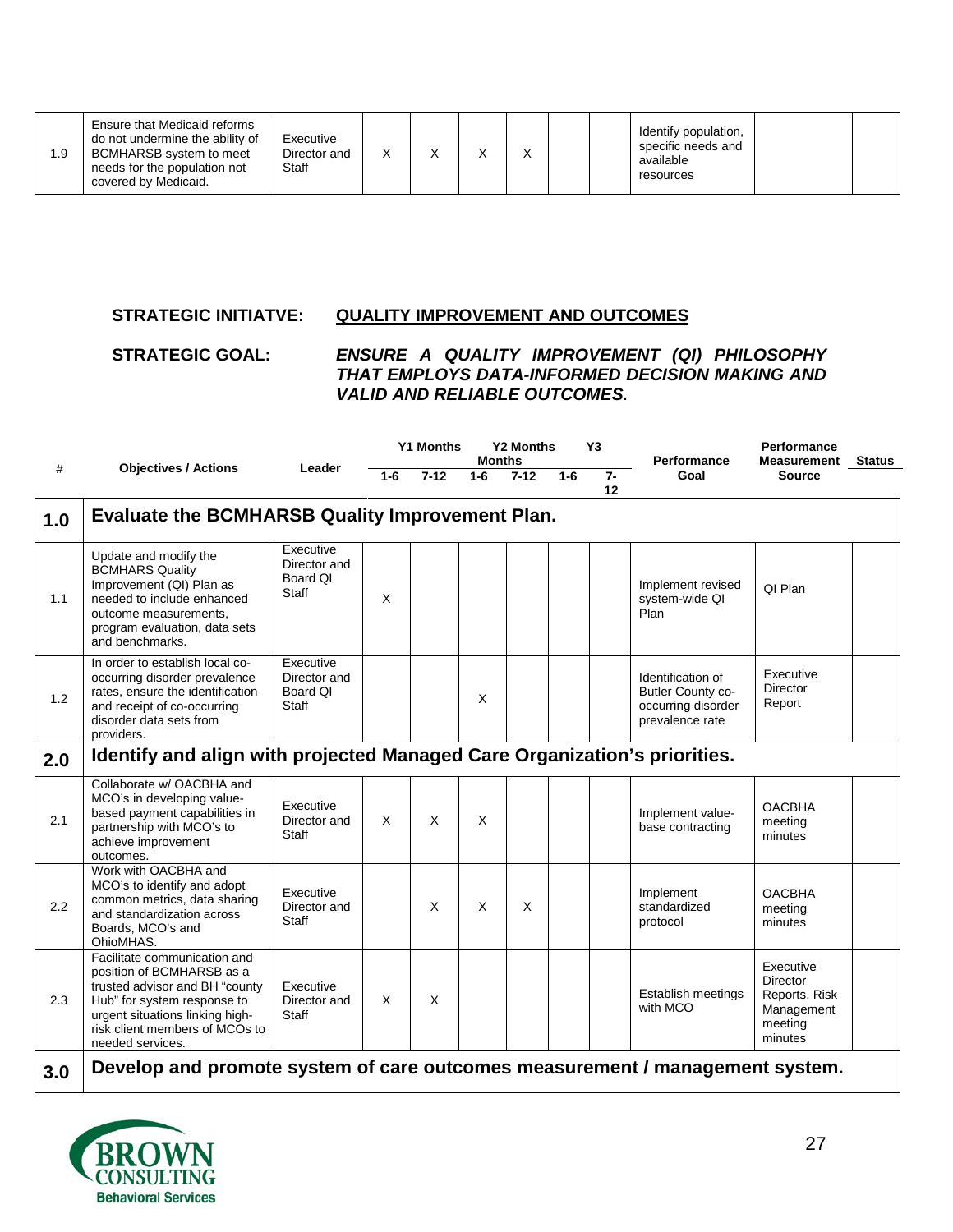| 3.1 | Establish a credible,<br>comprehensive and diverse<br>performance outcome<br>measurement system.                                                                                                                                                                                      | Executive<br>Director and<br>Board OI<br>Staff | X | X |   |   |   | Outcomes<br>Management Plan<br>/ System                                                            | Executive<br>Director<br>Reports                                |  |
|-----|---------------------------------------------------------------------------------------------------------------------------------------------------------------------------------------------------------------------------------------------------------------------------------------|------------------------------------------------|---|---|---|---|---|----------------------------------------------------------------------------------------------------|-----------------------------------------------------------------|--|
| 3.2 | As part of the updated QI Plan<br>and Process, develop a<br>performance indicator<br>monitoring system to improve<br>the quality of care / quality of<br>life measurements for<br>individuals and families that<br>emphasizes local, reliable,<br>meaningful and relevant<br>metrics. | Executive<br>Director and<br>Board OI<br>Staff | X | X | X | X | X | Identified,<br>developed and<br>implemented<br>enhanced<br>performance<br>indicators /<br>metrics. | Executive<br>Director<br>Report / QI<br>Reports to the<br>Board |  |
| 3.3 | Develop and implement a plan<br>to generate data to identify the<br>number of Butler County<br>residents who engage in eating<br>disorder behaviors for adults<br>and youth.                                                                                                          | Executive<br>Director and<br>Board OI<br>Staff | X | X | X | X | X | Identified,<br>developed and<br>implemented<br>enhanced<br>performance<br>indicators /<br>metrics. | Executive<br>Director<br>Report / QI<br>Reports to the<br>Board |  |
| 4.0 | <b>Ensure the Culture of Quality re-certification.</b>                                                                                                                                                                                                                                |                                                |   |   |   |   |   |                                                                                                    |                                                                 |  |
| 4.1 | Assign Board staff and other<br>resources to effectively ensure<br>COQ re-certification is realized.                                                                                                                                                                                  | Executive<br>Director and<br>Staff             | X |   |   |   |   | COQ<br>Re-certification                                                                            | Executive<br>Director<br>Reports                                |  |

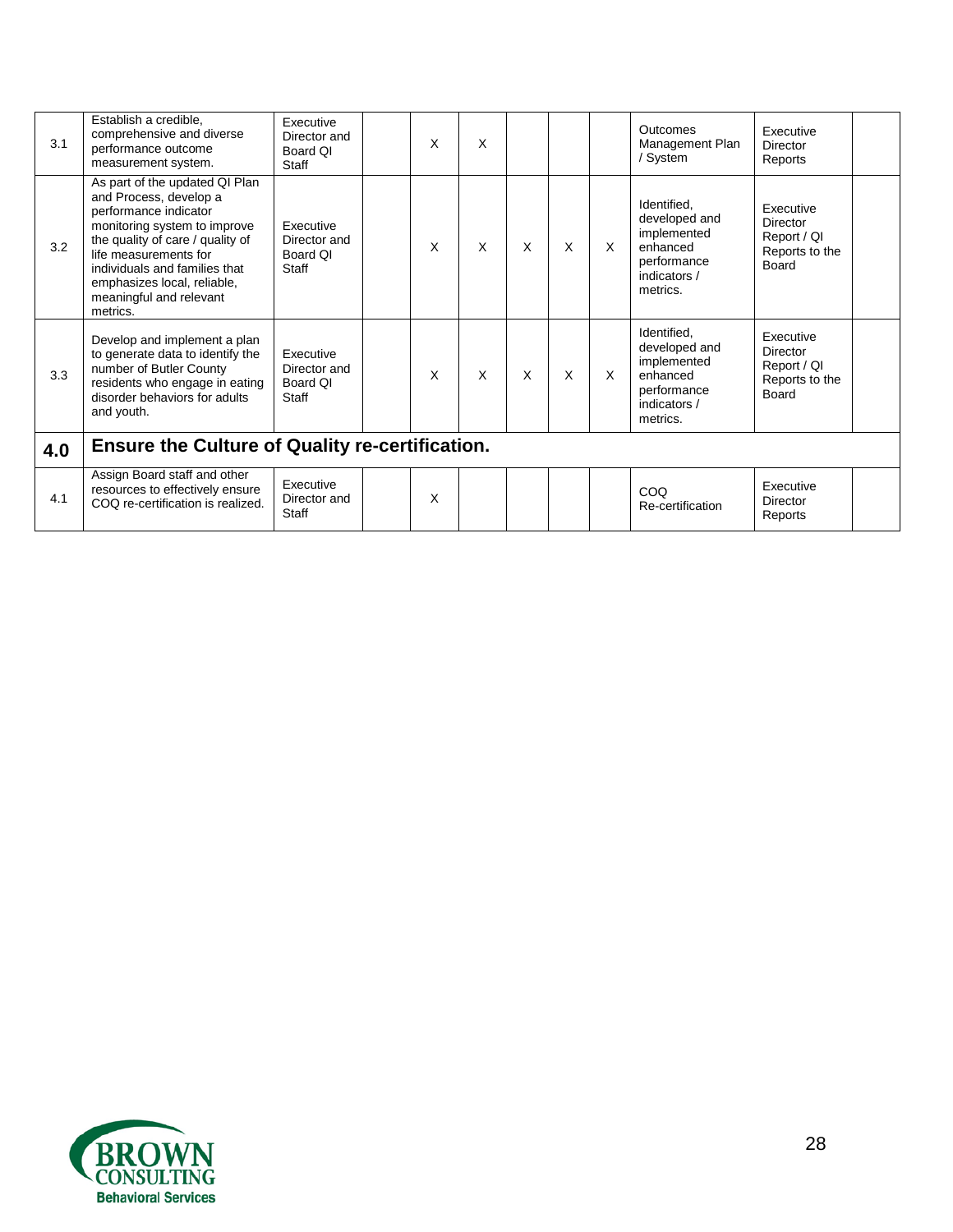#### **STRATEGIC INITIATIVE: TREATMENT AND RECOVERY SUPPORTS**

#### **STRATEGIC GOAL:** *FUND AND MAINTAIN A HIGH QUALITY, COST EFFECTIVE ADDICITIONS AND MENTAL HEALTH SERVICE DELIVERY SYSTEM THAT SUPPORTS TREATMENT AND RECOVERY.*

| #   | <b>Objectives / Actions</b>                                                                                                                                                                                                                 | Leader                                                 |         | <b>Y1 Months</b> |          | Year<br><b>Y2 Months</b><br><b>Months</b> |          | Y3     | <b>Performance</b><br>Goal                                            | Performance<br><b>Measurement</b><br><b>Source</b>                  | <b>Status</b> |
|-----|---------------------------------------------------------------------------------------------------------------------------------------------------------------------------------------------------------------------------------------------|--------------------------------------------------------|---------|------------------|----------|-------------------------------------------|----------|--------|-----------------------------------------------------------------------|---------------------------------------------------------------------|---------------|
|     |                                                                                                                                                                                                                                             |                                                        | $1 - 6$ | $7 - 12$         | $1-6$    | $7 - 12$                                  | $1 - 6$  | $7-12$ |                                                                       |                                                                     |               |
| 1.0 | Advocate for and continue to support Recovery-Oriented System of Care.                                                                                                                                                                      |                                                        |         |                  |          |                                           |          |        |                                                                       |                                                                     |               |
| 1.1 | Utilize the recent and future ROSC<br>Survey results and develop a plan that<br>reflects the results.                                                                                                                                       | Executive<br>Director and<br>Co-quality<br>Coordinator |         |                  |          | X                                         |          |        | Completed<br>Plan                                                     | Executive<br><b>Director</b><br>Reports and<br><b>Board minutes</b> |               |
| 2.0 | Prioritize timely access to services.                                                                                                                                                                                                       |                                                        |         |                  |          |                                           |          |        |                                                                       |                                                                     |               |
| 2.1 | Evaluate and plan (as needed) for<br>improved access to services.                                                                                                                                                                           | Executive<br>Director and<br>Staff                     | X       | X                |          |                                           |          |        | Complete<br>access<br>evaluation                                      | Access survey                                                       |               |
| 2.2 | Research the appropriateness of<br>centralized access to the BH system<br>in Butler County.                                                                                                                                                 | Executive<br>Director and<br>Staff                     |         |                  | X        |                                           |          |        | Completed<br>research<br>centralized<br>access model                  | Executive<br><b>Director</b><br>Reports and<br><b>Board minutes</b> |               |
| 2.3 | Continue to evaluate and plan for<br>improved access to all services with<br>appropriate monitoring.                                                                                                                                        | Executive<br>Director and<br><b>Staff</b>              | X       | X                | X        | $\times$                                  | X        | X      | Ongoing<br>system access<br>monitoring                                | Executive<br><b>Director</b><br>Reports                             |               |
| 2.4 | Develop and implement relevant client<br>access targets for the community<br>mental health and addictions system<br>including time to assessment,<br>treatment, and pharmacological<br>management sessions.                                 | Executive<br>Director and<br>Staff                     | X       | X                | X        | $\boldsymbol{\mathsf{X}}$                 | $\times$ | X      | Increased<br>availability and<br>access to<br>treatment<br>services   | Executive<br><b>Director</b><br>Reports                             |               |
|     | Assume leadership role in efforts to increase / improve system of care Pharmacological                                                                                                                                                      |                                                        |         |                  |          |                                           |          |        |                                                                       |                                                                     |               |
| 3.0 | <b>Management capacity and access.</b>                                                                                                                                                                                                      |                                                        |         |                  |          |                                           |          |        |                                                                       |                                                                     |               |
| 3.1 | Research and consider alternative<br>options to increase psychiatry<br>capacity through use of physician<br>assistants, APRN's, general<br>practitioners, BH system restructuring,<br>contracting with vendors through<br>outsourcing, etc. | Executive<br>Director and<br>Staff                     | X       | X                | $\times$ | $\times$                                  | X        | X      | Increased<br>availability and<br>access to<br>psychiatric<br>services | Executive<br><b>Director</b><br>Reports                             |               |
| 4.0 | Identify and encourage evidence-based models for treatment program services system-                                                                                                                                                         |                                                        |         |                  |          |                                           |          |        |                                                                       |                                                                     |               |
|     | wide.                                                                                                                                                                                                                                       |                                                        |         |                  |          |                                           |          |        |                                                                       | ററ                                                                  |               |

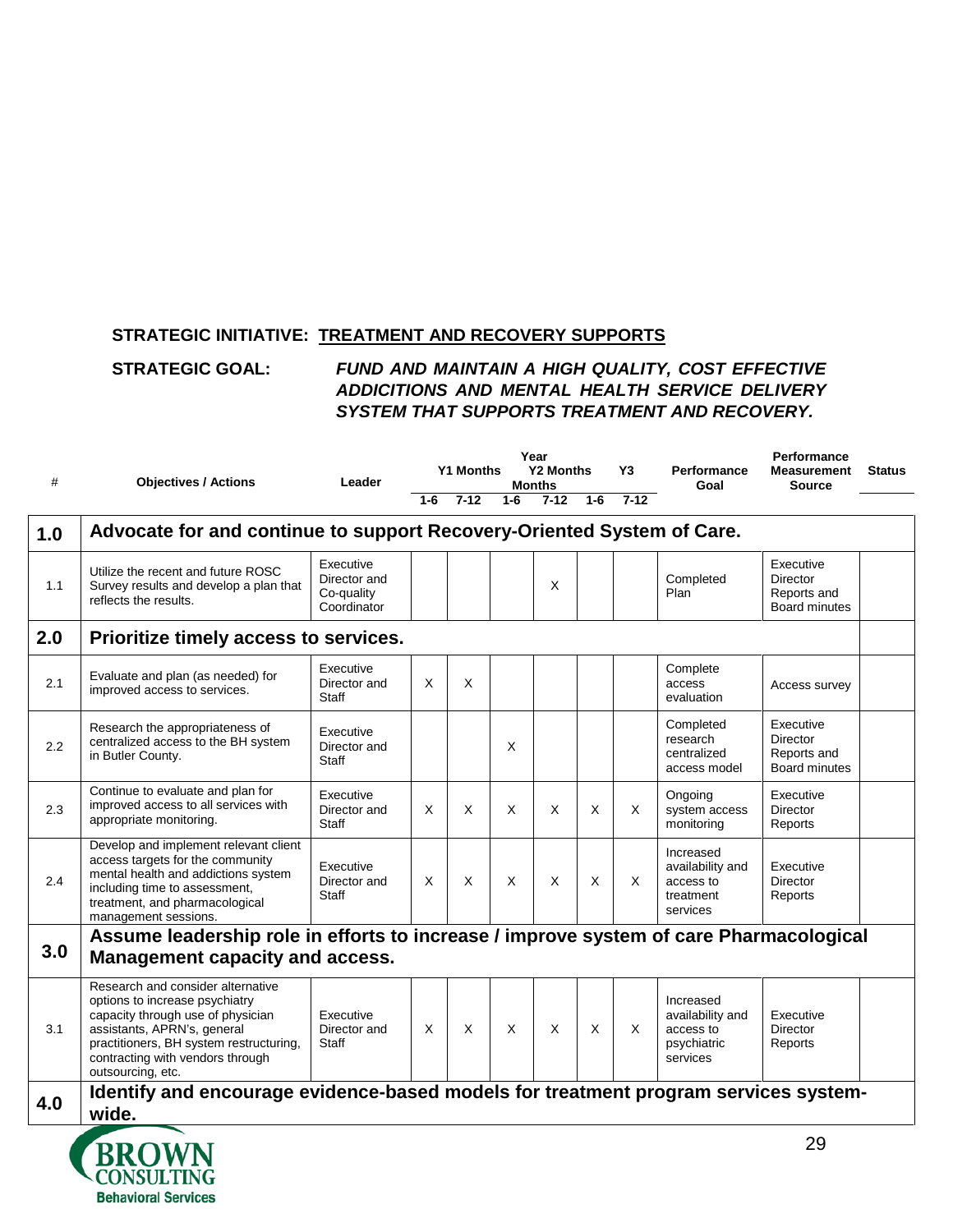| 4.1 | Complete and update in an ongoing<br>way an overall assessment of all<br>programming to identify and<br>categorize programs as Evidenced-<br>Based (EB), Modified Evidence-Based<br>(MEB), or Non-Evidenced-Based<br>(NEB)                                        | <b>Board Staff</b>                        | X        |   |   |          |   | Increased<br>availability to<br><b>EB</b> services                                                                                                                                     | Executive<br>Director / Staff<br>Reports                                         |  |
|-----|-------------------------------------------------------------------------------------------------------------------------------------------------------------------------------------------------------------------------------------------------------------------|-------------------------------------------|----------|---|---|----------|---|----------------------------------------------------------------------------------------------------------------------------------------------------------------------------------------|----------------------------------------------------------------------------------|--|
| 4.2 | Evaluate the feasibility of the Board<br>requiring the implementation of EB<br>models of addiction and mental health<br>treatment and prevention services.                                                                                                        | <b>Board Staff</b>                        | X        |   |   |          |   | Increased<br>availability and<br>access to<br>psych.<br>services.                                                                                                                      | Executive<br>Director / Staff<br>Reports                                         |  |
| 4.3 | Ensure the ongoing monitoring of<br>evidence-based treatment practice<br>models system-wide.                                                                                                                                                                      | <b>Board Staff</b>                        |          | X | X | X        | X | Increased<br>availability and<br>access to<br>psychiatric<br>services                                                                                                                  | Executive<br>Director / Staff<br>Reports                                         |  |
| 4.4 | Ensure the use of the best available<br>Standardized Screening tools for early<br>identification and intervention to best<br>address the needs of Butler County<br>residents.                                                                                     | Executive<br>Director and<br><b>Staff</b> | $\times$ | X | X | $\times$ | X | Completed<br>analysis,<br>selection and<br>implementation<br>of a system-<br>wide<br>standardized<br>early<br>identification<br>and<br>intervention<br>screening tool,<br>if indicated | Executive<br>Director / Staff<br>Reports                                         |  |
| 4.5 | Board to identify evidence-based best<br>practices to provide some level of<br>outpatient treatment services to better<br>address eating disorders in adults and<br>youth.                                                                                        | Executive<br>Director and<br><b>Staff</b> |          | X | X | X        | X | Identification /<br>implementation<br>of evidence-<br>based best<br>practice eating<br>disorder<br>treatment<br>models, if<br>indicated                                                | Executive<br>Director / Staff<br>Reports                                         |  |
| 5.0 | Complete a full analysis / review of the Crisis Intervention System.                                                                                                                                                                                              |                                           |          |   |   |          |   |                                                                                                                                                                                        |                                                                                  |  |
| 5.1 | Complete a review / analysis of the<br>entire crisis continuum, including<br>mental health and alcohol and other<br>drug services across the crisis<br>continuum from pre-crisis to post-<br>crisis. Implement recommendations if<br>feasible and cost effective. | Executive<br>Director and<br>Staff        | X        | X |   |          |   | Completion of a<br>CIS analysis<br>and<br>implementation<br>, if feasible                                                                                                              | Executive<br>Director / Staff<br>Reports                                         |  |
| 6.0 | Complete a full analysis / review of the Butler County residential treatment capacity and<br>effectiveness.                                                                                                                                                       |                                           |          |   |   |          |   |                                                                                                                                                                                        |                                                                                  |  |
| 6.1 | Complete a review / analysis of<br>mental health and alcohol and other<br>drug residential treatment services for<br>adults and implement<br>recommendations if feasible and cost<br>effective.                                                                   | <b>Board Staff</b>                        |          | Χ | X |          |   | Completion of a<br>MH/SUD<br>residential<br>treatment<br>capacity<br>analysis and<br>implementation,<br>if feasible                                                                    | MH/SUD<br>Residential<br>Services<br>Analysis and<br>Board<br>meeting<br>minutes |  |

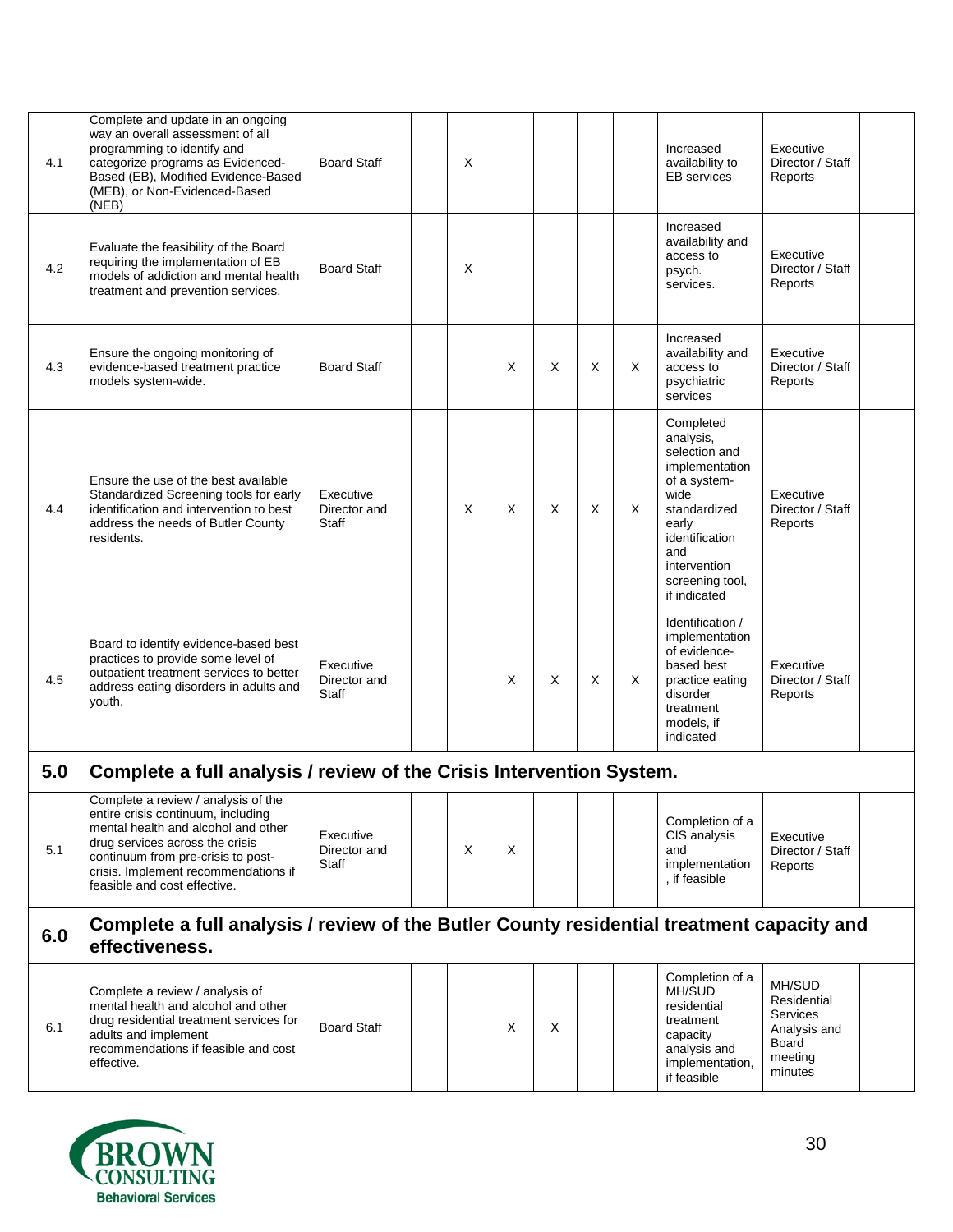| 6.2  | Complete a review / analysis of<br>mental health and alcohol and other<br>drug residential treatment services for<br>youth and implement<br>recommendations if feasible and cost<br>effective.                 | <b>Board Staff</b>                 | X | X |   |          |   | Completion of a<br>MH/SUD<br>residential<br>treatment<br>capacity<br>analysis for<br>youth and<br>implementation,<br>if feasible | MH/SUD<br>Residential<br>Services<br>Analysis for<br>youth and<br><b>Board</b><br>meeting<br>minutes |  |
|------|----------------------------------------------------------------------------------------------------------------------------------------------------------------------------------------------------------------|------------------------------------|---|---|---|----------|---|----------------------------------------------------------------------------------------------------------------------------------|------------------------------------------------------------------------------------------------------|--|
| 7.0  | Complete a review / inventory of housing capacity, utilization and effectiveness in meeting<br>projected need.                                                                                                 |                                    |   |   |   |          |   |                                                                                                                                  |                                                                                                      |  |
| 7.1  | Review and inventory existing housing<br>resources in the county for recovery<br>housing, group homes, drop-off<br>centers, etc. for residents with mental<br>health and alcohol and other drug<br>diagnoses   | <b>Board Staff</b>                 | X |   |   |          |   | Completed BH<br>housing<br>inventory                                                                                             | Executive<br>Director / Staff<br>Reports                                                             |  |
| 7.2  | Develop a comprehensive housing<br>plan to address mental health and<br>recovery housing needs in the county<br>including group homes, step down,<br>transitional aged youth, and sober<br>living facilities.  | Executive<br>Director and<br>Staff |   | X |   |          |   | Completed<br>Housing Plan                                                                                                        | Executive<br>Director / Staff<br>Reports and<br><b>Board</b><br>meeting<br>minutes                   |  |
| 8.0  | Consider increasing addiction services capacity system-wide.                                                                                                                                                   |                                    |   |   |   |          |   |                                                                                                                                  |                                                                                                      |  |
| 8.1  | Complete an outpatient Addiction<br>Services capacity review / analysis<br>and make recommendations for<br>implementation, if indicated and cost<br>effective.                                                 | <b>Board Staff</b>                 | X |   |   |          |   | Completed<br>Addiction<br><b>Services</b><br>capacity<br>analysis                                                                | Executive<br>Director /<br><b>Board</b><br>meeting<br>minutes                                        |  |
| 9.0  | Evaluate Butler County addictions and mental health consumer transportation capabilities,<br>gaps and needs.                                                                                                   |                                    |   |   |   |          |   |                                                                                                                                  |                                                                                                      |  |
| 9.1  | Complete a new survey and update<br>the most recent addiction and mental<br>health consumer transportation study<br>and implement recommendations if<br>indicated and cost-effective.                          | <b>Board Staff</b>                 | X |   |   |          |   | Completed and<br>updated<br>transportation<br>analysis                                                                           | Executive<br>Director /<br>Board<br>meeting<br>minutes                                               |  |
| 9.2  | Board to develop a transportation<br>support plan.                                                                                                                                                             | Executive<br>Director and<br>Staff |   | X |   |          |   | Completed<br>Transportation<br>Support Plan                                                                                      | Executive<br>Director /<br>Board<br>meeting<br>minutes                                               |  |
| 9.3  | Board will ensure the continuation of<br>assessing barriers to transportation to<br>behavioral health treatment and when<br>identified, provide resources to<br>effectively address the identified<br>barrier. | Executive<br>Director and<br>Staff | X | X | X | $\times$ | X | Completed<br>Transportation<br>Support Plan                                                                                      | Executive<br>Director /<br>Board<br>meeting<br>minutes                                               |  |
| 10.0 | <b>Evaluate Employment and Vocational services programming.</b>                                                                                                                                                |                                    |   |   |   |          |   |                                                                                                                                  |                                                                                                      |  |

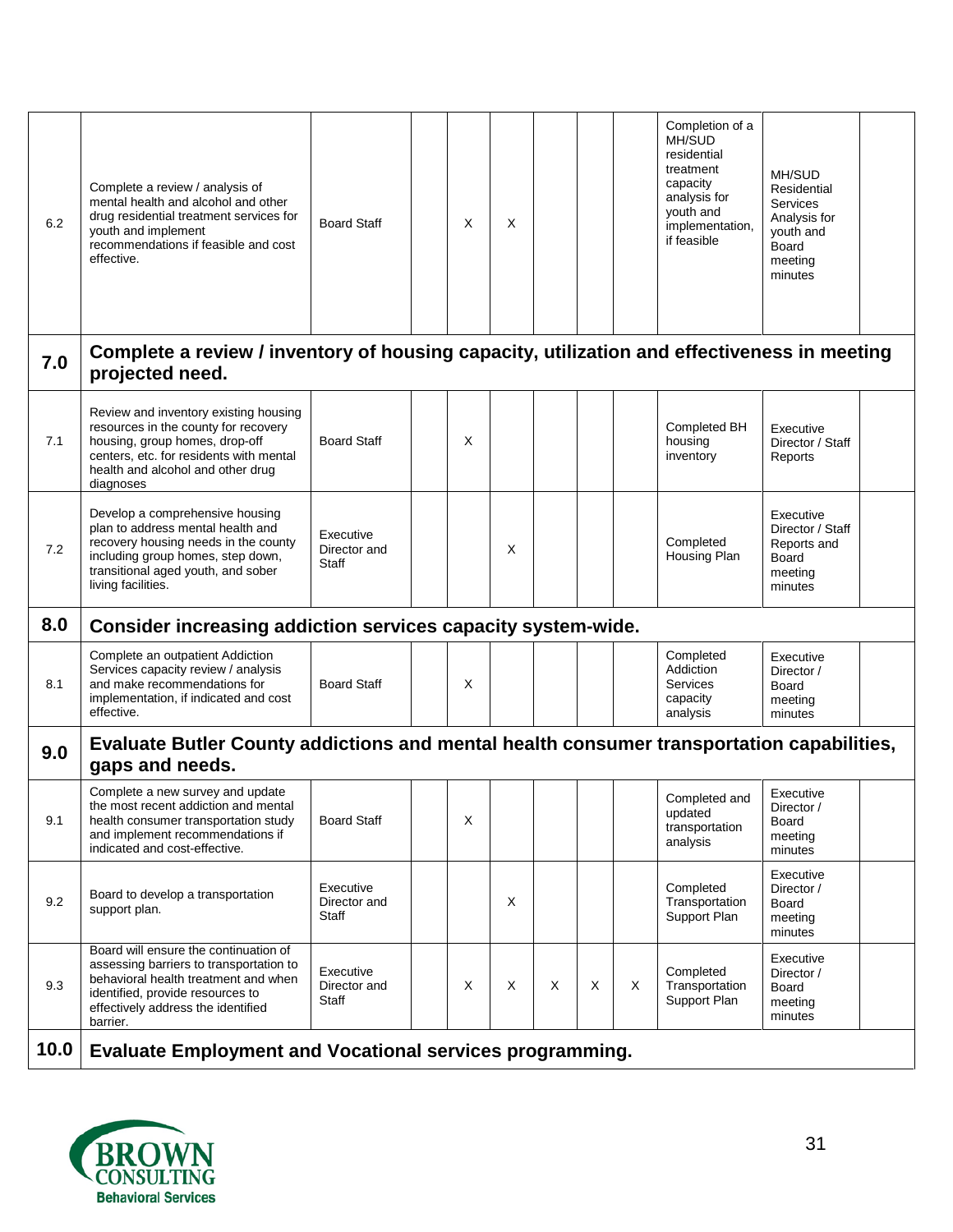| 10.1 | Complete an evaluation of<br>Employment / Vocational<br>programming and based on<br>recommendations create and<br>implement plan for system<br>improvements. | Executive<br>Director and<br>Staff |  |  |  |  |  |  | Completed<br>Employment /<br>Vocational<br>evaluation | Executive<br>Director /<br>Board<br>meeting<br>minutes |  |
|------|--------------------------------------------------------------------------------------------------------------------------------------------------------------|------------------------------------|--|--|--|--|--|--|-------------------------------------------------------|--------------------------------------------------------|--|
|------|--------------------------------------------------------------------------------------------------------------------------------------------------------------|------------------------------------|--|--|--|--|--|--|-------------------------------------------------------|--------------------------------------------------------|--|

#### **STRATEGIC INITIATIVE: PREVENTION AND PROMOTION**

#### **STRATEGIC GOAL:** *ENSURE A KNOWLEDGABLE GENERAL PUBLIC, ELECTED OFFICIALS, AND OTHER STAKEHOLDERS ABOUT ADDICTIONS AND MENTAL HEALTH SERVICES THROUGH ADVOCACY AND PUBLIC EDUCATION ACTIVITIES.*

| #   | <b>Objectives / Actions</b>                                                                                                                                                        | Leader                                             | <b>Months</b> | <b>Y1 Months</b> |          | Year<br><b>Y2 Months</b> | Y3    |            | Performance<br>Goal                                                                                                                 | Performance<br><b>Measuremen</b><br>t                                                                  | <b>Status</b> |
|-----|------------------------------------------------------------------------------------------------------------------------------------------------------------------------------------|----------------------------------------------------|---------------|------------------|----------|--------------------------|-------|------------|-------------------------------------------------------------------------------------------------------------------------------------|--------------------------------------------------------------------------------------------------------|---------------|
|     |                                                                                                                                                                                    |                                                    | $1 - 6$       | 7-<br>12         | $1-6$    | $7-$<br>12               | $1-6$ | $7-$<br>12 |                                                                                                                                     | <b>Source</b>                                                                                          |               |
| 1.0 | Ensure the development, implementation, and expansion of prevention services through an<br>updated "Prevention Philosophy" and "Community Prevention Plan".                        |                                                    |               |                  |          |                          |       |            |                                                                                                                                     |                                                                                                        |               |
| 1.1 | Examine and identify, in conjunction<br>with prevention partner agencies,<br>current gaps and redundancies in<br>addictions and mental health prevention<br>programs and services. | Board<br>Staff                                     | X             | X                |          |                          |       |            | Creation of a<br>prevention<br>services needs<br>assessment<br>plan                                                                 | Meeting<br>minutes.<br>planning<br>product(s)                                                          |               |
| 1.2 | Develop and implement an updated<br>comprehensive community prevention<br>plan including mental health and<br>addictions.                                                          | Board<br>Staff                                     |               | X                | X        |                          |       |            | Implementation<br>of a community<br>prevention plan                                                                                 | Community<br>prevention<br>plan                                                                        |               |
| 1.3 | Implement new, innovative and best-<br>practice prevention strategies where<br>available.                                                                                          | Board<br>Staff                                     |               |                  | X        | X                        | X     | X          | Implementation<br>of new<br>prevention<br>strategies                                                                                | Prevention<br>contracts,<br>service<br>agreements                                                      |               |
| 1.4 | Train stakeholders when needed in<br>existing best practice models for<br>prevention services.                                                                                     | Board<br>Staff                                     |               |                  | X        | X                        | X     | X          | Implement<br>trainings                                                                                                              | Training<br>evaluations                                                                                |               |
| 1.5 | Develop local expertise to deliver<br>prevention training to the system and<br>community at large.                                                                                 | Board<br>Staff                                     |               | $\times$         | $\times$ | X                        | X     | X          | Increase the<br>number of Ohio<br>Certified<br>Prevention<br><b>Specialists</b><br>(OCPS)<br>working in the<br>prevention<br>system | Number of<br>prevention<br>professionals<br>in the system<br>reporting<br><b>OCPS</b><br>certification |               |
| 1.6 | Partner with NAMI, OACBHA and other<br>key partners to create and implement a<br>collaborative stigma reduction team.                                                              | Executive<br><b>Director</b><br>and Board<br>staff | X             | X                | X        | X                        | X     | X          | Established<br>partnerships,<br>documented<br>actions                                                                               | Executives<br>Director / staff<br>reports                                                              |               |
|     |                                                                                                                                                                                    |                                                    |               |                  |          |                          |       |            |                                                                                                                                     |                                                                                                        |               |

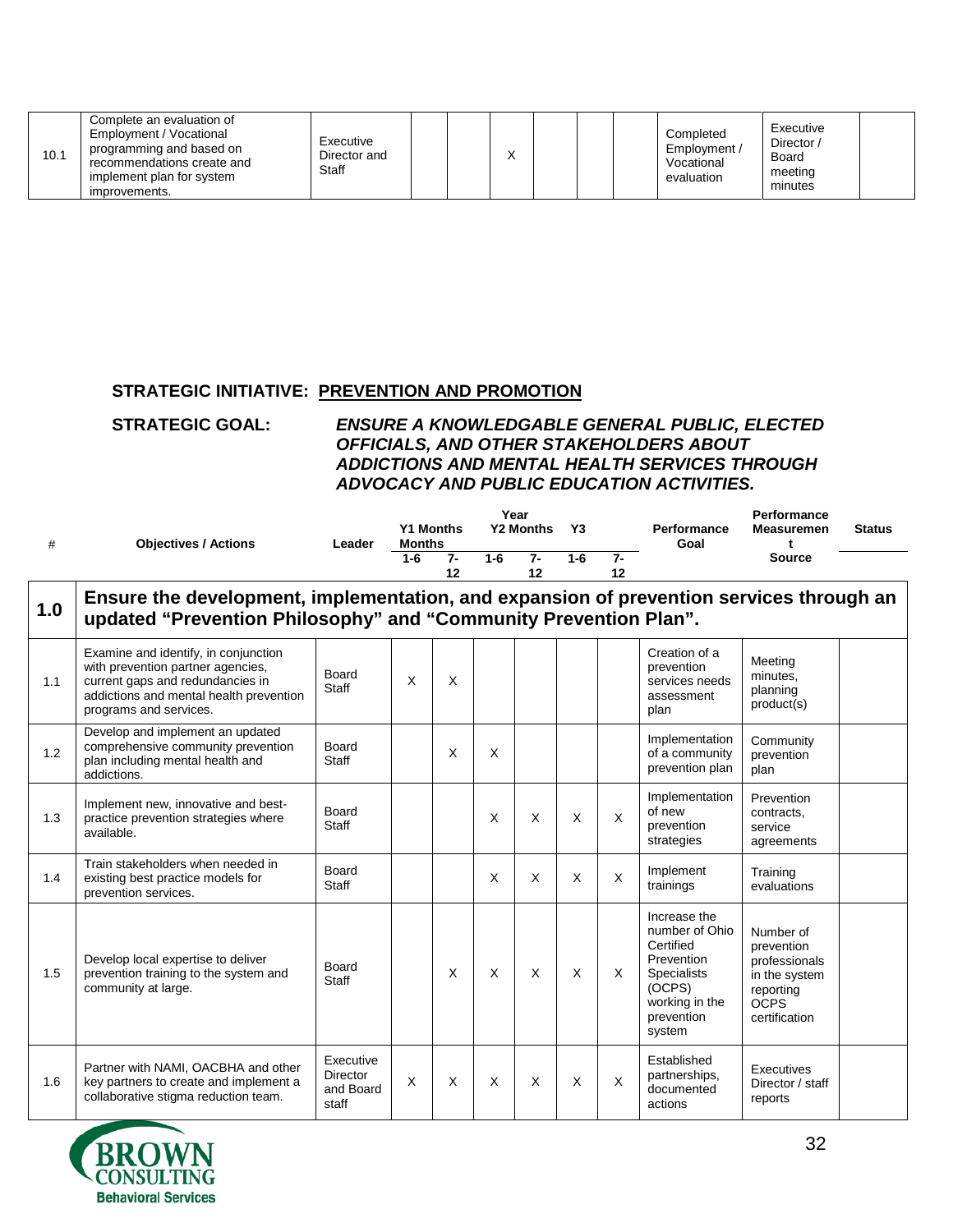| 1.7  | Research the feasibility to develop and<br>implement a Suicide Prevention Task<br>Force in Butler County.                                                                           | Executive<br><b>Director</b><br>and Board<br>staff |   | X | X        | X        | X | X | Implementation<br>of a community<br>prevention plan<br>that includes a<br>Suicide<br>Prevention<br><b>Task Force</b>                  | Community<br>prevention<br>plan /<br>Executive<br>Director and<br>staff reports |  |
|------|-------------------------------------------------------------------------------------------------------------------------------------------------------------------------------------|----------------------------------------------------|---|---|----------|----------|---|---|---------------------------------------------------------------------------------------------------------------------------------------|---------------------------------------------------------------------------------|--|
| 1.8  | Develop a cross-systems stigma<br>reduction plan.                                                                                                                                   | Executive<br>Director<br>and Board<br>staff        |   |   | X        | X        | X | X | Implementation<br>of a community<br>prevention plan<br>that includes<br>the cross-<br>stigma<br>reduction                             | Community<br>prevention<br>plan /<br>Executive<br>Director and<br>staff reports |  |
| 1.9  | Ensure the provision of utilization of the<br>Board's resources for behavioral<br>healthcare prevention services across<br>the lifespan from preschool children<br>through seniors. | Executive<br>Director<br>and Board<br>staff        |   | X | $\times$ | $\times$ | X | X | Implementation<br>of a community<br>prevention plan<br>that includes<br>services<br>throughout the<br>lifespan                        | Community<br>prevention<br>plan/<br>Executive<br>Director and<br>staff reports  |  |
| 1.10 | Develop and implement community-<br>wide public education that addresses<br>the identification of alternative pain<br>management therapies beyond<br>prescription medications.      | Executive<br><b>Director</b><br>and Board<br>staff | X | X | X        | X        | X | X | Implementation<br>of a<br>community-<br>wide<br>prevention plan<br>that addresses<br>alternatives<br>pain<br>management<br>therapies. | Community<br>prevention<br>plan /<br>Executive<br>Director and<br>staff reports |  |
| 1.11 | Provide support and other resources for<br>families affected by mental illness and<br>substance use disorders participation in<br>trainings, grief, and trauma support<br>groups.   | Executive<br><b>Director</b><br>and Board<br>staff |   |   | X        | X        | X | X | Implementation<br>of a community<br>prevention plan<br>that includes<br>resources and<br>support to<br>families.                      | Community<br>prevention<br>plan /<br>Executive<br>Director and<br>staff reports |  |
| 2.0  | Increase the visibility and community's understanding of BCMHARSB.                                                                                                                  |                                                    |   |   |          |          |   |   |                                                                                                                                       |                                                                                 |  |
| 2.1  | Development and implementation of a<br>BCMHARSB enhanced Media Plan.                                                                                                                | Executive<br>Director                              |   |   | X        |          |   |   | Implementation<br>of the Media<br>Plan                                                                                                | Media log                                                                       |  |
| 2.2  | Identify and utilize new corporate and<br>public partnerships.                                                                                                                      | Executive<br>Director                              | X | X | X        | X        | X | X | Increase the<br>number of new<br>contacts                                                                                             | Executive<br><b>Director</b><br>Reports                                         |  |
| 2.3  | Designate duties of Board staff and/or<br>consider external sub-<br>contracting(Needs more clarification for<br>meaning)                                                            | Executive<br>Director<br>and<br>Board              | Χ | Χ | Χ        | Χ        | X | X | Establish semi-<br>annual<br>contacts and<br><b>ED Reports</b>                                                                        | Letters,<br>meetings,<br>updated job<br>descriptions                            |  |
| 2.4  | Consider organizational name change.                                                                                                                                                | Executive<br>Director.<br>Staff and<br>Board       |   |   | X        |          |   |   | Board decision                                                                                                                        | Board<br>meeting<br>minutes                                                     |  |
| 3.0  | Ensure the implementation of the BCMHARSB Advocacy / Public Relations Plan.                                                                                                         |                                                    |   |   |          |          |   |   |                                                                                                                                       |                                                                                 |  |
| 3.1  | Identify and prioritize bi-lingual groups<br>or segments to target advocacy and<br>public relations efforts toward.<br>Implementation as indicated.                                 | Executive<br>Director<br>and Staff                 |   | X | X        | X        | X | X | Prioritized /<br>targeted bi-<br>lingual groups<br>or segments                                                                        | Executive<br>Director and<br>Staff reports                                      |  |

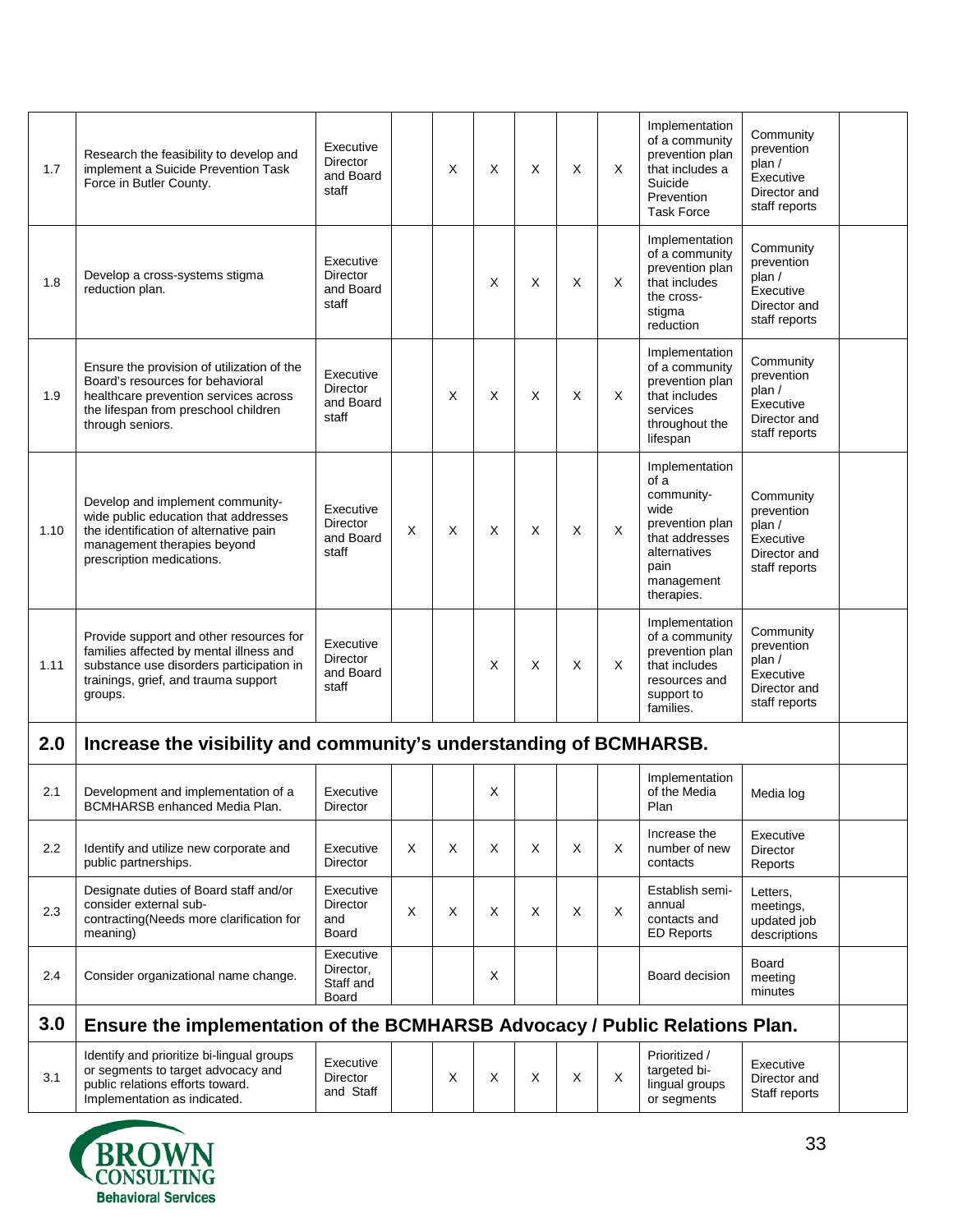| 3.2 | Develop and implement an improved<br>plan to publicize the system of care in<br>an ongoing campaign that includes<br>community-based mental health,<br>addictions, suicide awareness, mental<br>wellness, and prevention services.                         | Executive<br>Director<br>and Staff           |                           |   | X        | X        | X        | X | Developed and<br>implemented<br>public relations<br>plan.                   | Executive<br>Director and<br>Staff reports                          |  |
|-----|------------------------------------------------------------------------------------------------------------------------------------------------------------------------------------------------------------------------------------------------------------|----------------------------------------------|---------------------------|---|----------|----------|----------|---|-----------------------------------------------------------------------------|---------------------------------------------------------------------|--|
| 3.3 | Offer an enhanced training program to<br>public on mental illness via free<br>trainings and educational seminars<br>through an organized training approach<br>inclusive of Board members, staff,<br>providers, system stakeholders, and<br>other supports. | Executive<br>Director<br>and Staff           |                           |   | $\times$ | $\times$ | $\times$ | X | Develop and<br>implement<br>public<br>education<br>training plan.           | Training<br>schedule.<br>Executive<br>Director and<br>Staff reports |  |
| 3.4 | Research and identify philanthropic<br>foundations and individual donors with<br>the catchment area. Develop and<br>implement a plan to generate revenue /<br>capital for special projects.                                                                | Executive<br>Director.<br>Board and<br>Staff |                           | X | $\times$ | $\times$ | X        | X | Develop and<br>implement<br>special projects<br>foundation /<br>donor plan. | Executive<br><b>Director</b><br>reports and<br>Board<br>minutes     |  |
| 3.5 | Review and utilize the ROSC Survey<br>results provided by OACBHA (state<br>Board Association) to use in media<br>campaign, levy promotion and other<br>public education activities.                                                                        | Executive<br><b>Director</b><br>and Staff    | $\boldsymbol{\mathsf{X}}$ | X | $\times$ | $\times$ | $\times$ | X | Develop and<br>implement<br>ROSC-based<br>PR Plan.                          | Executive<br><b>Director</b><br>reports and<br>Staff reports        |  |
| 3.6 | Develop and support addictions and<br>mental health stigma reduction<br>campaign. Incorporate into the Board<br>advocacy and public relations plan.                                                                                                        | Executive<br>Director<br>and Staff           |                           | X | X        | X        | X        | X | Develop and<br>implement the<br>advocacy/<br>public relations<br>Plan.      | Executive<br><b>Director</b><br>reports and<br>Staff reports        |  |
| 3.7 | Provide system leadership on<br>supporting behavioral healthcare<br>coalitions with public and private<br>partnerships with healthcare providers<br>to identify local needs and strategies to<br>address them.                                             | Executive<br><b>Director</b><br>and Staff    | $\times$                  | X | X        | X        | X        | X | Developed list<br>of activities<br>related to<br>coalition<br>building      | Executive<br><b>Director</b><br>reports and<br>Staff reports        |  |

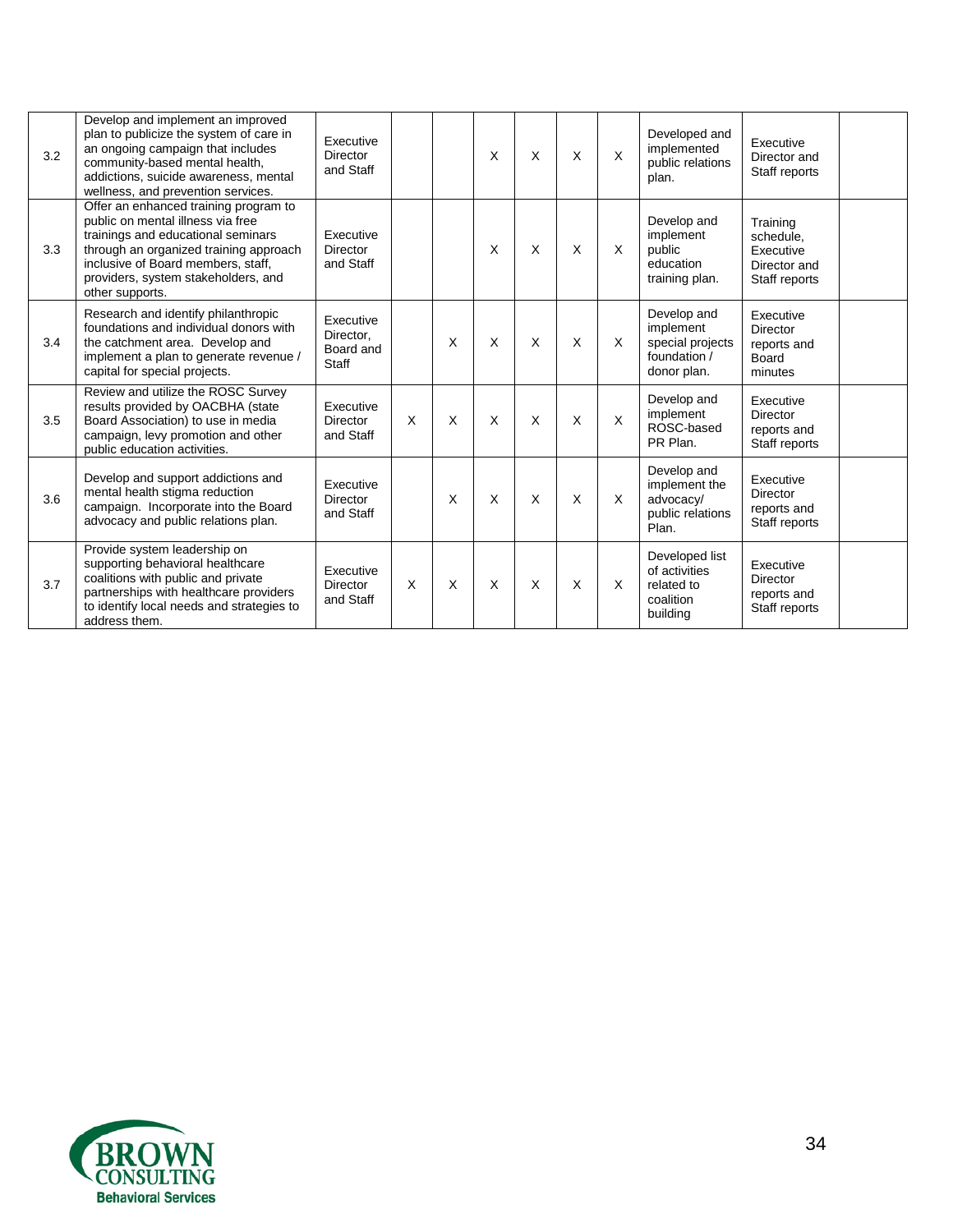#### **STRATEGIC INITIATIVE: INFORMATION TECHNOLOGY**

#### **STRATEGIC GOAL:** *RESEARCH AND ADOPT CURRENT INFORMATION TECHNOLOGIES TO IMPROVE AND ENHANCE COLLABORATION AND COMMUNICATION TO BEST SERVE THE BCMHARSB, COMMUNITIES, CONSUMERS AND CLIENTS.*

| #   | <b>Objectives / Actions</b>                                                                                                                                                                             | Leader                                                  | <b>Y1 Months</b><br><b>Months</b> |            |       | Year<br><b>Y2 Months</b> | Y3    |            | <b>Performance</b><br>Goal                                                                                                          | Performance<br><b>Measuremen</b><br>t                                                                  | <b>Status</b> |
|-----|---------------------------------------------------------------------------------------------------------------------------------------------------------------------------------------------------------|---------------------------------------------------------|-----------------------------------|------------|-------|--------------------------|-------|------------|-------------------------------------------------------------------------------------------------------------------------------------|--------------------------------------------------------------------------------------------------------|---------------|
|     |                                                                                                                                                                                                         |                                                         | $1-6$                             | $7-$<br>12 | $1-6$ | $7-$<br>12               | $1-6$ | $7-$<br>12 |                                                                                                                                     | <b>Source</b>                                                                                          |               |
| 1.0 | Ensure state-of-art information technology capability exists at the BCMHARSB.                                                                                                                           |                                                         |                                   |            |       |                          |       |            |                                                                                                                                     |                                                                                                        |               |
| 1.1 | Ensure the development of a<br><b>BCMHARSB Information Technology</b><br>Plan.                                                                                                                          | Executive<br>Director /<br><b>Board</b><br>Staff        |                                   | X          |       |                          |       |            | Information<br>Technology<br>Plan                                                                                                   | Executive<br><b>Director</b><br>reports, Board<br>meeting<br>minutes                                   |               |
| 1.2 | Identify and implement utilization of<br>state-of-the-art social media and other<br>IT technologies to improve<br>communication, education and access<br>for Board, providers, consumers and<br>clients | Executive<br>Director /<br><b>Board</b><br><b>Staff</b> |                                   | X          |       |                          |       |            | Information<br>Technology<br>Plan                                                                                                   | Executive<br><b>Director</b><br>reports, Board<br>meeting<br>minutes                                   |               |
| 1.3 | Research the feasibility of the<br>BCMHARSB being electronic in all<br>operations (paperless).                                                                                                          | Executive<br>Director /<br>Board<br><b>Staff</b>        |                                   |            | X     | X                        |       |            | Paperless<br>feasibility<br>report                                                                                                  | Executive<br><b>Director</b><br>reports, Board<br>meeting<br>minutes                                   |               |
| 1.4 | Identify and utilize new technologies for<br>community education / advocacy,<br>communication and other BCMHARSB<br>and Butler County needs.                                                            | Executive<br>Director /<br>Board<br>Staff               |                                   |            | X     | X                        | X     | X          | Information<br>Technology<br>Plan                                                                                                   | Executive<br><b>Director</b><br>reports, Board<br>meeting<br>minutes                                   |               |
| 1.5 | Develop local expertise to deliver<br>prevention training to the system and<br>community at large.                                                                                                      | Board<br><b>Staff</b>                                   |                                   | X          | X     | X                        | X     | X          | Increase the<br>number of Ohio<br>Certified<br>Prevention<br><b>Specialists</b><br>(OCPS)<br>working in the<br>prevention<br>system | Number of<br>prevention<br>professionals<br>in the system<br>reporting<br><b>OCPS</b><br>certification |               |
| 1.6 | Partner with NAMI, OACBHA and other<br>key partners to create and implement a<br>collaborative stigma reduction team<br>using cutting edge and current<br>technology.                                   | Executive<br><b>Director</b><br>and Board<br>staff      | X                                 | X          | X     | X                        | X     | X          | Established<br>partnerships,<br>documented<br>actions.<br><b>Identify IT</b><br>resource<br>supports.                               | Executives<br>Director / staff<br>reports                                                              |               |

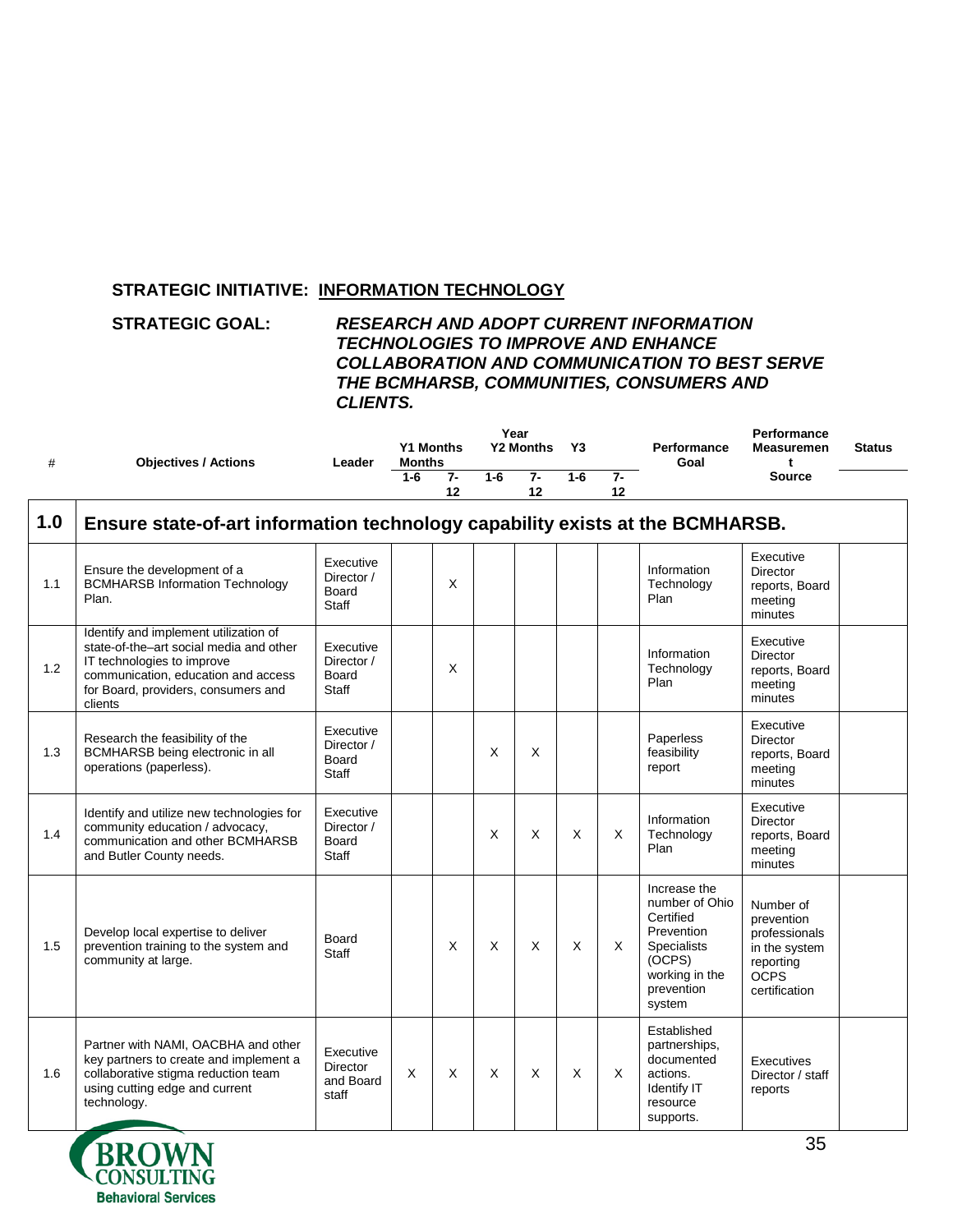#### **STRATEGIC INITIATIVE: CULTURALISM**

#### **STRATEGIC GOAL:** *TO PROVIDE EFFECTIVE EQUITABLE, UNDERSTANDABLE, AND RESPECTFUL QUALITY CARE AND SERVICES THAT ARE RESPONSIVE TO DIVERSE CULTURAL HEALTH BELIEFS AND PRACTICES, PREFERRED LANGUAGES, BEHAVIORAL HEALTH LITERACY AND OTHER COMMUNICATION NEEDS.*

| <b>Objectives / Actions</b> | Leader | <b>Y1 Months</b><br><b>Months</b> |                                | Year | <b>Y2 Months</b> | Y3      |          | Performance<br>Goal | Performance<br><b>Measurement</b><br><b>Source</b> | <b>Status</b> |
|-----------------------------|--------|-----------------------------------|--------------------------------|------|------------------|---------|----------|---------------------|----------------------------------------------------|---------------|
|                             |        | $1 - 6$                           | $\overline{\phantom{a}}$<br>12 | 1-6  |                  | $1 - 6$ | 7-<br>12 |                     |                                                    |               |
|                             |        |                                   |                                |      |                  |         |          |                     |                                                    |               |

| 1.0 | Ensure development and implementation of Culturally and Linguistically Appropriate<br><b>Services (CLAS).</b>                                                                                              |                                                         |   |   |          |          |   |                                                                          |                                                                      |  |
|-----|------------------------------------------------------------------------------------------------------------------------------------------------------------------------------------------------------------|---------------------------------------------------------|---|---|----------|----------|---|--------------------------------------------------------------------------|----------------------------------------------------------------------|--|
| 1.1 | Develop, educate and train governance,<br>leadership, and workforce in culturally<br>and linguistically appropriate policies<br>and procedures on an ongoing basis.                                        | Executive<br>Director /<br>Board<br>Staff               | X | X | X        | $\times$ | X | <b>CLAS</b> policies<br>and<br>procedures,<br>Board and<br>staff trained | Executive<br><b>Director</b><br>reports, Board<br>meeting<br>minutes |  |
| 1.2 | Provide easy-to-understand print and<br>multi-media BH materials and signage<br>in languages commonly used in Butler<br>County.                                                                            | Executive<br>Director /<br>Board<br>Staff               | X | X | $\times$ | $\times$ | X | <b>CLAS</b><br>proficient<br>materials and<br>signage<br>onsite          | Executive<br>Director / Staff<br>reports                             |  |
| 1.3 | Conduct ongoing assessments of the<br><b>BCMHARSB CLAS-related activities</b><br>and integrate CLAS-related measures<br>into its measurement and continuous<br>quality improvement activities.             | Executive<br>Director /<br><b>Board</b><br><b>Staff</b> |   | X | X        | $\times$ | X | CLAS-related<br>outcome<br>measures                                      | Executive<br>Director / Staff<br>reports                             |  |
| 1.4 | Create a culturally and linguistically<br>appropriate conflict/grievance resolution<br>processes that are appropriate to<br>identify, prevent, and resolve conflicts or<br>complaints to the organization. | Executive<br>Director /<br>Board<br><b>Staff</b>        | X | X | X        | X        | X | CLAS-related<br>conflict /<br>grievance<br>policies and<br>procedures    | Executive<br>Director / Staff<br>reports                             |  |

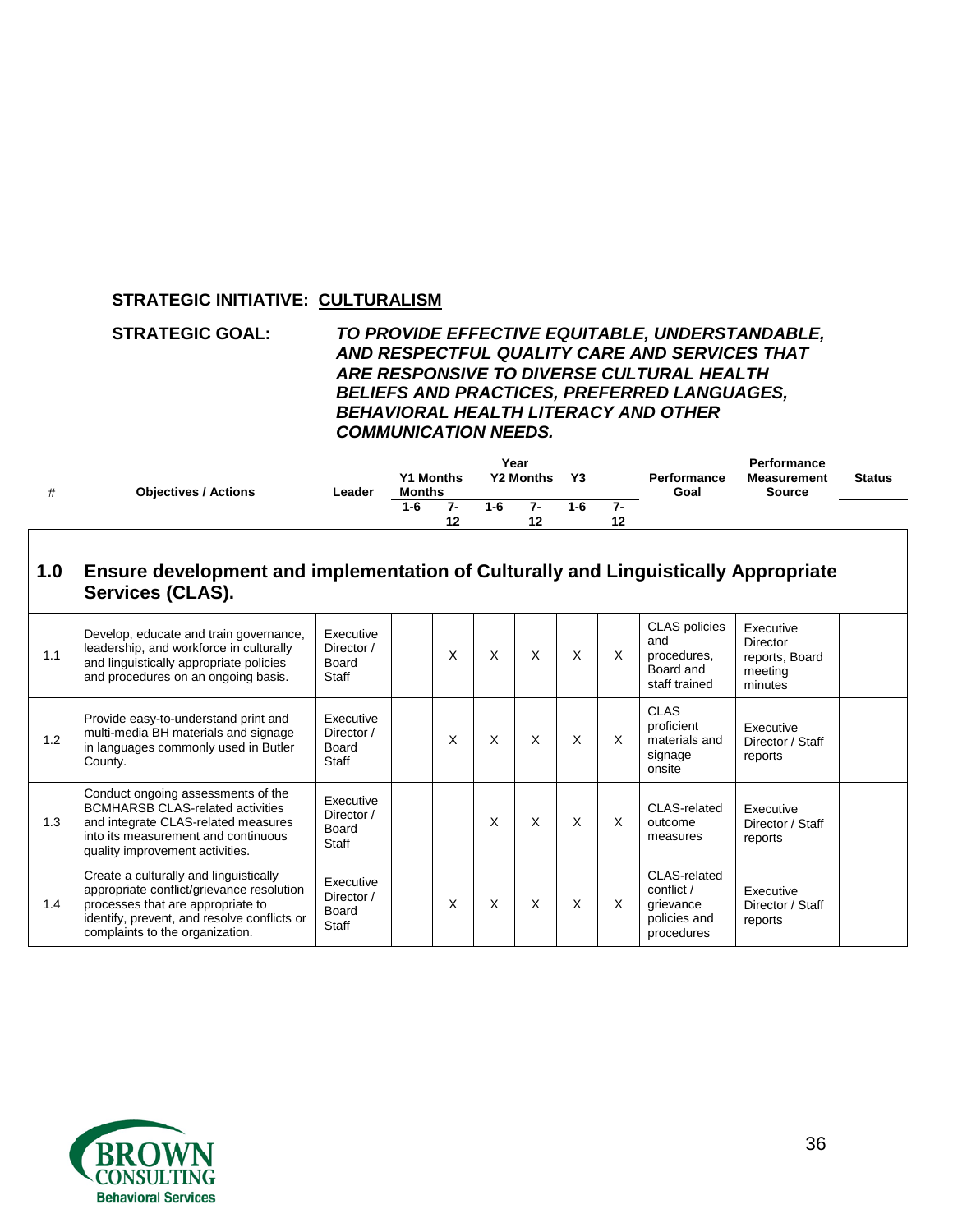### **STRATEGIC INITIATIVE: COMMUNICATION**

#### **STRATEGIC GOAL:** *ENSURE EFFECTIVE AND EFFICIENT COMMUNICATIONS IN ALL ASPECTS OF BCMHARSB ACTIVITY.*

|     |                                                                                                                                                                                                                                                                       |                                                           | Year          |                  |       |                  |         |            | Performan                                                                            |                                                                                      |               |  |
|-----|-----------------------------------------------------------------------------------------------------------------------------------------------------------------------------------------------------------------------------------------------------------------------|-----------------------------------------------------------|---------------|------------------|-------|------------------|---------|------------|--------------------------------------------------------------------------------------|--------------------------------------------------------------------------------------|---------------|--|
| #   | <b>Objectives / Actions</b>                                                                                                                                                                                                                                           | Leader                                                    | <b>Months</b> | <b>Y1 Months</b> |       | <b>Y2 Months</b> | Y3      |            | Performance<br>Goal                                                                  | ce<br><b>Measurem</b>                                                                | <b>Status</b> |  |
|     |                                                                                                                                                                                                                                                                       |                                                           | $1-6$         | 7-<br>12         | $1-6$ | $7-$<br>12       | $1 - 6$ | $7-$<br>12 |                                                                                      | ent<br><b>Source</b>                                                                 |               |  |
| 1.0 | Ensure the development and implementation of effective communication strategies both<br>internally and externally at the BCMHARSB.                                                                                                                                    |                                                           |               |                  |       |                  |         |            |                                                                                      |                                                                                      |               |  |
| 1.1 | To promote a high-level of constructive<br>communication between the Board and<br>the provider system in settings and<br>communication modalities.                                                                                                                    | Executive<br>Director.<br>Staff and<br>Board              | X             | X                | X     | X                | X       | $\times$   | Plan for<br>measurable<br>effective<br>communication                                 | Executive<br><b>Director</b><br>reports,<br>Staff<br>reports                         |               |  |
| 1.2 | Promote an enhanced level of relating<br>and communication between all<br>members of Board staff.                                                                                                                                                                     | Executive<br><b>Director</b><br>and Board<br>Staff        | X             | X                | X     | X                | X       | X          | Measurable<br>effective<br>communication<br>results                                  | Executive<br><b>Director</b><br>reports,<br><b>Board Staff</b><br>meeting<br>minutes |               |  |
| 1.3 | Research implementing cutting<br>edge/state of the art media/technology<br>to promote effective and cost effective<br>communications across all community<br><b>BH</b> stakeholders.                                                                                  | Executive<br><b>Director</b><br>and Board<br>Staff        |               |                  | X     |                  |         |            | Research /<br>Analysis report<br>and<br>recommendations                              | Executive<br><b>Director</b><br>reports,<br>Board<br>meeting<br>minutes              |               |  |
| 1.4 | Support training and education about<br>effective communications approaches<br>and methodologies to avoid mistakes,<br>miscommunications, and support<br>positive relating across all BH<br>stakeholders.                                                             | Executive<br><b>Director</b><br>and Board<br>Staff        | X             | X                | X     | X                | X       | X          | Implementation of<br><b>Board</b><br>communication<br>training schedule              | Executive<br><b>Director</b><br>reports,<br><b>Board Staff</b><br>meeting<br>minutes |               |  |
| 1.5 | The Board will continue to identify and<br>implement a more comprehensive<br>media campaign to educate the public<br>about mental illness and addiction,<br>reduce stigma, provide for the access to<br>treatment and emphasize, "treatment<br>works people recover". | Executive<br><b>Director</b><br>and Board<br>Staff        |               |                  | X     | X                | X       | X          | Developed media<br>campaign<br>implementation                                        | Executive<br><b>Director</b><br>reports,<br><b>Board Staff</b><br>meeting<br>minutes |               |  |
| 1.6 | The Board will educate the public about<br>alternative pain therapies beyond<br>prescription medications.                                                                                                                                                             | Executive<br><b>Director</b><br>and Board<br><b>Staff</b> |               | X                |       | X                |         | X          | Development and<br>implementation of<br>the Alternative<br>Pain training<br>schedule | Executive<br><b>Director</b><br>reports,<br><b>Board Staff</b><br>reports            |               |  |

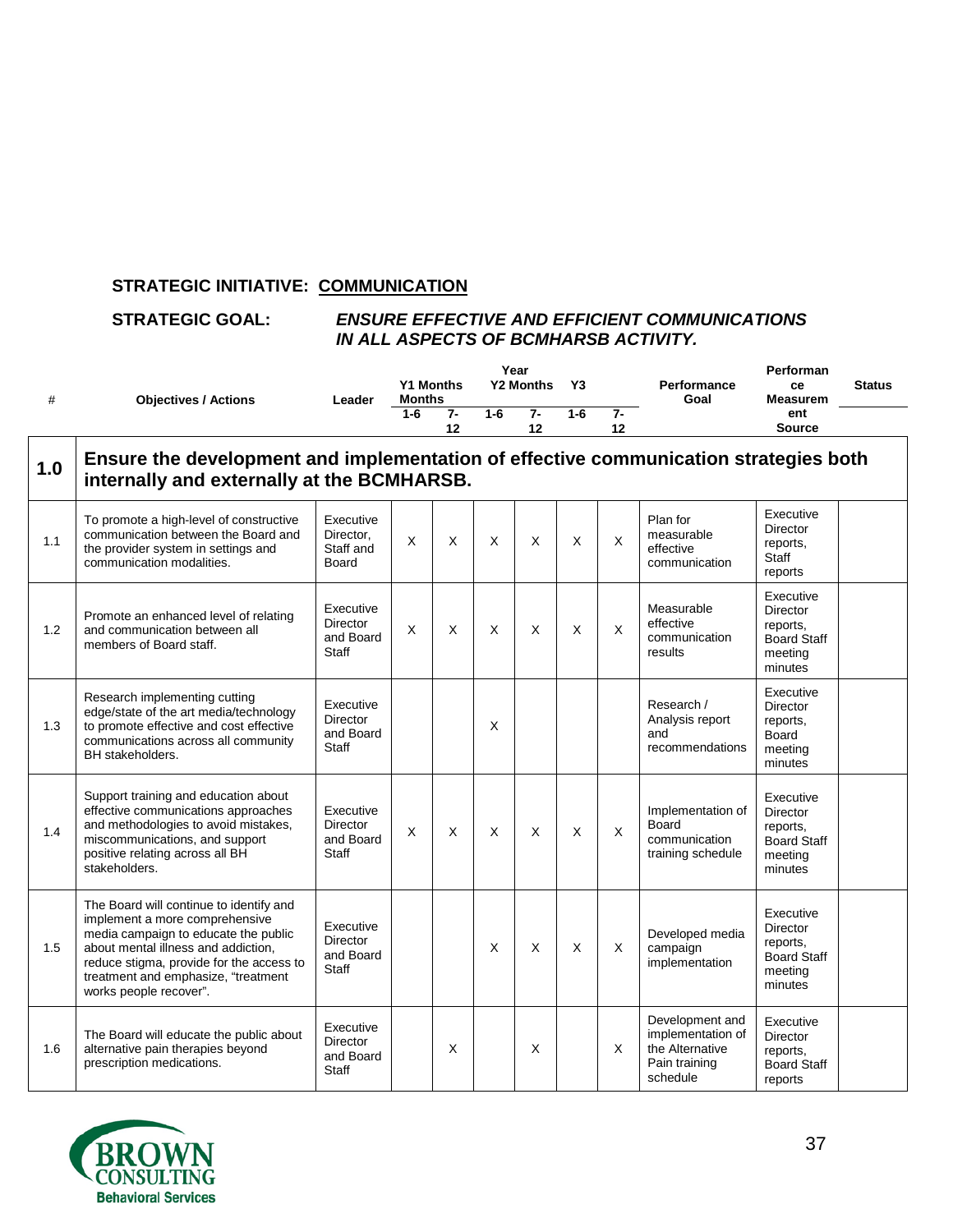| 2.0 | Establish a plan for engagement with the Faith Community.                                                                                                                                            |                                             |  |  |  |  |   |                                                                                                              |                                                                         |  |
|-----|------------------------------------------------------------------------------------------------------------------------------------------------------------------------------------------------------|---------------------------------------------|--|--|--|--|---|--------------------------------------------------------------------------------------------------------------|-------------------------------------------------------------------------|--|
| 2.1 | The Board will establish a partnership<br>with the local faith community to<br>educate on behavioral health resources<br>in our local system of care, and identify<br>faith-based recovery programs. | Executive<br>Director<br>and Board<br>Staff |  |  |  |  | X | Identification of a<br>faith-based<br>partnership<br>development plan<br>/ strategy and<br>training schedule | Executive<br><b>Director</b><br>reports,<br>Board<br>meeting<br>minutes |  |

# **ADDENDA**

- **Key Community Stakeholder Participant List**

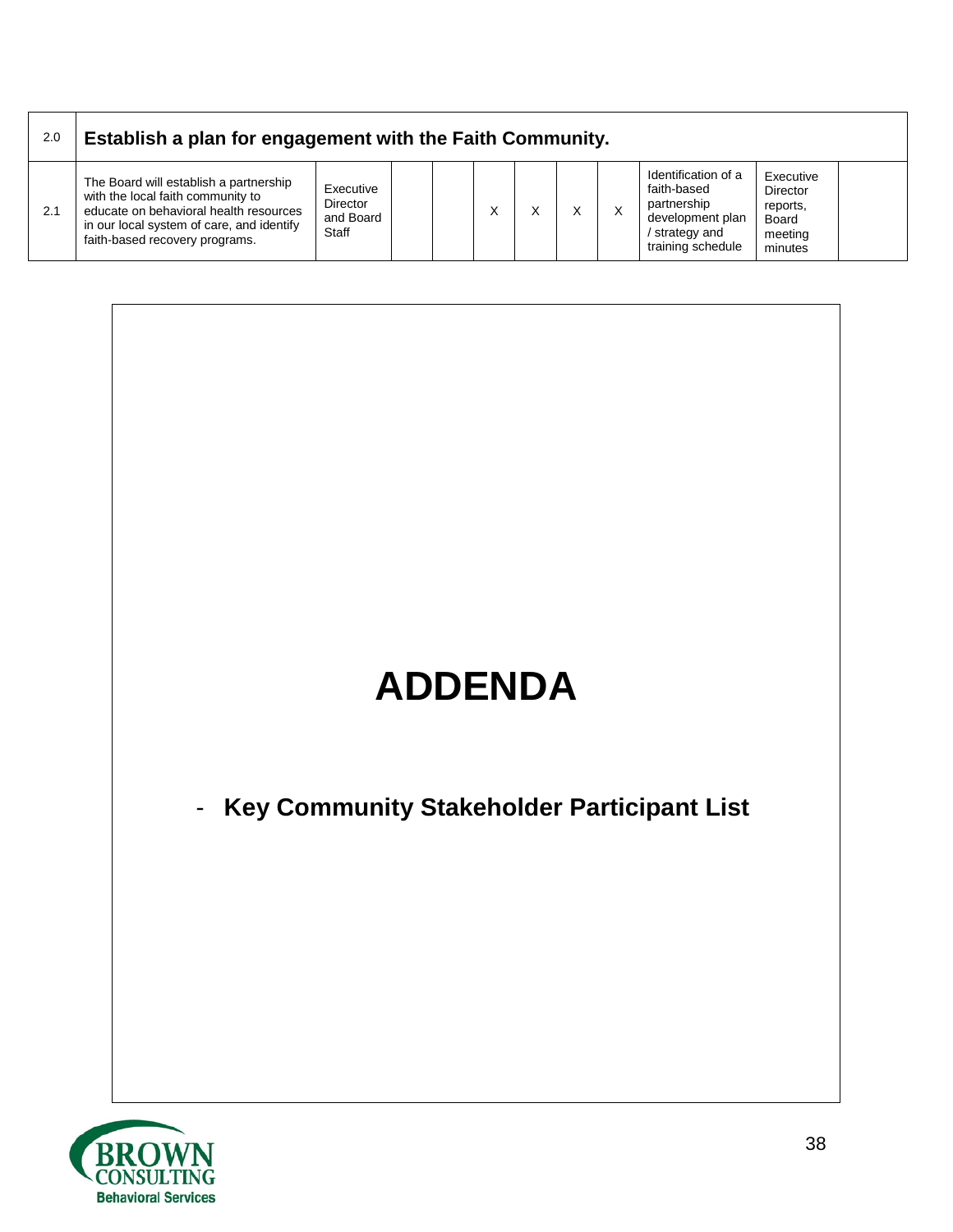#### **ADDENDUM A**

#### **KEY COMMUNITY STAKEHOLDER PARTICIPANT LIST**

The following individuals provided input into Butler County Mental Health and Addiction Recovery Services Board's 2019 – 2021 Strategic Plan assessment phase through participation in focus groups or interviews. Their contributions to the planning process were of significant help in gaining their subjective perception of the BCMHARSB's service delivery system capabilities, needs and direction for planning purposes.

Anonymous **Anonymous** Tristate Regional BH Consultant Wayne Gillkison **Court Director** Noah Powers **SAMI** Judge Suzanne Stracke NAMI Volunteer Candace Martin NAMI Volunteer

Dr. Ted Hunter **BCMHARSB Board Member** BCMHARSB Board Member Wayne Mays **BCMHARSB** Board Member Kim McKinney **BCMHARSB** Board Member Rev. Gary Smith **BCMHARSB Board Member** Pat Deis-Gleeson **BCMHARSB** Board Member Christine Hacker **BCMHARSB** Board Member Dave Swigonski BCMHARSB Board Member<br>Mathew Himm BCMHARSB Board Member **BCMHARSB Board Member** Rhonda Benson NAMI BC Executive Director Jenny Sounders NAMI Connections Facilitator/Volunteer Benjamin Heroux NAMI Connections Facilitator Wes Sounders NAMI Board Member/Volunteer Dennis Murray NAMI Connections Facilitator/Volunteer Berni Murray NAMI Program Director/Education Staff Alyssa Louagie **NAMI Association Director**<br>
Jamie Simpson **NAMI Association Director**<br>
Envision Partnership Preve Jamie Simpson **Envision Partnership Prevention Specialist**<br>Jeff Madden **Envision Cartic City Schools Fairfield City Schools** Deb Neyer Fairfield Prevention Coalition Director Donna Martin **Fairfield City Schools** Erica Green **Fairfield City Schools** Kris Vitale DeCoach Rehab Center Kaleb Barrows **DeCoach Rehab Center** Kimberly Handegard DeCoach Rehab Center